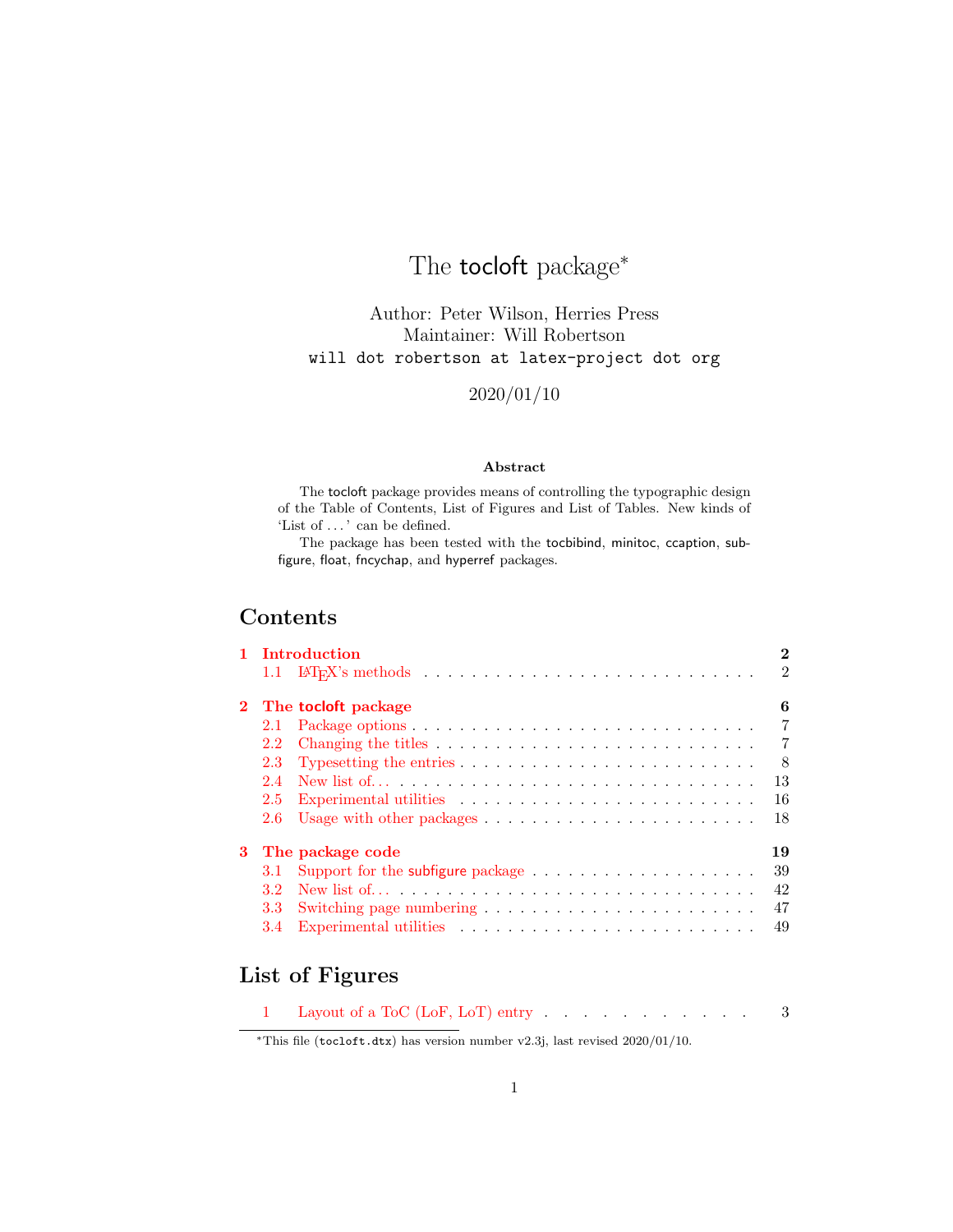# List of Tables

## <span id="page-1-0"></span>1 Introduction

In the standard classes the typographic design of the Table of Contents (ToC), the List of Figures (LoF) and List of Tables (LoT) is fixed or, more precisely, it is buried within the class definitions. The tocloft package provides handles for an author to change the design to meet the needs of the particular document.

Elements of the package were developed as part of a class and package bundle for typesetting ISO standards [\[Wil96b\]](#page-52-0). This manual is typeset according to the conventions of the LAT<sub>EX</sub> DOCSTRIP utility which enables the automatic extraction of the LATEX macro source files [\[GMS94\]](#page-51-0).

Section [2](#page-5-0) describes the usage of the package. Commented source code for the package is in Section [3.](#page-18-0)

The package has been tested in combination with at least the tocbibind package  $[Wi100]$ , the minitoc package  $[Dru99]$ , the ccaption package  $[Wi101]$ , the subfigure package  $[Coc95]$  (versions 2.0 and 2.1), the algorithm package [Wil $96a$ ] (which, in turn, calls the float package  $\left[\text{Lin}95\right]$  and the fncychap package  $\left[\text{Lin}97\right]$ . It also works with the hyperref package. Please send me any comments as to how you think that the package can be improved, or of any interesting examples of how you have used it.<sup>[1](#page-1-2)</sup>

## <span id="page-1-1"></span>1.1 **LATEX's** methods

<span id="page-1-4"></span>This is a general description of how LATEX does the processing for a Table of Contents. As the processing for List of Figures and List of Tables is similar I will, without loss of generality, just discuss the ToC.

\addcontentsline LATEX generates a .toc file if the document contains a \tableofcontents command. The sectioning commands<sup>[2](#page-2-1)</sup> put entries into the .toc file by calling the LATEX \addcontentsline{ $\{file\}$ }{ $\{kind\}$ }{ $\{title\}$ } command, where  $\{file\}$  is the file extension (e.g., toc),  $\langle kind \rangle$  is the kind of entry (e.g., section or subsection), and  $\langle title \rangle$  is the (numberered) title text. In the cases where there is a number, the  $\it title$  argument is given in the form  $\numberline{number}$  title-text}.

> <span id="page-1-5"></span>NOTE: The hyperref package dislikes authors using \addcontentsline. To get it to work properly with hyperref you normally have to put \phantomsection (a macro defined within the hyperref package) immediately before \addcontentsline.

\contentsline The \addcontentsline command writes an entry to the given file in the form \contentsline{ $\{kind\}{\{title\}\}\{\{page\}$  where  $\{page\}$  is the page number. For each  $\kappa$ , LATEX provides a command  $\text{time}$ { $\text{time}$ }  $\text{space}$  which performs the actual typesetting of the \contentsline entry.

\@pnumwidth The general layout of a typeset entry is illustrated in Figure [1.](#page-2-0) There are three

\@tocrmarg \@dotsep

<span id="page-1-3"></span><span id="page-1-2"></span><sup>&</sup>lt;sup>1</sup>Thanks to Rowland (rebecca@astrid.u-net.com), John Foster (john@isjf.demon.co.uk), Kasper (kbg@dkik.dk), Lee Nave (nave@math.washington.edu), and Andrew Thurber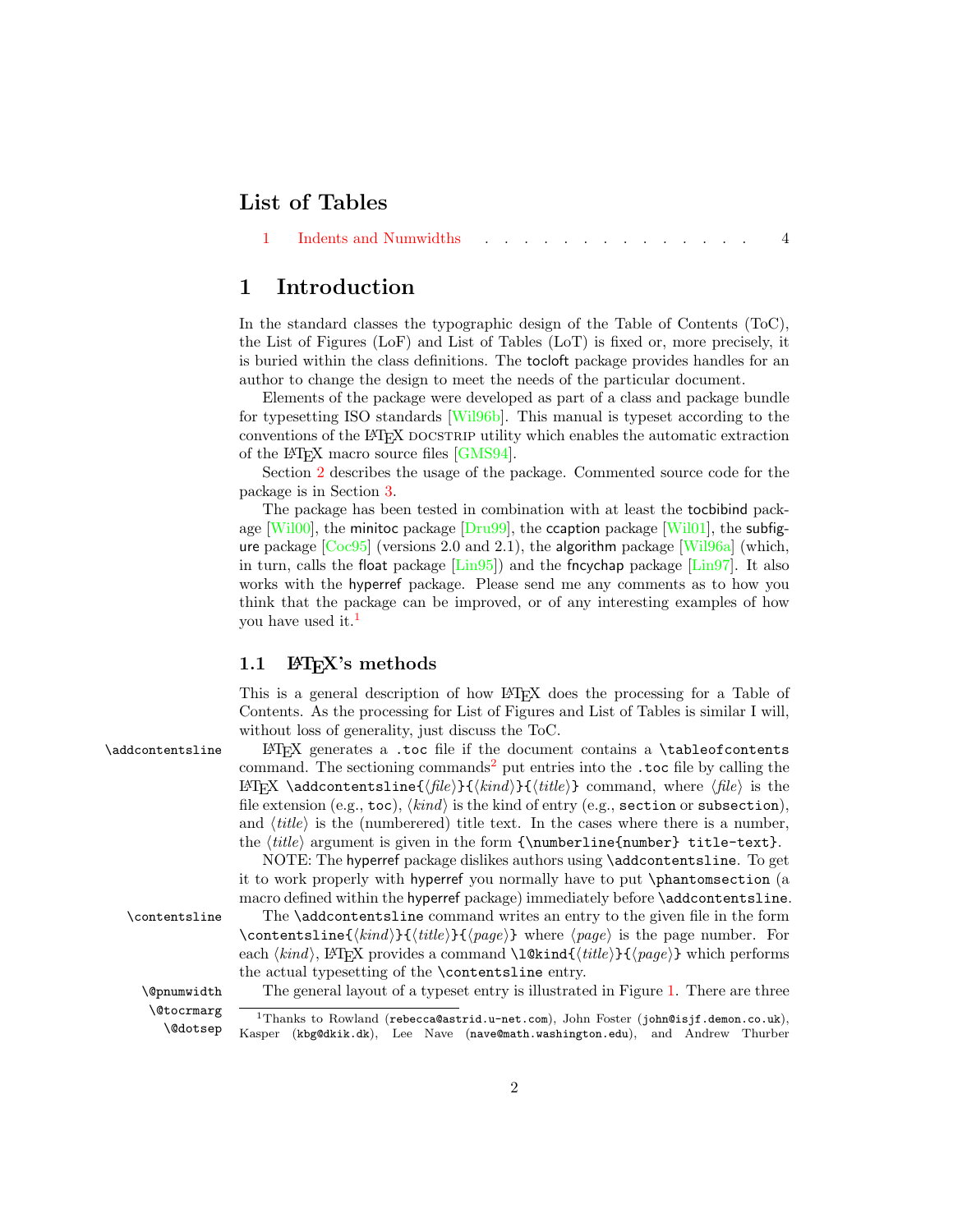

<span id="page-2-0"></span>Figure 1: Layout of a ToC (LoF, LoT) entry

internal LATEX commands that are used in the typesetting. The page number is typeset flushright in a box of width \@pnumwidth, and the box is at the righthand margin. If the page number is too long to fit into the box it will stick out into the righthand margin. The title text is indented from the righthand margin by an amount given by **\@tocrmarg**. Note that **\@tocrmarg** should be greater than \@pnumwidth. Some entries are typeset with a dotted leader between the end of the title title text and the righthand margin indentation. The distance, in math units<sup>[3](#page-2-2)</sup> between the dots in the leader is given by the value of  $\Diamond$ dotsep. In the standard classes the same values are used for the ToC, LoF and the LoT.

The standard values for these internal commands are:

- $\text{Qpmumwidth} = 1.55 \text{em}$
- $\text{Vector} = 2.55 \text{em}$
- \@dotsep =  $4.5$

The values can be changed by using \renewcommand, in spite of the fact that the first two appear to be lengths.

<span id="page-2-3"></span>Dotted leaders are not available for Part and Chapter ToC entries (nor for Section entries in the article class and its derivatives).

\numberline Each \l@kind macro is responsible for setting the general *indent* from the lefthand margin, and the *numwidth*. The  $\number{number}$  macro is responsible for typesetting the number flushleft in a box of width *numwidth*. If the number is too long for the box then it will protrude into the title text. The title text is indented by  $(indent + numwidth)$  from the lefthand margin. That is, the title text is typeset in a block of width

 $(\lambda)$ inewidth - *indent* - *numwidth* -  $\&0$ tocrmarg).

<sup>(</sup>athurber@emba.uvm.edu) for their suggestions.

<span id="page-2-2"></span><span id="page-2-1"></span><sup>&</sup>lt;sup>2</sup>For figures and tables it is the \caption command that populates the .1of and .1ot files. <sup>3</sup>There are 18mu to 1em.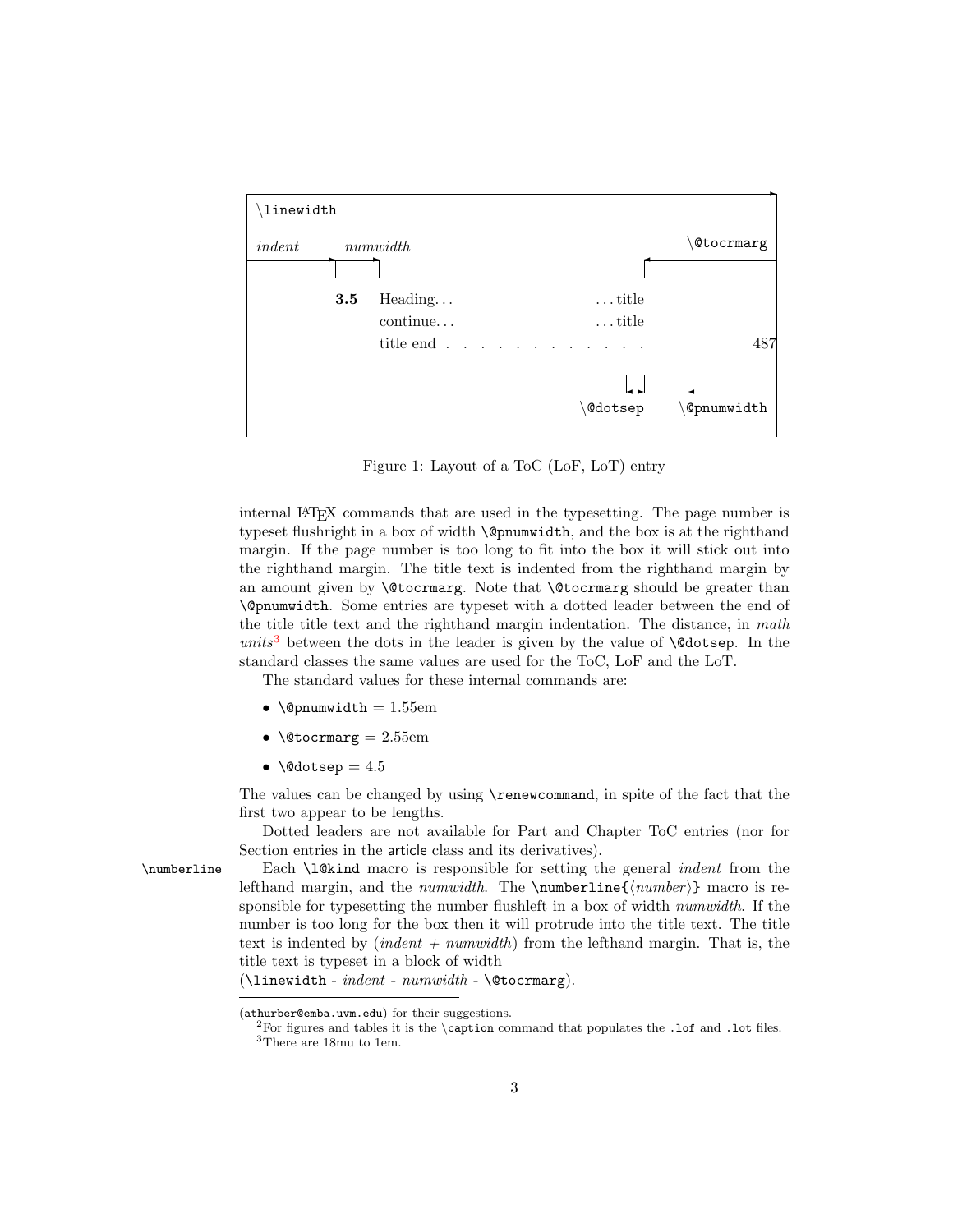| Entry         | Level |          | Chaptered |          | Otherwise |
|---------------|-------|----------|-----------|----------|-----------|
|               |       | indent   | numwidth  | indent   | numwidth  |
| part          | $-1$  | $\theta$ |           | O        |           |
| chapter       | 0     | $\theta$ | $1.5\,$   |          |           |
| section       |       | $1.5\,$  | 2.3       | $\Omega$ | $1.5\,$   |
| subsection    | 2     | 3.8      | $3.2\,$   | 1.5      | 2.3       |
| subsubsection | 3     | 7.0      | 4.1       | 3.8      | 3.2       |
| paragraph     | 4     | 10.0     | 5.0       | 7.0      | 4.1       |
| subparagraph  | 5     | 12.0     | 6.0       | 10.0     | 5.0       |
| figure/table  |       | 1.5      | 2.3       | 1.5      | 2.3       |

<span id="page-3-0"></span>

| Table 1: Indents and Numwidths (in ems) |  |
|-----------------------------------------|--|
|-----------------------------------------|--|

Table [1](#page-3-0) lists the standard values for the indent and numwidth. There is no explicit numwidth for a part; instead a gap of 1em is put between the number and the title text. Note that for a sectioning command the values depend on whether or not the document class provides the **\chapter** command. Also, which somewhat surprises me, the table and figure entries are all indented.

\@dottedtocline Most of the \l@kind commands are defined in terms of the \@dottedtocline command. This command takes three arguments:

<span id="page-3-1"></span> $\{detactorline{\{\textcal{S}etevel}\}_{\{ \text{indent}\}}$  { $\{ \text{numwidth}\}.$ 

For example, one definition of the **\l@section** command is:

\newcommand\*{\l@section}{\@dottedtocline{1}{1.5em}{2.3em}}

If it is necessary to change the default typesetting of the entries, then it is usually necessary to change these definitions (but the tocloft package gives you handles to easily alter things without having to know the L<sup>AT</sup>EX internals).

<span id="page-3-2"></span>You can use the **\addcontentsline** command to add **\contentsline** commands to a file.

\addtocontents LATEX also provides the \addtocontents { $\{file\}$ } { $\{text\}$ } command that will insert  $\langle text \rangle$  into  $\langle file \rangle$ . You can use this for adding extra text and/or macros into the file, for processing when the file is typeset by \tableofcontents (or whatever other command is used for  $\langle file \rangle$  processing, such as **\listoftables** for a .lot file).

> As \addcontentsline and \addtocontents write their arguments to a file, any fragile commands used in their arguments must be \protected.

> You can make certain adjustments to the ToC etc., layout without using any package. Some examples are:

• If your page numbers stick out into the righthand margin

\renewcommand{\@pnumwidth}{3em} \renewcommand{\@tocrmarg}{4em}

but using lengths appropriate to your document.

#### 4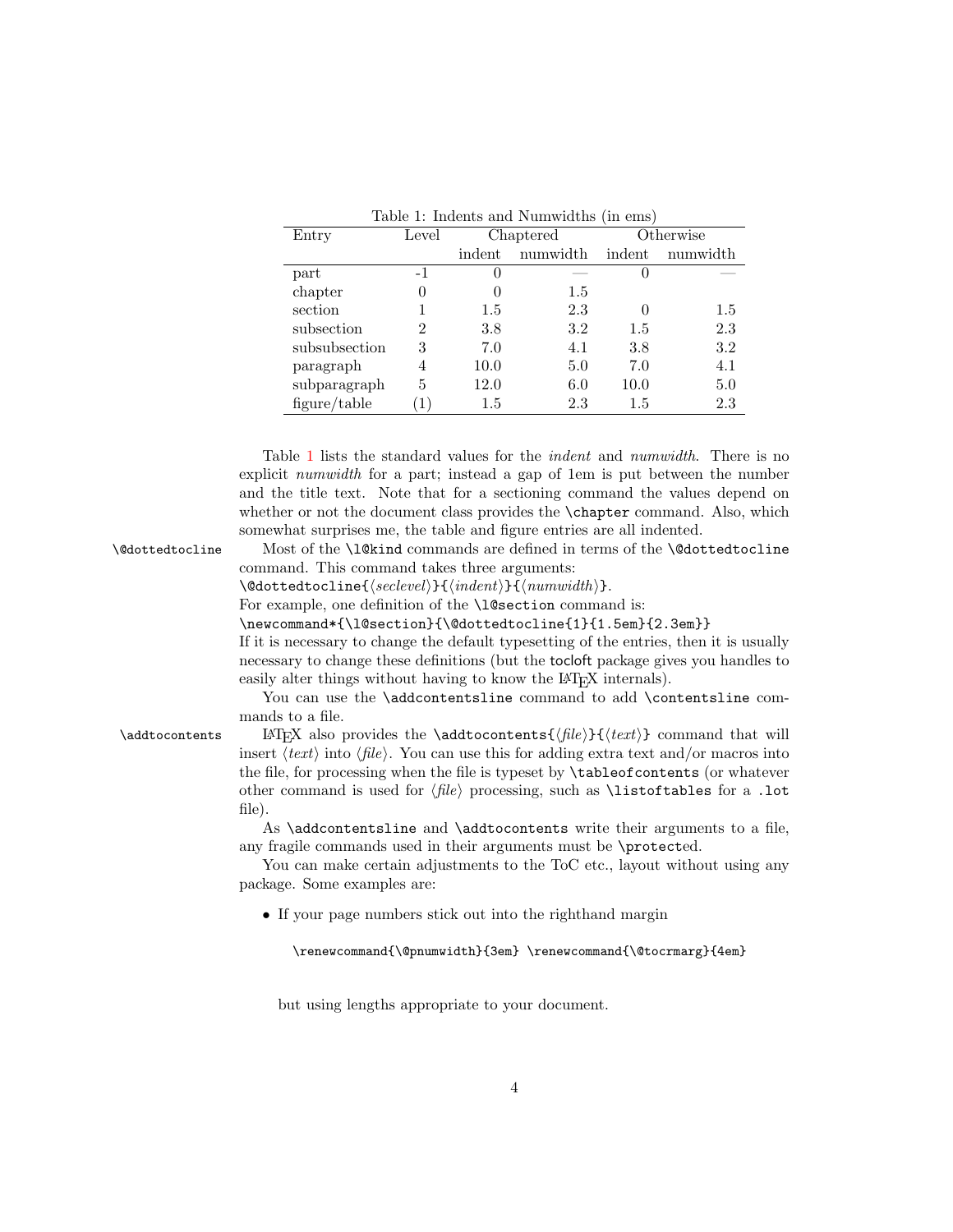• To have the (sectional) titles in the ToC, etc., typeset ragged right with no hyphenation

```
\renewcommand{\@tocrmarg}{2.55em plus1fil}
```
where the value 2.55em can be changed for whatever margin space you want.

• The dots in the leaders can be eliminated by increasing **\@dotsep** to a large value:

```
\renewcommand{\@dotsep}{10000}
```
• To have dotted leaders in your ToC and LoF but not in your LoT:

```
...
\tableofcontents
\makeatletter \renewcommand{\@dotsep}{10000} \makeatother
\listoftables
\makeatletter \renewcommand{\@dotsep}{4.5} \makeatother
\listoffigures
...
```
For this document I used this method to double the dot spacing for the LoF with respect to that for the ToC. As you can see, it is much better that all dot leaders have the same spacing.

• To add a horizontal line across the whole width of the ToC below an entry for a Part:

```
\part{Part title}
\addtocontents{toc}{\protect\mbox{}\protect\hrulefill\par}
```
Note that as both \addtocontents and \addcontentsline write their arguments to a file, it means that any fragile commands in their arguments must be protected by preceding each fragile command with \protect. The result of the example above would be the following two lines in the .toc file (assuming that it is the second Part and is on page 34):

```
\contentsline {part}{II\hspace {1em}Part title}{34}
\mbox {}\hrulefill \par
```
If the \protects were not used, then the second line would instead be:

\unhbox \voidb@x \hbox {}\unhbox \voidb@x \leaders \hrule \hfill \kern \z@ \par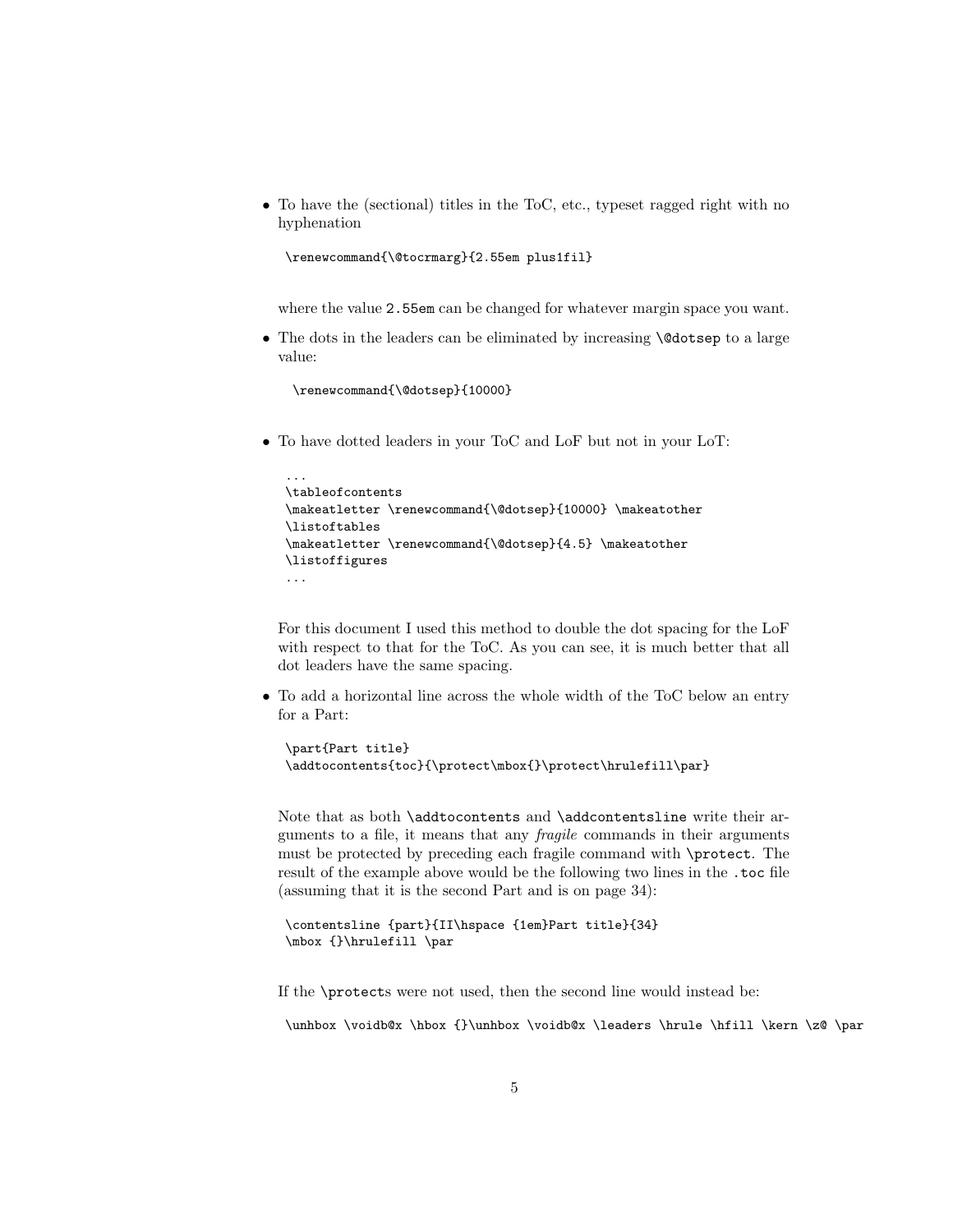- You may get undesired page breaks in the ToC. For example you may have a long multiline section title and in the ToC there is a page break between the lines. After your document is stable you can use \addtocontents at appropriate places in the body of the document to adjust the page breaking in the ToC. As examples:
	- \addtocontents{toc}{\protect\newpage} to force a page break.
	- \addtocontents{toc}{\protect\enlargethispage{2\baselineskip}} to make the page longer.
	- \addtocontents{toc}{\protect\needspace{2\baselineskip}} to specify that if there is not a vertical space of two baselines left on the page then start a new page (the \needspace macro is defined in the needspace package).

Remember, if you are modifying any command that includes an @ sign then this must be done in either a .sty file or if in the document itself it must be surrounded by \makeatletter and \makeatother. For example, if you want to modify \@dotsep in the preamble to your document you have to do it like this:

```
\makeatletter
\renewcommand{\@dotsep}{9.0}
\makeatother
```
# <span id="page-5-0"></span>2 The tocloft package

<span id="page-5-1"></span>The tocloft package provides means of specifying the typography of the Table of Contents (ToC), the List of Figures (LoF) and the List of Tables (LoT).

\listoffigures \listoftables

\tableofcontents The ToC, LoF, and LoT are printed at the point in the document where these commands are called, as per normal LATEX. However, there is one difference between the standard LAT<sub>E</sub>X behaviour and the behaviour with the tocloft package. In the standard LAT<sub>EX</sub> classes that have \chapter headings, the ToC, LoF and LoT each appear on a new page. With the tocloft package they do not necessarily start new pages; if you want them to be on new pages you may have to specifically issue an appropriate command beforehand. For example:

```
...
\clearpage
\tableofcontents
\clearpage
\listoftables
...
```
#### \tocloftpagestyle The \thispagestyle page style of the ToC, LoF and/or LoT is set by the command \tocloftpagestyle{ $\langle style\rangle$ }, where  $\langle style\rangle$  is one of the available page styles. The package initially sets \tocloftpagestyle{plain}.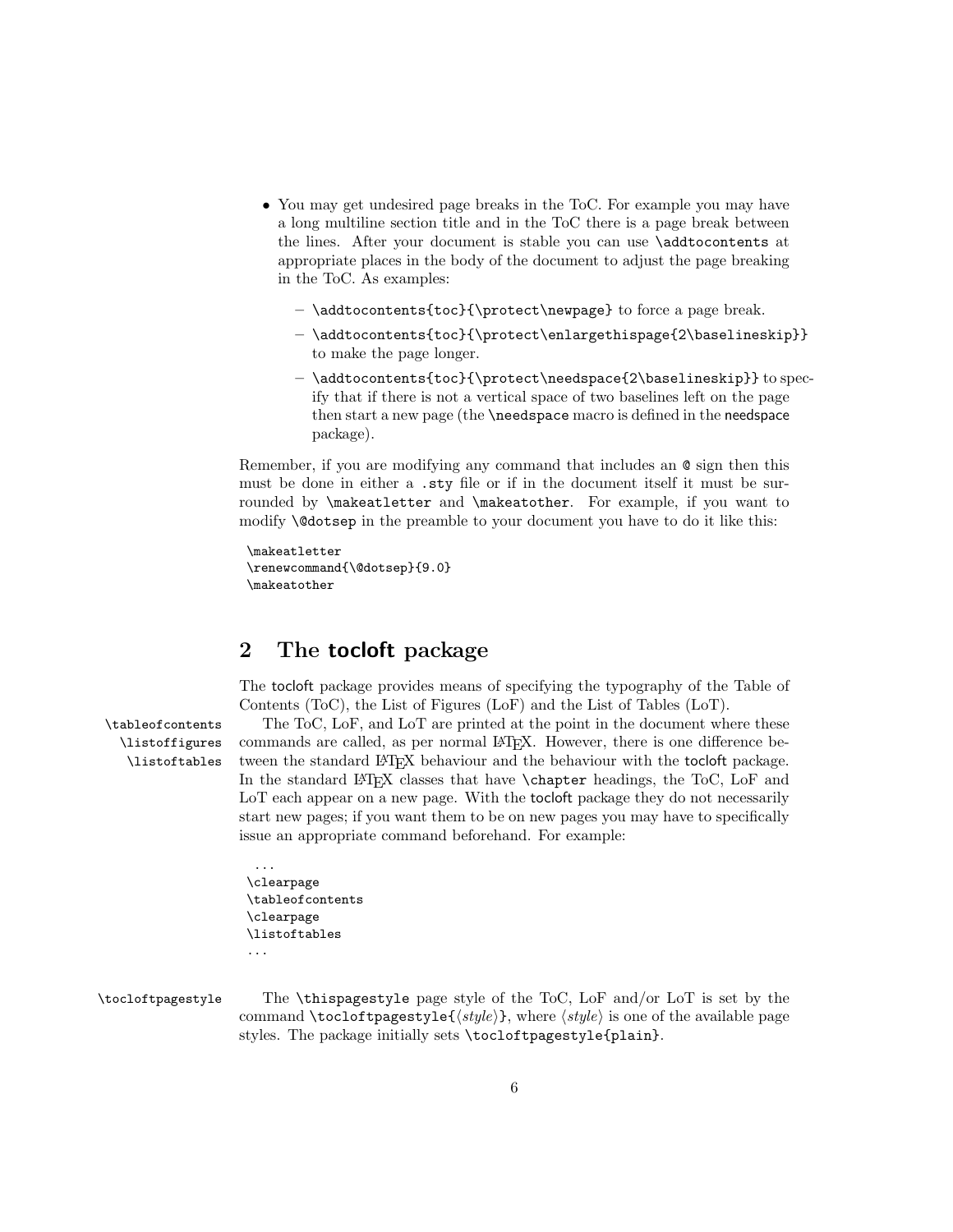#### <span id="page-6-0"></span>2.1 Package options

The package takes the following options:

- subfigure This option is required if, and only if, the tocloft and subfigure packages are being used together. The two packages can be specified in any order.
	- titles The titles option causes the titles of the ToC, LoF, and LoT lists to be typeset using the default LATEX methods. This can be useful, for example, when the tocloft and fncychap packages are used together and the 'fancy' chapter styles should be used for the ToC, etc., titles.

If you use the titles option you can ignore the next section and continue reading at section [2.3.](#page-7-0)

## <span id="page-6-1"></span>2.2 Changing the titles

Commands are provided for controlling the appearance of the titles. Following LATEX custom, the title texts are the values of the \contentsname, \listfigurename and \listtablename commands.

<span id="page-6-4"></span>Similar sets of commands are provided for ToC, LoF and LoT title typsetting control. For convenience (certainly mine, and hopefully yours) in the following descriptions I will use Z to stand for 'toc' or 'lof' or 'lot'. For example, \cftmarkZ stands for \cftmarktoc or \cftmarklof or \cftmarklot.

\cftmarkZ These macros set the appearance of the running heads on the ToC, LoF, and LoT pages. You probably don't need to change these.

\cftbeforeZtitleskip These lengths control the vertical spacing before and after the titles. You can \cftafterZtitleskip change them from their default values by using \setlength.

\cftZtitlefont The code used for typesetting the ToC title looks like

<span id="page-6-3"></span><span id="page-6-2"></span>{\cfttoctitlefont \contentsname}{\cftaftertoctitle}\par

By default, \cftZtitlefont is defined as a font specification (e.g., \Large\bfseries), and \cftafterZtitle is empty. These commands can be changed (via \renewcommand) to change the typesetting. As examples:

- \renewcommand{\cftZtitlefont}{\hfill\Large\itshape} will result in a Large italic title typeset flushright.
- \renewcommand{\cftZtitlefont}{\hfill\Large\bfseries} together with \renewcommand{\cftafterZtitle}{\hfill} will give a centered Large bold title.
- Doing

```
\renewcommand{\cftafterZtitle}{%
 \\[\baselineskip]\mbox{}\hfill{\normalfont Page}}
```
\cftafterZtitle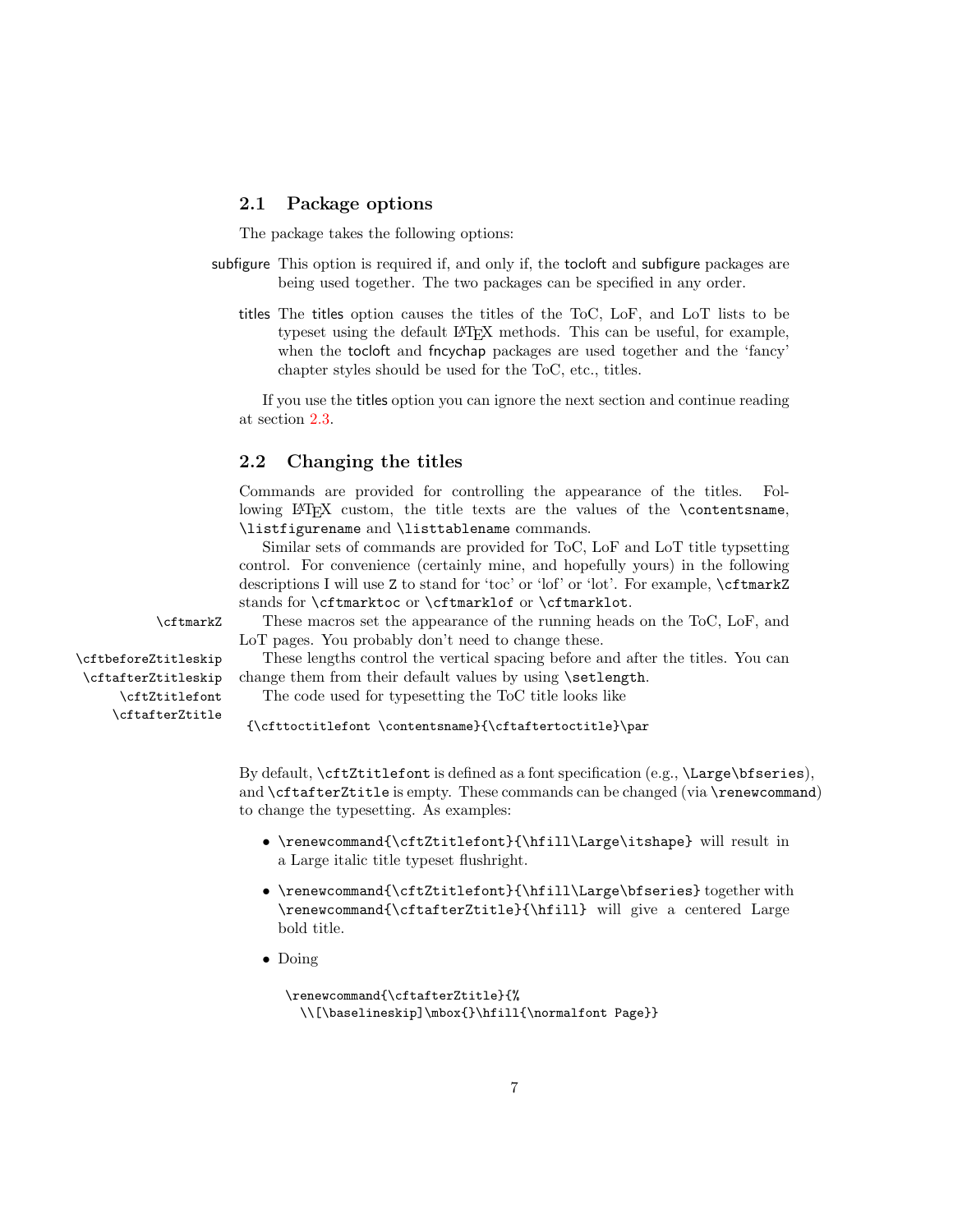will put the word 'Page' flushright on the line following the title. (If you do this, then you may need to decrease \cftafterZtitleskip).

• \renewcommand{\cftafterZtitle}{\thispagestyle{empty}} will make the page with the title empty (i.e., the page number will not be printed).

#### <span id="page-7-0"></span>2.3 Typesetting the entries

<span id="page-7-5"></span>Commands are also provided to enable finer control over the typesetting of the different kinds of entries. The parameters defining the default layout of the entries are illustrated as part of the layouts package or in  $\lbrack \text{GMS94}, \text{ page 34} \rbrack$ , and are repeated in Figure [1.](#page-2-0)

 $\Z$ depth The command  $\Z$ depth $\{\langle number \rangle\}$  is analogous to the standard  $\to$ depth $\{\langle number \rangle\}$ command, in that it specifies that entries in the new listing should not be typeset if their numbering level is greater than  $\langle number \rangle$ . The default definition is \setcounter{Zdepth}{1}. These commands are needed, for instance by users of packages such as subcaption, which will generate subfigure and subtable captions corresponding to a lofdepth and lotdepth of 2.

<span id="page-7-1"></span>\cftdot In the default ToC typesetting only the more minor entries have dotted leader lines between the sectioning title and the page number. The tocloft package provides for general leaders for all entries. The 'dot' in a leader is given by the value of  $\cftdot.$  Its default definition is  $\newcommand{\ctfdot}{.}$  which gives the default dotted leader. By changing \cftdot you can use symbols other than a period in the leader. For example

#### \renewcommand{\cftdot}{\ensuremath{\ast}}

<span id="page-7-4"></span><span id="page-7-2"></span>will result in a dotted leader using asterisks as the symbol.

\cftdotsep Each kind of entry can control the separation between the dots in its leader \cftnodots (see below). For consistency though, all dotted leaders should use the same spacing. The macro \cftdotsep specifies the default spacing. Its value is a number. However, if the separation is too large then no dots will be actually typeset. The macro \cftnodots is a separation value that is 'too large'.

\cftsetpnumwidth The page numbers are typeset in a fixed width box. The command \cftsetrmarg \cftsetpnumwidth{ $\{length\}$ } can be used to change the width of the box (LATEX's internal \@pnumwidth). The title texts will end before reaching the righthand margin. \cftsetrmarg{ $\{length\}$ } can be used to set this distance (LATEX's internal \@tocrmarg). Note that the length used in \cftsetrmarg should be greater than the length set in \cftsetpnumwidth. These values should remain constant in any given document.

\cftpnumalign The page numbers are typeset in a box as described above. By default they are right-aligned which is suitable when the page numbers are aligned vertically on the page so their digits line up. For a design with fixed width between a ToC entry and its page number, say, a left alignment may be more suitable. This can be controlled by setting the  $cftpnumalign$  macro to 1, c, or r (just like  $\mathcal{L}$ ):

<span id="page-7-3"></span>\renewcommand{\cftpnumalign}{l}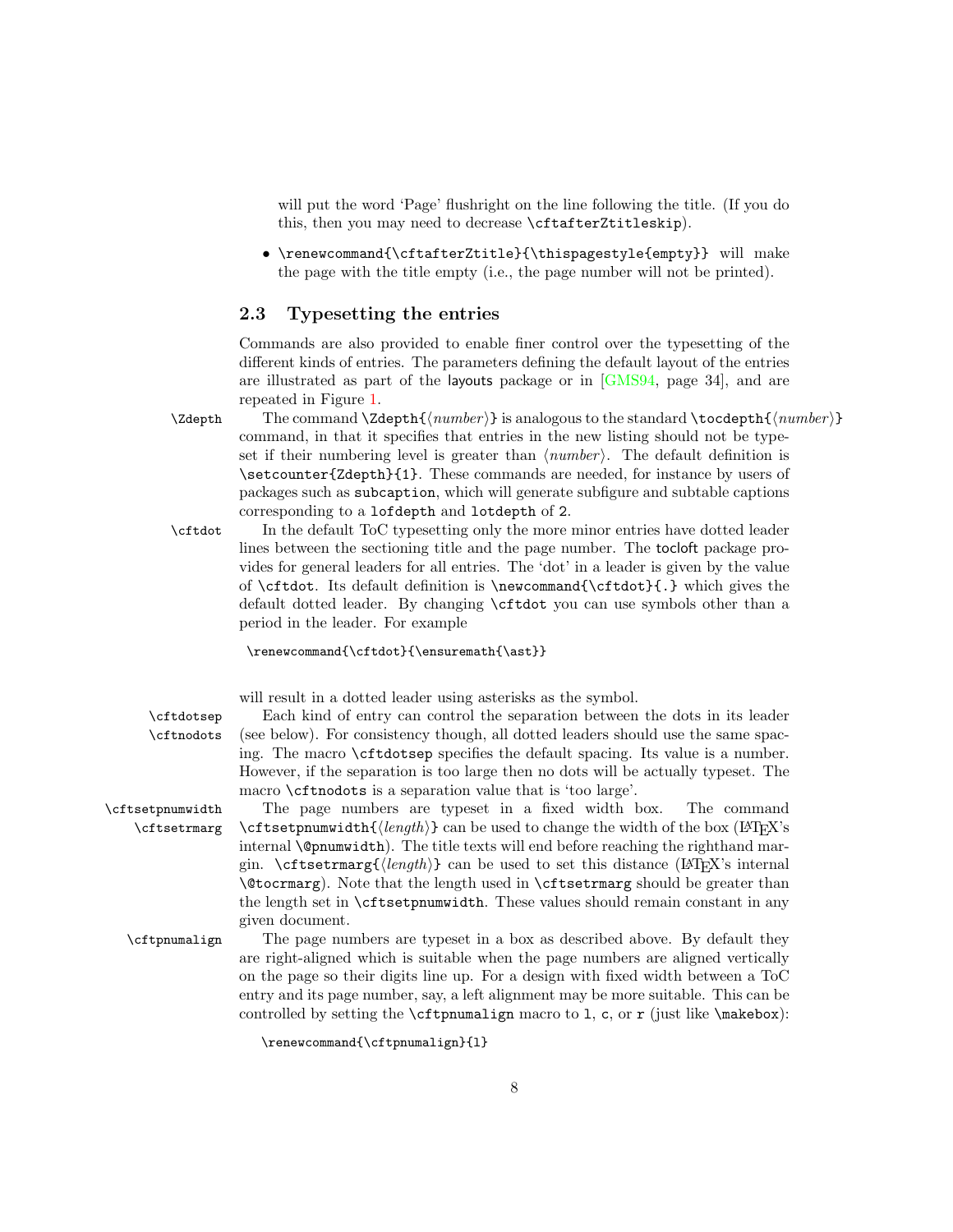\cftparskip Normally the \parskip in the ToC, etc., is zero. This may be changed by changing the \cftparskip length. Note that the current value of \cftparskip is used for the ToC, LoF and LoT, but you can change the value before calling \tableofcontents or \listoffigures or \listoftables if one or other of these should have different values (which is not a good idea).

<span id="page-8-1"></span>In the following I will use X to stand for the following:

- part for \part titles
- chap for \chapter titles
- sec for \section titles
- subsec for \subsection titles
- subsubsec for \subsubsection titles
- para for \paragraph titles
- subpara for \subparagraph titles
- fig for figure \caption titles
- subfig for subfigure \caption titles
- tab for table \caption titles
- <span id="page-8-2"></span><span id="page-8-0"></span> $\bullet$  subtab for subtable \caption titles
- \cftbeforeXskip This controls the vertical space before an entry. It can be changed by using \setlength.

\cftXindent This controls the indentation of an entry from the left margin (indent in Figure [1\)](#page-2-0). It can be changed using \setlength.

\cftXnumwidth This controls the space allowed for typesetting title numbers (numwidth in Figure [1\)](#page-2-0). It can be changed using **\setlength**. Second and subsequent lines of a multiline title will be indented by this amount.

> <span id="page-8-3"></span>The remaining commands are related to the specifics of typesetting an entry. This is a simplified pseudo-code version for the typesetting of numbered and unnumbered entries.

{\cftXfont {\cftXpresnum SNUM\cftXaftersnum\hfil} \cftXaftersnumb TITLE}% {\cftXleader}{\cftXpagefont PAGE}\cftXafterpnum\par

{\cftXfont TITLE}{\cftXleader}{\cftXpagefont PAGE}\cftXafterpnum\par

where SNUM is the section number, TITLE is the title text and PAGE is the page number. In the numbered entry the pseudo-code {\cftXpresnum SNUM\cftaftersnum\hfil}

is typeset within a box of width \cftXnumwidth.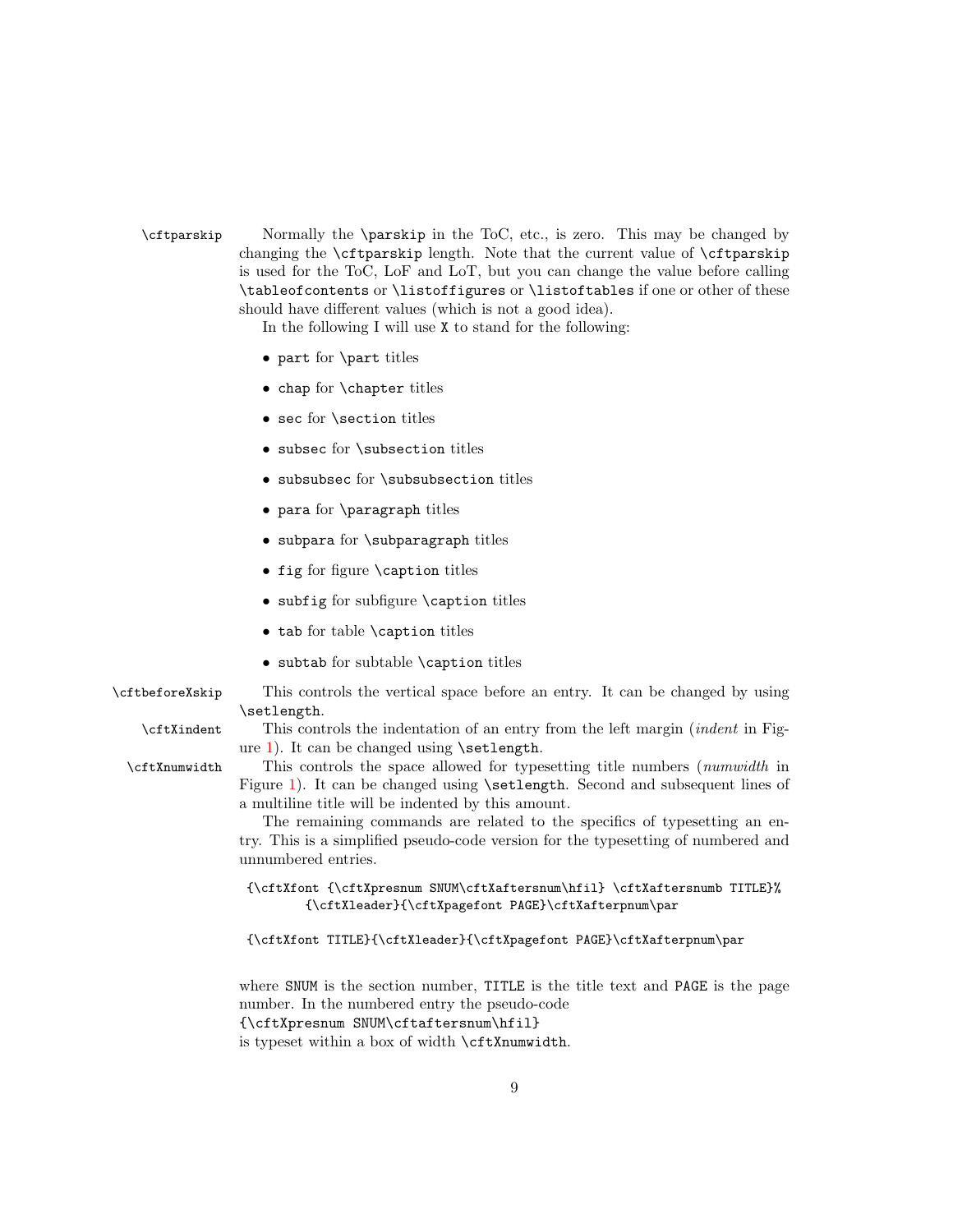\cftXaftersnum \cftXaftersnumb

<span id="page-9-4"></span><span id="page-9-2"></span>\cftXfont This controls the appearance of the title (and its preceding number, if any). It may be changed using \renewcommand.

\cftXpresnum Normally the section number is typeset within a box of width \cftXnumwidth. Within the box the macro  $\cctx$ presnum is first called, then the number is typeset, and next the \cftXaftersnum macro is called after the number is typeset. The last command within the box is \hfil to make the box contents flushleft. After the box is typeset the \cftXaftersnumb macro is called before typesetting the title text. All three of these can be changed by \renewcommand. By default they are defined to do nothing.

> In the standard classes the ToC entry for a \part is just typeset as the number and title, followed by the page number, with the \cftpartpresnum macro being called before typesetting the number and title. Due to LAT<sub>EX</sub> ideosyncracies, \cftpartpresnum may become doubled in the output if a third-party package behaves differently to that of the default internal L<sup>AT</sup>EX commands. The tocloft package contains specific code to prevent this in the case of the KomaScript classes and for the titlesec package; please contact the maintainer to add further corrections if you discover other packages which also exhibit this mis-behaviour.

<span id="page-9-3"></span>When a standard class is used the **\cftpartaftersnum** and **\cftpartaftersnumb** macros have no effect, but they may do something if a non-standard class is used.

\cftXleader \cftXleader defines the leader between the title and the page number; it \cftXdotsep can be changed by \renewcommand. The spacing between any dots in the leader is controlled by  $cftXdotsep$  ( $\&dotsep$  in Figure [1\)](#page-2-0). It can be changed by \renewcommand and its value must be either a number (e.g., 6.6 or \cftdotsep) or  $\c{ttnodots}$  (to disable the dots). The spacing is in terms of math units where there are 18mu to 1em.

<span id="page-9-5"></span><span id="page-9-1"></span>\cftXpagefont This defines the font to be used for typesetting the page number. It can be changed by \renewcommand.

\cftXafterpnum This macro is called after the page number has been typeset. Its default is to do nothing. It can be changed by \renewcommand.

\cftsetindents The command \cftsetindents{ $\{entry\}$ { $\{indent\}$ }{ $\{number\}$  sets the  $\langle entry \rangle$ 's indent to the length  $\langle \text{indent} \rangle$  and its numwidth to the length  $\langle \text{numwidth} \rangle$ . The  $\langle entry \rangle$  argument is the name of one of the standard entries (e.g., subsection) or the name of entry that has been defined with the tocloft package. For example \cftsetindents{figure}{0em}{1.5em} will make figure entries left justified.

> <span id="page-9-0"></span>Various effects can be achieved by changing the definitions of \cftXfont, \cftXaftersnum, \cftXaftersnumb, \cftXleader and \cftXafterpnum, either singly or in combination. For the sake of some examples, assume that we have the following initial definitions

```
\newcommand{\cftXfont}{}
\newcommand{\cftXaftersnum}{}
\newcommand{\cftXaftersnumb}{}
\newcommand{\cftXleader}{\cftdotfill{\cftXdotsep}}
\newcommand{\cftXdotsep}{\cftdotsep}
\newcommand{\cftXpagefont}{}
\newcommand{\cftXafterpnum}{}
```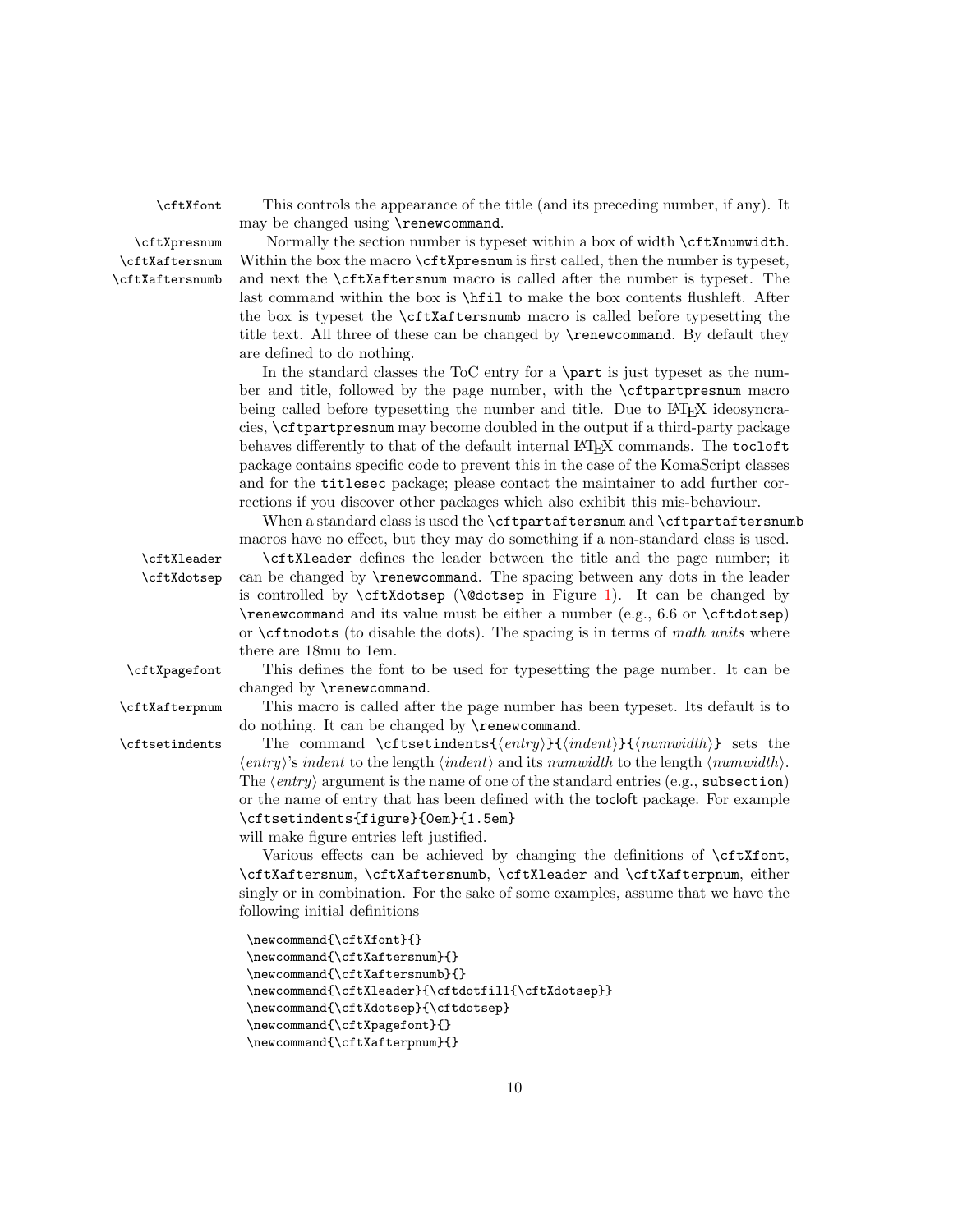(Note that the same font should be used for the title, leader and page number to provide a coherent appearance).

• To eliminate the dots in the leader:

```
\renewcommand{\cftXdotsep}{\cftnodots}
```
• To put something (e.g., a name) before the title (number):

```
\renewcommand{\cftXpresnum}{SOMETHING }
```
 $\bullet\,$  To add a colon after the section number:

```
\renewcommand{\cftXaftersnum}{:}
```
• To put something before the title number, add a colon after the the title number, set everything in bold font, and start the title text on the following line:

```
\renewcommand{\cftXfont}{\bfseries}
\renewcommand{\cftXleader}{\bfseries\cftdotfill{\cftXdotsep}}
\renewcommand{\cftXpagefont}{\bfseries}
\renewcommand{\cftXpresnum}{SOMETHING }
\renewcommand{\cftXaftersnum}{:}
\renewcommand{\cftXaftersnumb}{\\}
```
If you are adding text in the number box in addition to the number, then you will probably have to increase the width of the box so that multiline titles have a neat vertical alignment; changing box widths usually implies that the indents will require modification as well.<sup>[4](#page-10-0)</sup> One possible method of adjusting the box width for the above example is:

```
\newlength{\mylen} % a "scratch" length
\settowidth{\mylen}{\bfseries\cftXpresnum\cftXaftersnum} % extra space
\addtolength{\cftXnumwidth}{\mylen} % add the extra space
```
• To set the section numbers flushright:<sup>[5](#page-10-1)</sup>

```
\setlength{\mylen}{0.5em} % need some extra space at end of number
\renewcommand{\cftXpresnum}{\hfill} % note the double 'l'
\renewcommand{\cftXaftersnum}{\hspace*{\mylen}}
\addtolength{\cftXnumwidth}{\mylen}
```
<span id="page-10-0"></span> ${}^{4}$ Lyndon Dudding (lyndon.dudding@totalise.co.uk) discovered this.

<span id="page-10-1"></span> $5$ With thanks to David Holz (1bda@earthlink.net) for requesting this.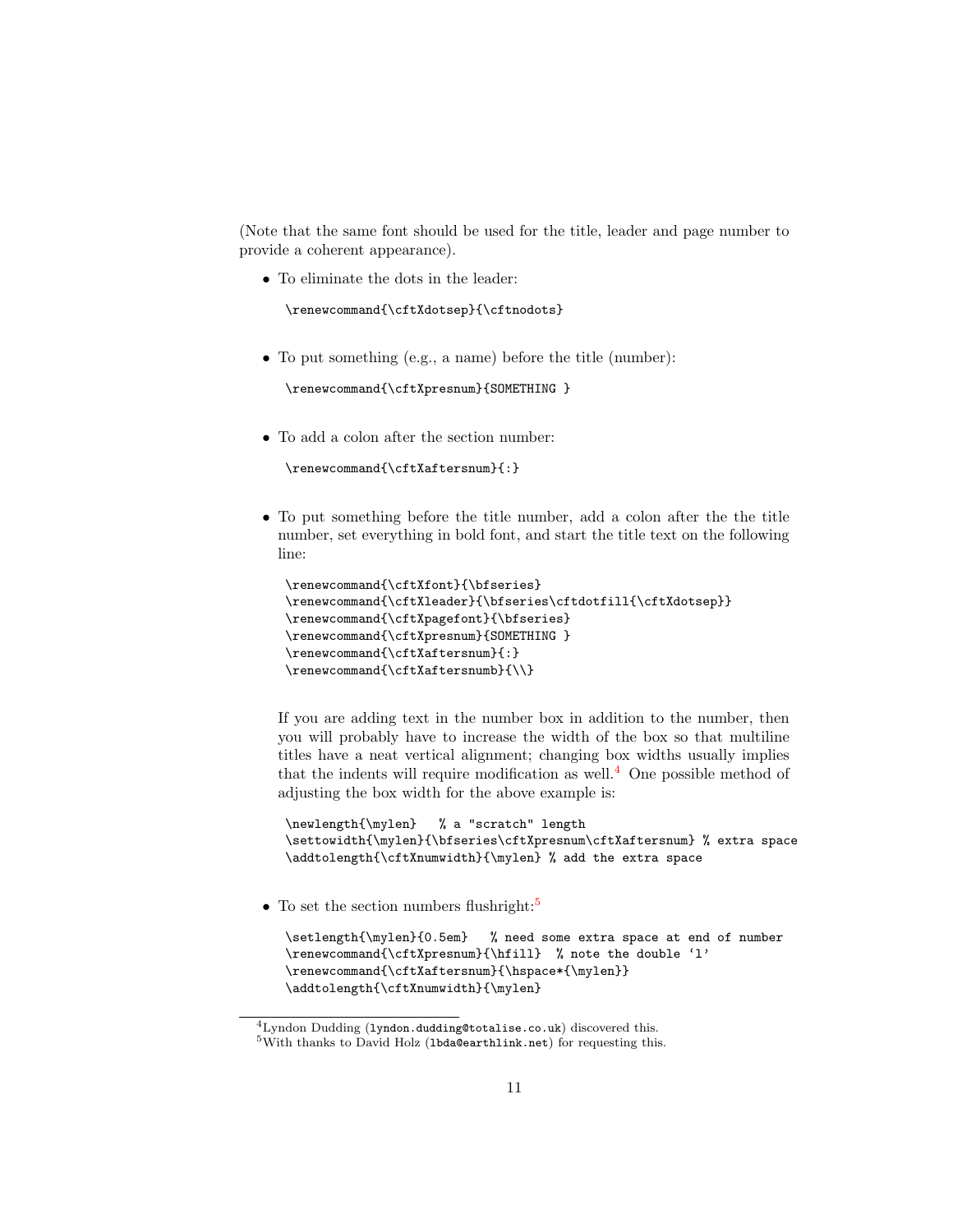In the above, the added initial \hfill in the box overrides the final \hfil in the box, thus shifting everything to the right hand end of the box. The extra space is so that the number is not typeset immediately at the left of the title text.

• To set the entry ragged left (but this only looks good for single line titles):

```
\renewcommand{\cftXfont}{\hfill\bfseries}
\renewcommand{\cftXleader}{}
```
• To set the page number immediately after the entry text instead of at the righthand margin:

```
\renewcommand{\cftXleader}{}
\renewcommand{\cftXafterpnum}{\cftparfillskip}
\renewcommand{\cftpnumalign}{l}
```
By default the \parfillskip value is locally set to fill up the last line of a paragraph. Just changing \cftXleader puts horrible interword spaces into the last line of the title. The \cftparfillskip command is part of the tocloft package and is provided just so that the above effect can be achieved. In addition, this is a good example of when it would be suitable to change the alignment of the page number box.

• To remove the space inserted between table and figure caption entries between chapters:

```
\begingroup
 \renewcommand*{\addvspace}[1]{}
 \listoftables
 \listoffigures
\endgroup
```
\cftpagenumbersoff The command \cftpagenumbersoff{ $\{entry\}$  will eliminate the page numbers \cftpagenumberson for  $\langle entry \rangle$  in the listing, where  $\langle entry \rangle$  is the name of one of the standard kinds of entries (e.g., subsection, or figure — including subfigure if the subfigure package is used  $-$  etc.), or the name of a new entry defined with the tocloft package.

> <span id="page-11-0"></span>The command \cftpagenumberson{ $\langle entry \rangle$ } reverses the effect of a corresponding \cftpagenumbersoff.

> One question that appeared on the comp.text.tex newsgroup asked how to get the titles of Appendices list in the ToC without page numbers. Here is a simple way of doing it, assuming the document has chapters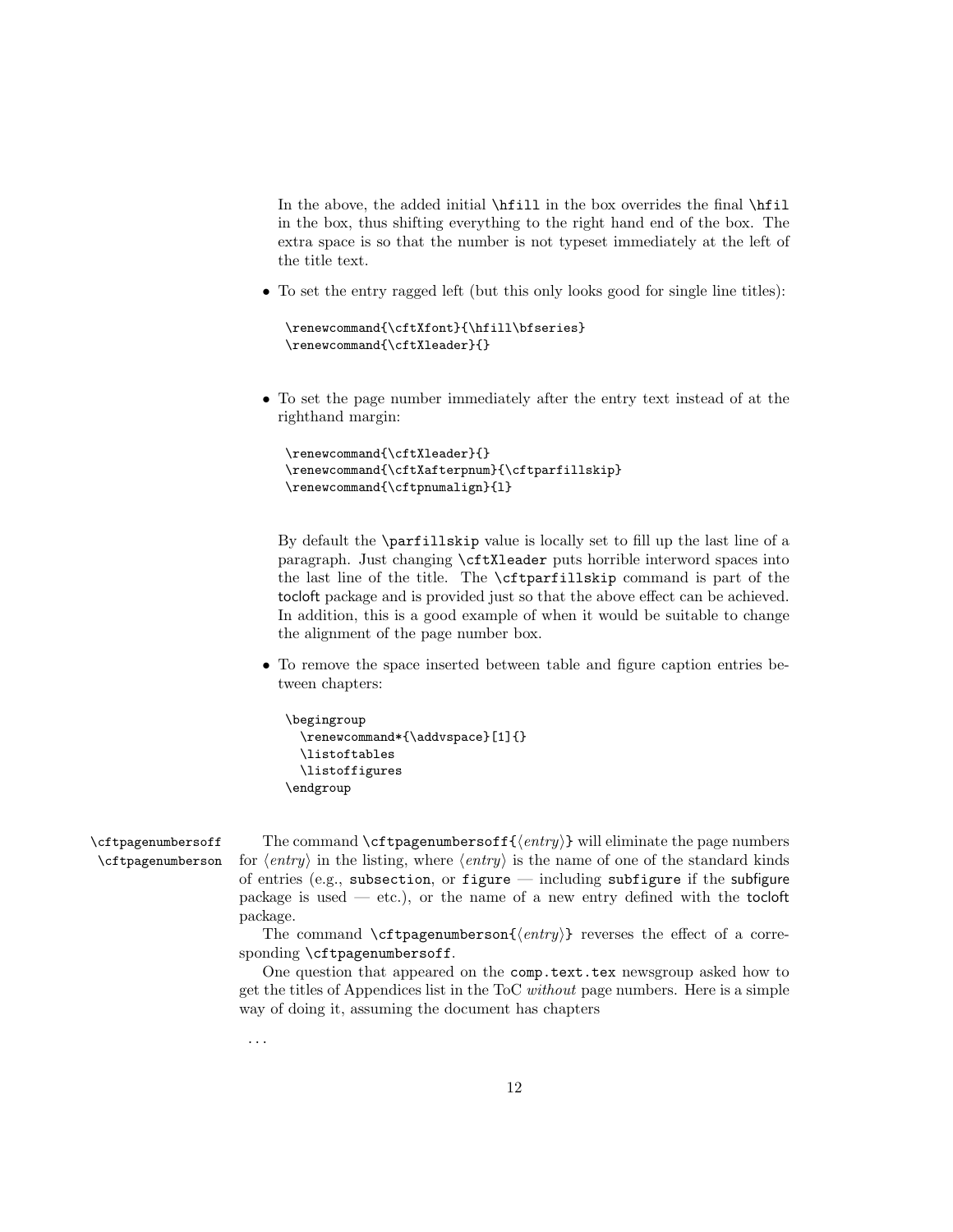```
\appendix
\addtocontents{toc}{\cftpagenumbersoff{chapter}}
\chapter{First appendix}
```
If there are other chaptered headings to go into the ToC after the appendices, then it will be necessary to do a similar

\addtocontents{toc}{\cftpagenumberson{chapter}}

to restore the page numbering in the ToC.

Similarly, if you are using the subfigure package you may want to eliminate the page numbers for the subfigure captions. This can be accomplished by: \cftpagenumbersoff{subfigure}

At this point, I leave it up to your ingenuity as to other effects that you can achieve. However, if you come up with further examples, let me know for possible inclusion in a later version of this document.

## <span id="page-12-1"></span><span id="page-12-0"></span>2.4 New list of. . .

\newlistof The command \newlistof[ $\within$ ]{ $\{entry}$ }{ $\{listofname\}$ } creates a new List of  $\dots$ , and assorted commands to go along with it.

> The first required argument,  $\langle entry \rangle$  is used to define a new counter called entry. The optional  $\langle within \rangle$  argument can be used so that entry gets reset to one every time the counter called within is changed. That is, the first two arguments are equivalent to calling  $\newcommand{\mbox}{m}{\ell}$  \newcounter{ $\end{m}$ [ $\with$ inin].

> The next argument,  $\langle ext \rangle$ , is the file extension for the new List of. The last argument,  $\langle listofname \rangle$ , is the text for the heading of the new List of. As an example:

```
\newcommand{\listanswername}{List of Answers}
\newlistof[chapter]{answer}{ans}{\listanswername}
```
will create a new answer counter that will be reset at the start of each \chapter{...}. Any answer titles will be written to the file jobname.ans and \listanswername will be used as the list heading. A command \listofanswer is created which can be used just like the \listoftables or tableofcontents commands to generate a listing. It is up to you to specify how the entries are put into the new List of Answers. Here is a very simple example, remembering that an answer counter has been created.

```
\newcommand{\answer}[1]{%
 \refstepcounter{answer}
 \par\noindent\textbf{Answer \theanswer. #1}
 \addcontentsline{ans}{answer}{\protect\numberline{\theanswer}#1}\par}
```
which, when used like: \answer{Hard} The \ldots will print as: Answer 1. Hard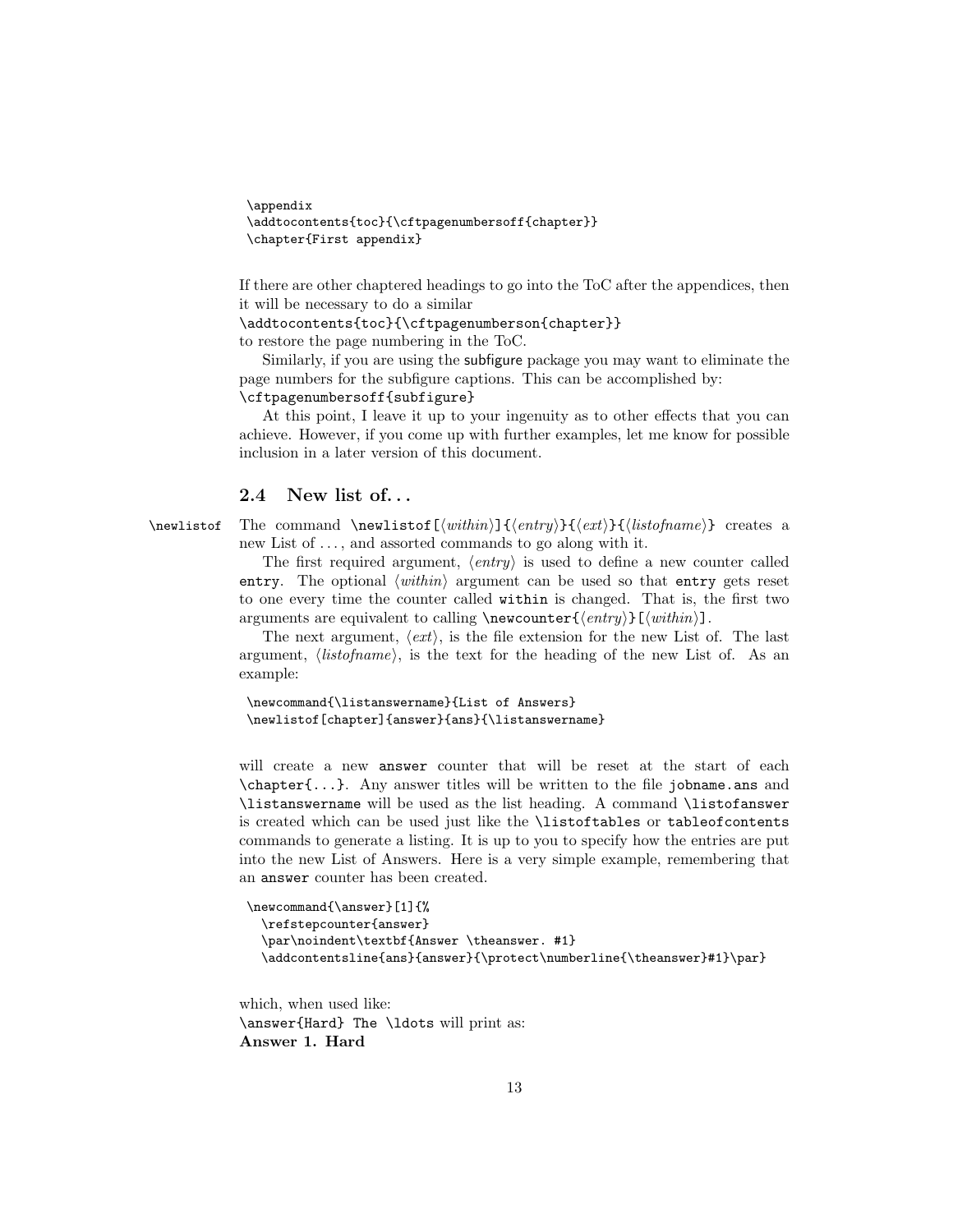The  $\dots$ 

As mentioned above, the \newlistof command creates several new commands, most of which you should now be familiar with. For convenience, assume that  $\neq$ listof{X}{Z}{ $\dots$ } has been issued; so X is the name of the new counter and corresponds to the X in section [2.3,](#page-7-0) and Z is the new file extension and corresponds to the Z in section [2.2.](#page-6-1) Then, among others, the following new commands will be made available.

<span id="page-13-1"></span>The five commands, \cftmarkZ, \cftbeforeZtitleskip, \cftafterZtitleskip, \cftZtitlefont, and \cftafterZtitle, are analogous to the commands of the same names described in section [2.2.](#page-6-1)

\listofX The command \listofX is similar to \listoftables, etc., in that it typesets the new listing at the point where it is called.  $\Z$ depth The command  $\Z$ depth ${\langle number \rangle}$  is analogous to the standard  $\to$ cdepth ${\langle number \rangle}$ 

<span id="page-13-3"></span>command, in that it specifies that entries in the new listing should not be typeset if their numbering level is greater than  $\langle number \rangle$ . The default definition is \setcounter{Zdepth}{1}.

\newlistentry The command \newlistentry  $[\langle within \rangle]{\langle entry}$  { $\langle ext \rangle$ }{\level-1 \random{level-1}} creates new commands for typesetting a new kind of entry in a listing. It is used internally by the \newlistof command but may be used independently.

> <span id="page-13-2"></span>The first required argument,  $\langle entry \rangle$  is used to define a new counter called entry. The optional  $\langle within \rangle$  argument can be used so that entry gets reset to one every time the counter called within is changed. That is, the first two arguments are equivalent to calling  $\newcommand{\mbox}{\mbox{\rm\bf{m}}\$ . The second required argument,  $\langle ext \rangle$ , is the file extension for the entry listing. The last argument,  $\langle level-1 \rangle$ , is a number specifying the numbering level minus one, of the entry in a listing. For example, the command

\newlistof[chapter]{answer}{ans}{\listanswername}

will call the command:

\newlistentry[chapter]{answer}{ans}{0}

Calling \newlistentry creates several new commands. Assuming that it is called as  $\text{new}$  (within  $\{X\}$ {X}}, where X and Z are similar to the previous uses of them, and N is an integer number, then the following commands are made available.

The set of commands \cftbeforeXskip, \cftXfont, \cftXpresnum, \cftXaftersnum, \cftXaftersnumb, \cftXleader, \cftXdotsep, \cftXpagefont, and \cftXafterpnum, are analogous to the commands of the same names described in section [2.3.](#page-7-0) Their default values are also as described earlier.

The default values of \cftXindent and \cftXnumwidth are set according to the value of the  $\langle level-1 \rangle$  argument (i.e., N in this example). For N=0 the settings correspond to those for sections in non-chaptered documents, as listed in Table [1.](#page-3-0) For  $N=4$  the settings correspond to subparagraphs in non-chaptered documents, and for intermediate values correspond to the matching sectional division in chaptered documents. For values of N less than zero or greater than four, or for non-default values, use the \cftsetindents command to set the values.

<span id="page-13-0"></span>\l@X \l@X is an internal command that typesets an entry in the list, and is defined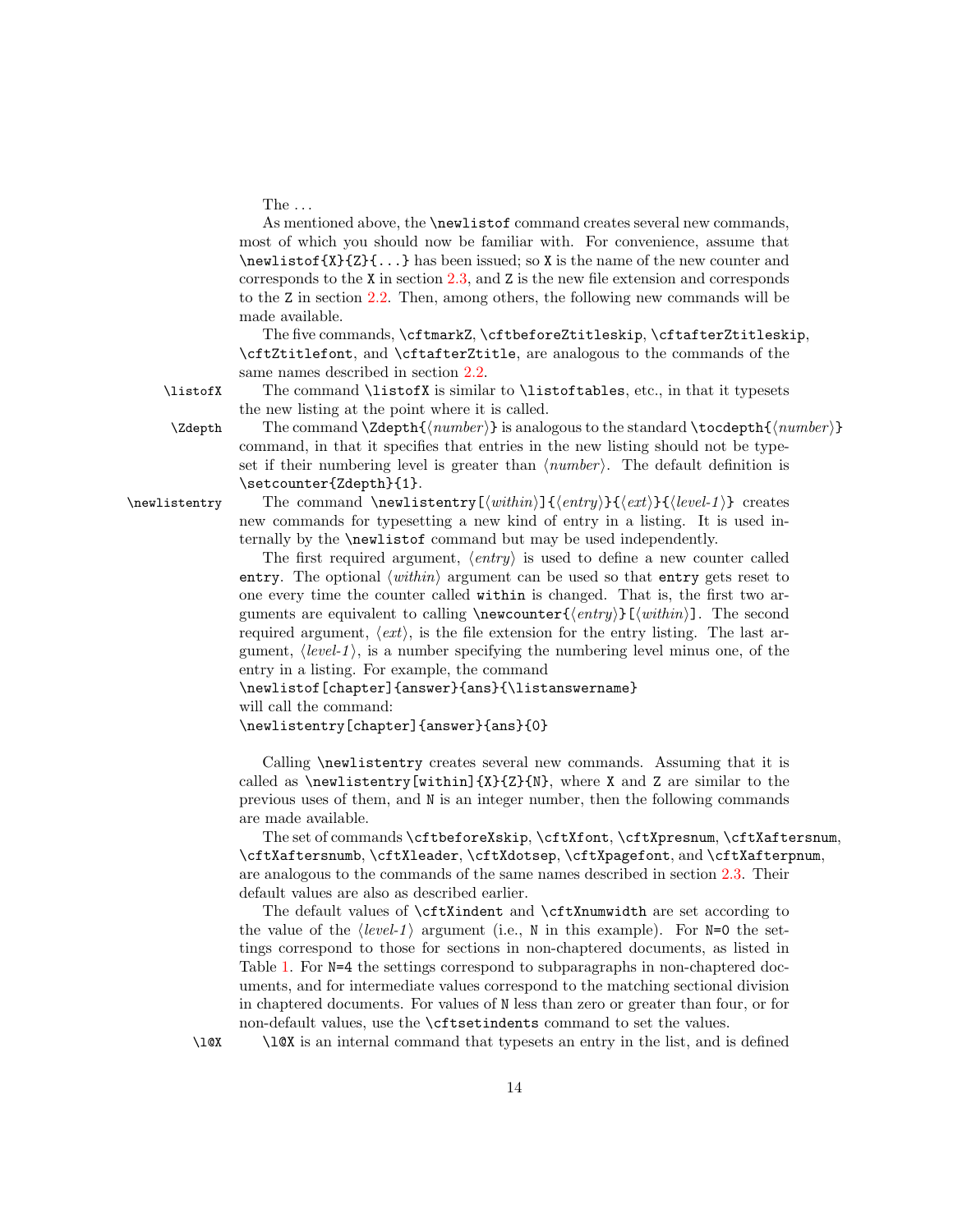<span id="page-14-0"></span>in terms of the above \cft\*X\* commands. It will not typeset an entry if \Zdepth is N or less, where Z is the listing's file extension.

\theX The command \theX prints the value of the X counter. It is initially defined so that it prints arabic numerals. If the optional  $\langle \text{within} \rangle$  argument is used,  $\theta$  is defined as

```
\renewcommand{\theX}{\thewithin.\arabic{X}} otherwise as
\renewcommand{\theX}{\arabic{X}}.
```
As an example of the independent use of \newlistentry, the following will set up for sub-answers.

```
\newlistentry[answer]{subanswer}{1}
\cftsetindents{subanswer}{1.5em}{3.0em}
\renewcommand{\thesubanswer}{\theanswer.\alph{subanswer}}
\newcommand{\subanswer}[1]{%
   \refstepcounter{subanswer}
   \par\textbf{\thesubanswer) #1}
   \addcontentsline{ans}{subanswer{\protect\numberline{\thesubanswer}#1}}
\setcounter{ansdepth}{2}
```
And then:

```
\answer{Harder} The \ldots
 \subanswer{Reformulate the problem} It assists \ldots
```
will be typeset as:

Answer 2. Harder

The . . .

2.a) Reformulate the problem It assists . . .

By default the answer entries will appear in the List of Answers listing (typeset by the \listofanswer command). In order to get the subanswers to appear, the \setcounter{ansdepth}{2} command was used above.

To turn off page numbering for the subanswers, do

\cftpagenumbersoff{subanswer}

As another example of \newlistentry, suppose that an extra sectioning division below subparagraph is required, called subsubpara. The \subsubpara command itself can be defined via the LaTeX kernel **\@startsection** command. Also it is necessary to define a \subsubparamark macro, a new subsubpara counter, a \thesubsubpara macro and a \l@subsubpara macro. Using the tocloft package's \newlistentry takes care of most of these as shown below (remember the caveats about commands with @ signs in them).

\newcommand{\subsubpara}{\@startsection{subpara}%

| {6}%                                                      | level                                       |
|-----------------------------------------------------------|---------------------------------------------|
| {\parindent}%                                             | indent from left margin                     |
| $\{3.25ex \verb Qpluslex \@minus\@minus.2ex\%$            | skip above heading                          |
| $-1em$ $\%$                                               | runin heading with 1em between title & text |
| {\normalfont\normalsize\itshape}% italic number and title |                                             |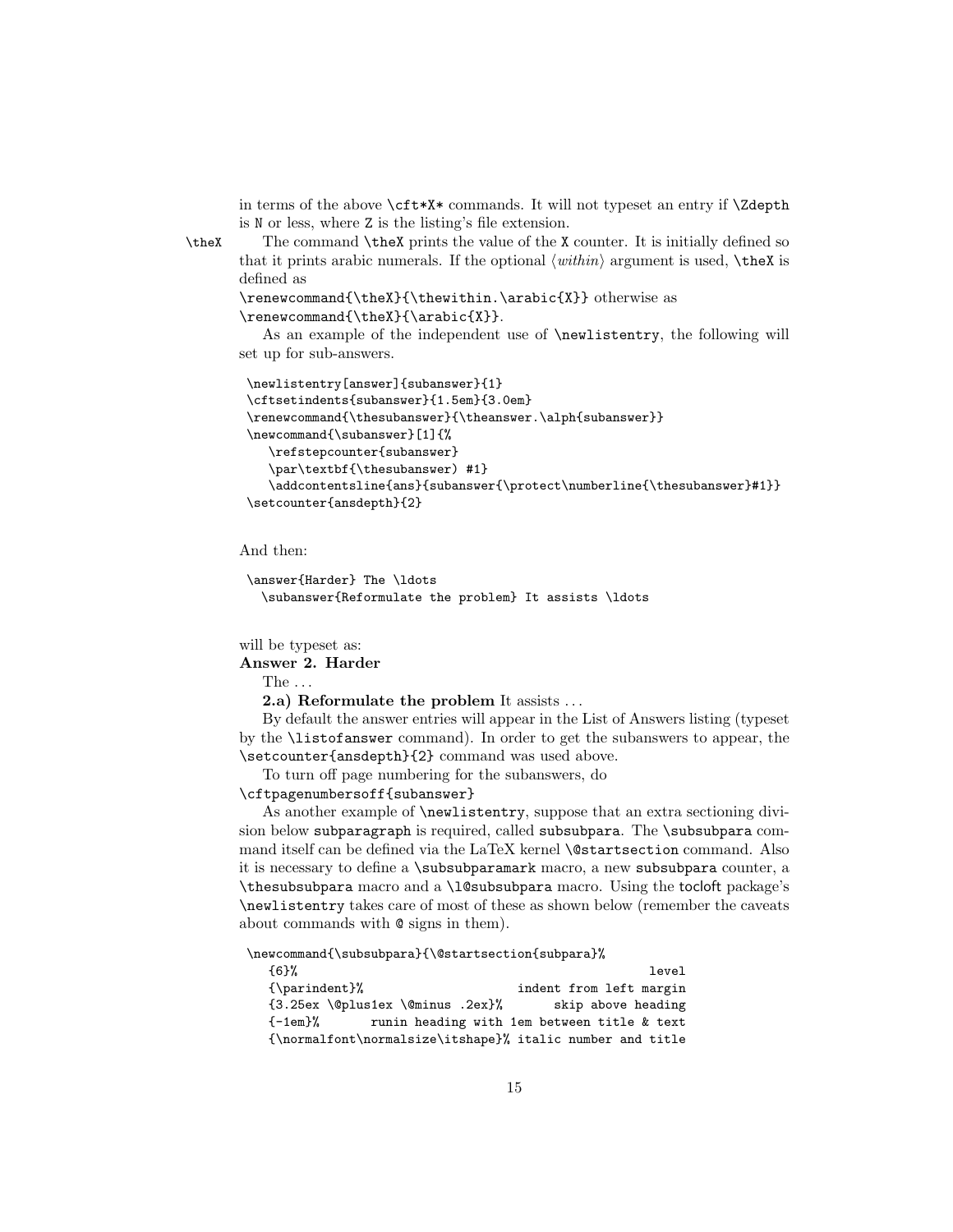```
}
\newlistentry[subparagraph]{subsubpara}{toc}{5}
\cftsetindents{subsubpara}{14.0em}{7.0em}
\newcommand*{\subsubparamark}[1]{} % gobble heading mark
```
Each List of... uses a file to store the list entries, and these files must remain open for writing throughout the document processing. TeX has only a limited number of files that it can keep open, and this puts a limit on the number of listings that can be used. For a document that includes a ToC but no other extra ancillary files (e.g., no index or bibliography output files) the maximum number of LoX's, including a LoF and LoT, is no more than about eleven. If you try and create too many new listings LaTeX will respond with the error message:

#### No room for a new write

If you get such a message the only recourse is to redesign your document.

The tocloft package does not provide a simple means of specifying new Lists of Floats or float environments. For those, I recommend the ccaption package [\[Wil01\]](#page-52-2).

#### <span id="page-15-0"></span>2.5 Experimental utilities

<span id="page-15-2"></span>The macros described in this section are even more experimental than those described previously.

\cftchapterprecis Some old style novels, and even some modern text books,  $6$  include a short synopsis of the contents of the chapter either immediately after the chapter heading or in the Toc, or in both places.

> The command  $\text{Cftchapterprecis}\{\text{text}\}$  prints its argument both at the point in the document where it is called, and also adds it to the .toc file. For example:

```
...
\chapter{} % first chapter
\cftchapterprecis{Our hero is introduced; family tree; early days.}
...
```

```
\cftchapterprecishere The \cftchapterprecis command calls these two commands to print the text
 \cftchapterprecistoc in the document (the \...here{\text{'text'}} command) and to put it into the ToC (the
                         \ldots toc{\langle text \rangle} command). These can be used individually if required.
                            Sometimes it may be desirable to make a change to the global parameters for
                         an individual entry. For example, a figure might be placed on the end paper of
                         a book (the inside of the front or back cover), and this needs to be placed in a
                         LoF with the page number set as, say 'inside front cover'. If 'inside front cover' is
                         typeset as an ordinary page number it will stick out into the margin. Therefore,
                         the parameters for this particular entry need to be changed.
      \c{t1ocalchange} The command \ct{t1ocalchange({file})}{\theta} (pnumwidth)}{(tocrmarg)} will write
```
<span id="page-15-4"></span><span id="page-15-1"></span><sup>6</sup>For example, Robert Sedgewick, Algorithms, Addison-Wesley, 1983.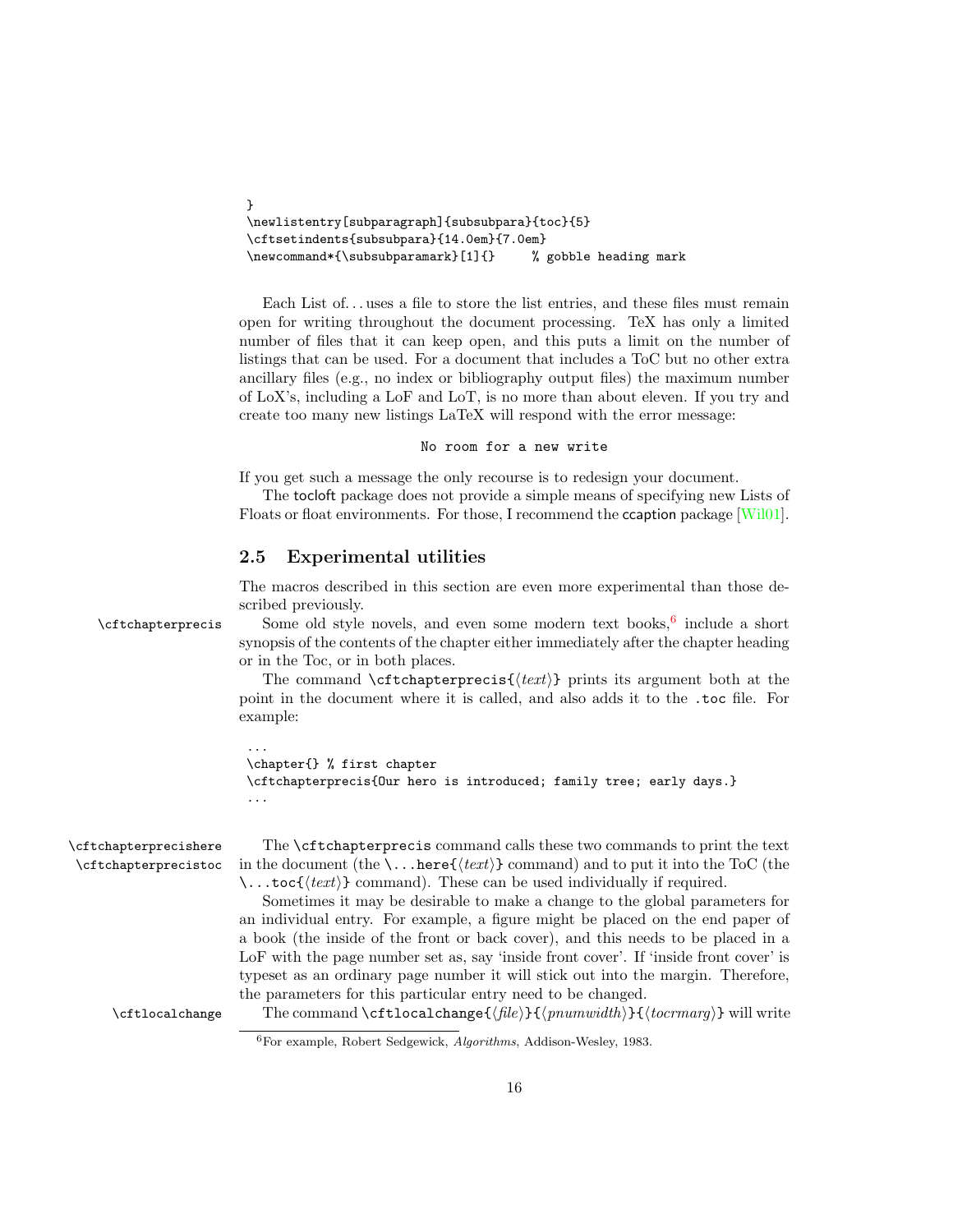|                     | again after any special entry to reset the parameters back to their usual values.                                                       |
|---------------------|-----------------------------------------------------------------------------------------------------------------------------------------|
|                     | Any fragile commands used in the arguments must be protected.                                                                           |
| \cftaddtitleline    | The command \cftaddtitleline{ $\langle file \rangle$ }{ $\langle title \rangle$ }{ $\langle page \rangle$ } will write                  |
|                     | a <b>\contentsline</b> entry into $\langle file \rangle$ for a $\langle kind \rangle$ entry with title $\langle title \rangle$ and page |
|                     | number $\langle page \rangle$ . That is, an entry is made of the form:                                                                  |
|                     | \contentsline{kind}{title}{page}                                                                                                        |
|                     | Any fragile commands used in the arguments must be protected.                                                                           |
| \cftaddnumtitleline | The command \cftaddnumtitleline{ $\{file\}\$ { $\{kind\}$ }{ $\{number\}$ }{ $\{title\}$ }{ $\{page\}$ }                                |
|                     | is similar except that it also includes $\langle num \rangle$ as the argument to the <b>\numberline</b> .                               |
|                     | That is, an entry is made of the form:                                                                                                  |
|                     | \contentsline{kind}{\numberline{num} title}{page}                                                                                       |
|                     | Any fragile commands used in the arguments must be protected.                                                                           |
|                     | As an example of the use of these commands, noting that the default L <sup>*</sup> T <sub>F</sub> X                                     |
|                     | values for <b>\@pnumwidth</b> and <b>\@tocrmarg</b> are 1.55em and 2.55em respectively, one                                             |
|                     | might do the following for a figure on the frontispiece page.                                                                           |
|                     |                                                                                                                                         |
|                     | % this is the frontispiece page with no number                                                                                          |
|                     | % draw or import the picture (with no \caption)                                                                                         |
|                     | \cftlocalchange{lof}{4em}{5em} % make pnumwidth big enough for                                                                          |
|                     | % frontispiece and change margin to suit                                                                                                |
|                     | \cftaddtitleline{lof}{figure}{The title}{frontispiece}                                                                                  |
|                     | \cftlocalchange{lof}{1.55em}{2.55em} % return to normal settings                                                                        |

Recall that a \caption command will put an entry in the .lof file, which is not wanted here. If a caption is required, then you can either craft one yourself or, assuming that your general captions are not too exotic, use the \legend command from the ccaption package. If the illustration is numbered, use the \cftaddnumtitleline command instead of \cftaddtitleline.

<span id="page-16-1"></span><span id="page-16-0"></span>an entry into  $\langle file \rangle$  to reset the global parameters. The command should be called

\cftZprehook It's surprisingly difficult to achieve multicolumn ToCs; can you guess what the \cftZposthook problem is to write the following?

```
\begin{multicols}{2}
\tableofcontents
\end{multicols}
```
...

Probably the easiest way to do it in regular L<sup>AT</sup>EX is something like

```
\RequirePackage{multicol}
\AtBeginDocument{\addtocontents{toc}{\protect\begin{multicols}{2}}}
\AtEndDocument {\addtocontents{toc}{\protect\end {multicols}}}
```
This method of writing to the .toc file is most flexible for trying to control the typesetting output within the table of contents.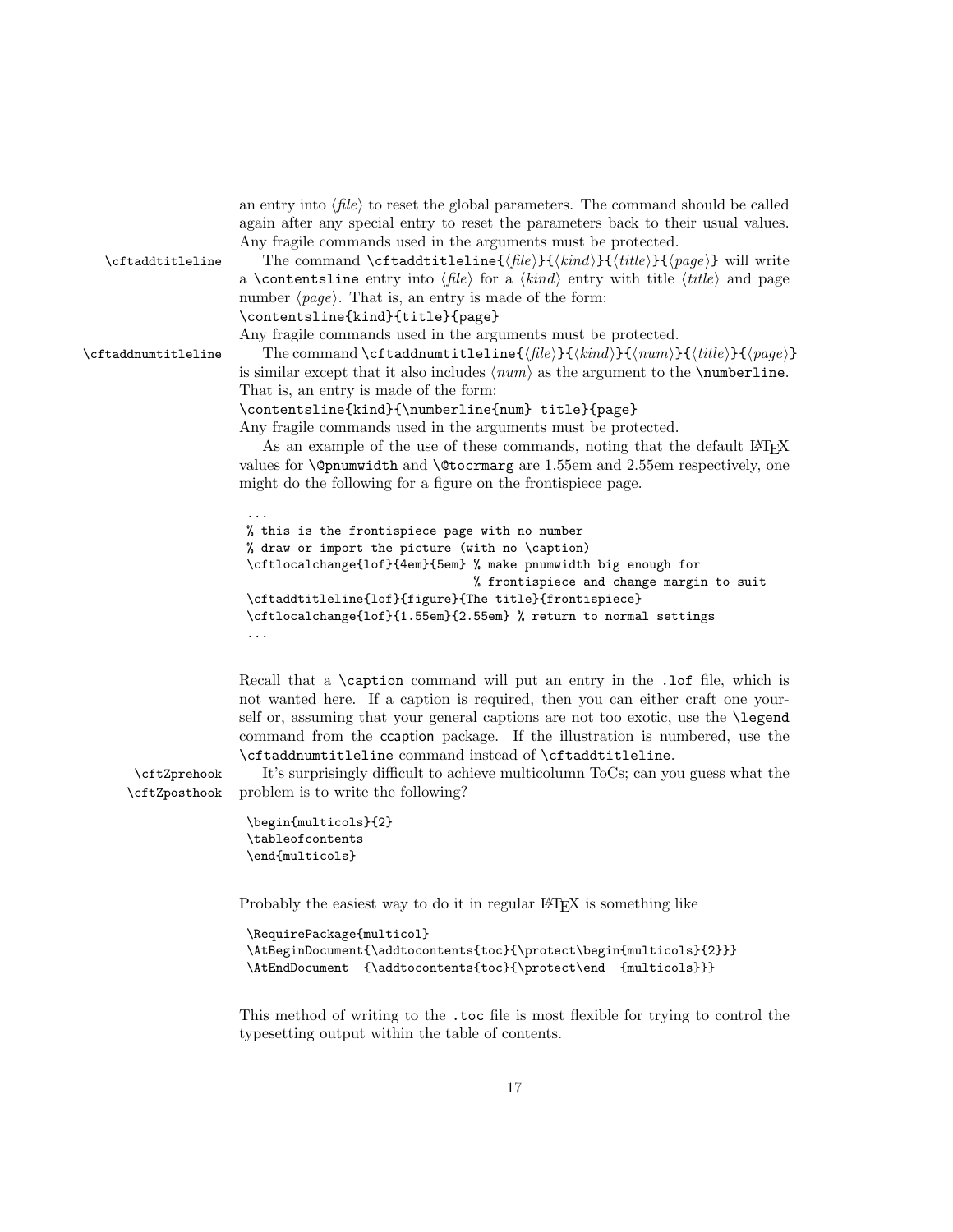To make this *slightly* easier with tocloft, the following macros are available: \cftZprehook and \cftZprehook, where Z is toc, lof, lot, etc. If these are defined, they insert material just before the actual typesetting of the entries of the table of contents and so on. A multicolumn ToC can therefore be achieved with this:

```
\RequirePackage{multicol}
\renewcommand\cfttocprehook{\begin{multicols}{2}}
\renewcommand\cfttocposthook{\end{multicols}}
```
#### <span id="page-17-0"></span>2.6 Usage with other packages

The tocloft and tocbibind packages can be used together in the same document. The tocbibind package provides easy means of adding document elements like the bibliography or the index to the Table of Contents. However there is one known potential problem:

• If the argument to the \tocotherhead command is other than one of the normal sectioning divisions (i.e., part through to sub-paragraph) such as \tocotherhead{clause}, then this will almost certainly cause a problem (as the tocloft package will not know how to define the corresponding **\l@clause** command). In such a case you will have to supply the appropriate macros yourself.

\@cftasnum \@cftasnumb

<span id="page-17-2"></span>\@cftbsnum Some packages, like the float package by Anselm Lingnau, enable the creation of other kinds of List of  $\dots$ . The tocloft package is only minimally able to change the formatting of these, principally because the packages are independent of each other and, in the case of the float package, new kinds of float environments and their associated lists can be created on the fly at any point in a document. Some aspects of the typesetting are controlled by \@cftbsnum, \@cftasnum and \@cftasnumb commands. These are equivalent to the \cftXpresnum, \cftXaftersnum and \cftXaftersnumb commands described earlier. By default they are defined to do nothing, but may be renewed to do something.

> The tocloft and minitoc packages have an unfortunate interaction,<sup> $7$ </sup> which fortunately can be fixed. In the normal course of events, when minitoc is used in a chaptered document it will typeset section entries in the minitocs in bold font. If tocloft is used in conjunction with minitoc, then the minitoc section entries are typeset in the normal font, except for the page numbers which are in bold font, while the ToC section entries are all in normal font.

> One cure, if you want the minitoc section entries to be all in normal font is to put:

\renewcommand{\mtcSfont}{\small\normalfont}

<span id="page-17-1"></span><sup>7</sup>Discovered by Lyndon Dudding (lyndon.dudding@totalise.co.uk).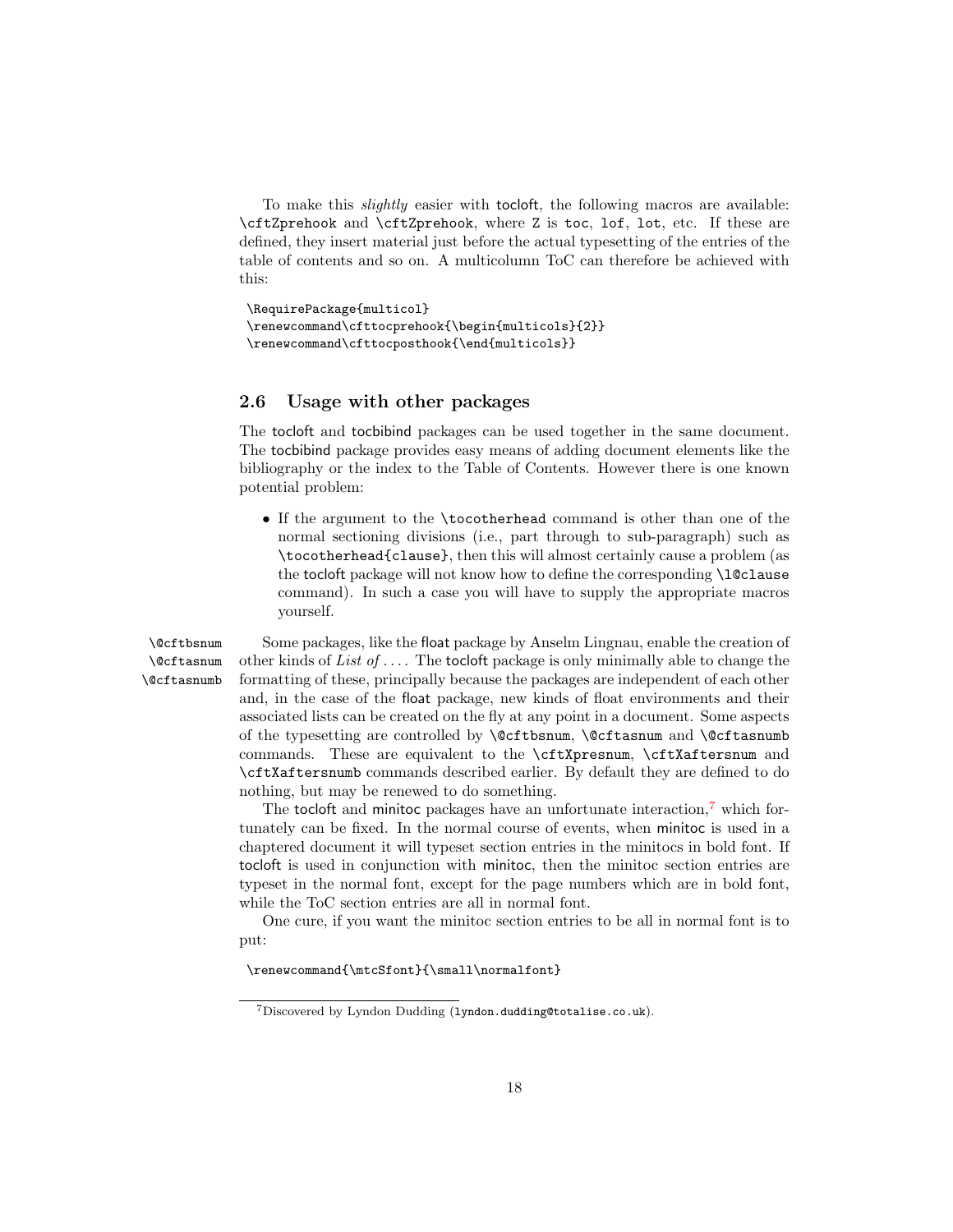in the preamble.

Otherwise, the cure is the following incantation:

```
\renewcommand{\cftsecfont}{\bfseries}
\renewcommand{\cftsecleader}{\bfseries\cftdotfill{\cftdotsep}}
\renewcommand{\cftsecpagefont}{\bfseries}
```
To have the section entries in both the ToC and the minitocs in bold then put the incantation in the preamble. To have only the minitoc section entries in bold while the ToC entries are in the normal font, put the incantation between the \tableofcontents command and the first \chapter command.

In general, use with other packages that redefine any of the macros that tocloft also modifies is likely to be problematic.

# <span id="page-18-0"></span>3 The package code

 $1 \langle *$ usc $\rangle$ 

<span id="page-18-10"></span><span id="page-18-9"></span><span id="page-18-8"></span>In order to try and avoid name clashes with other packages, each internal name will include the character string @cft.

<span id="page-18-1"></span>\@cftifundefined Due to a conflict with how this package and fancyhdr checked for undefinedness.

<span id="page-18-16"></span><span id="page-18-15"></span><span id="page-18-14"></span><span id="page-18-13"></span><span id="page-18-12"></span><span id="page-18-11"></span><span id="page-18-7"></span><span id="page-18-6"></span><span id="page-18-5"></span><span id="page-18-4"></span><span id="page-18-3"></span><span id="page-18-2"></span>

|                                       | 2 \newcommand\@cftifundefined[1]{%                                                                                                            |
|---------------------------------------|-----------------------------------------------------------------------------------------------------------------------------------------------|
|                                       | \begingroup\expandafter\expandafter\expandafter\endgroup<br>3                                                                                 |
|                                       | \expandafter\ifx\csname #1\endcsname\relax<br>4                                                                                               |
|                                       | \expandafter\@firstoftwo<br>5                                                                                                                 |
|                                       | \else<br>6                                                                                                                                    |
|                                       | \expandafter\@secondoftwo<br>7                                                                                                                |
|                                       | $\{fi\}$<br>8                                                                                                                                 |
| <b>\@cftquit</b><br>\if@cfthaschapter | We will be using either chapter or section type headings for the ToC, etc., so we<br>need to know which of these the document class supports. |
|                                       | $9 \neq 9$ \newcommand{\@cftquit}{}                                                                                                           |
|                                       | 10 \newif\if@cfthaschapter                                                                                                                    |
|                                       |                                                                                                                                               |
| \if@cftkoma                           | The koma classes have different defaults than the standard classes, so we need to                                                             |
|                                       | know if a koma class has been loaded.                                                                                                         |
|                                       | 11 \newif\if@cftkoma                                                                                                                          |
|                                       | 12 \@cftkomafalse                                                                                                                             |
|                                       | 13 \@ifclassloaded{scrartcl}{\@cftkomatrue}{}                                                                                                 |
|                                       | 14 \@ifclassloaded{scrreprt}{\@cftkomatrue}{}                                                                                                 |
|                                       | 15 \@ifclassloaded{scrbook}{\@cftkomatrue}{}                                                                                                  |
|                                       |                                                                                                                                               |
| \if@cfttitlesec                       |                                                                                                                                               |
|                                       | 16 \newif\if@cfttitlesec                                                                                                                      |
|                                       | 17\AtBeginDocument{\@ifpackageloaded{titlesec}{\@cfttitlesectrue}{}}                                                                          |
|                                       |                                                                                                                                               |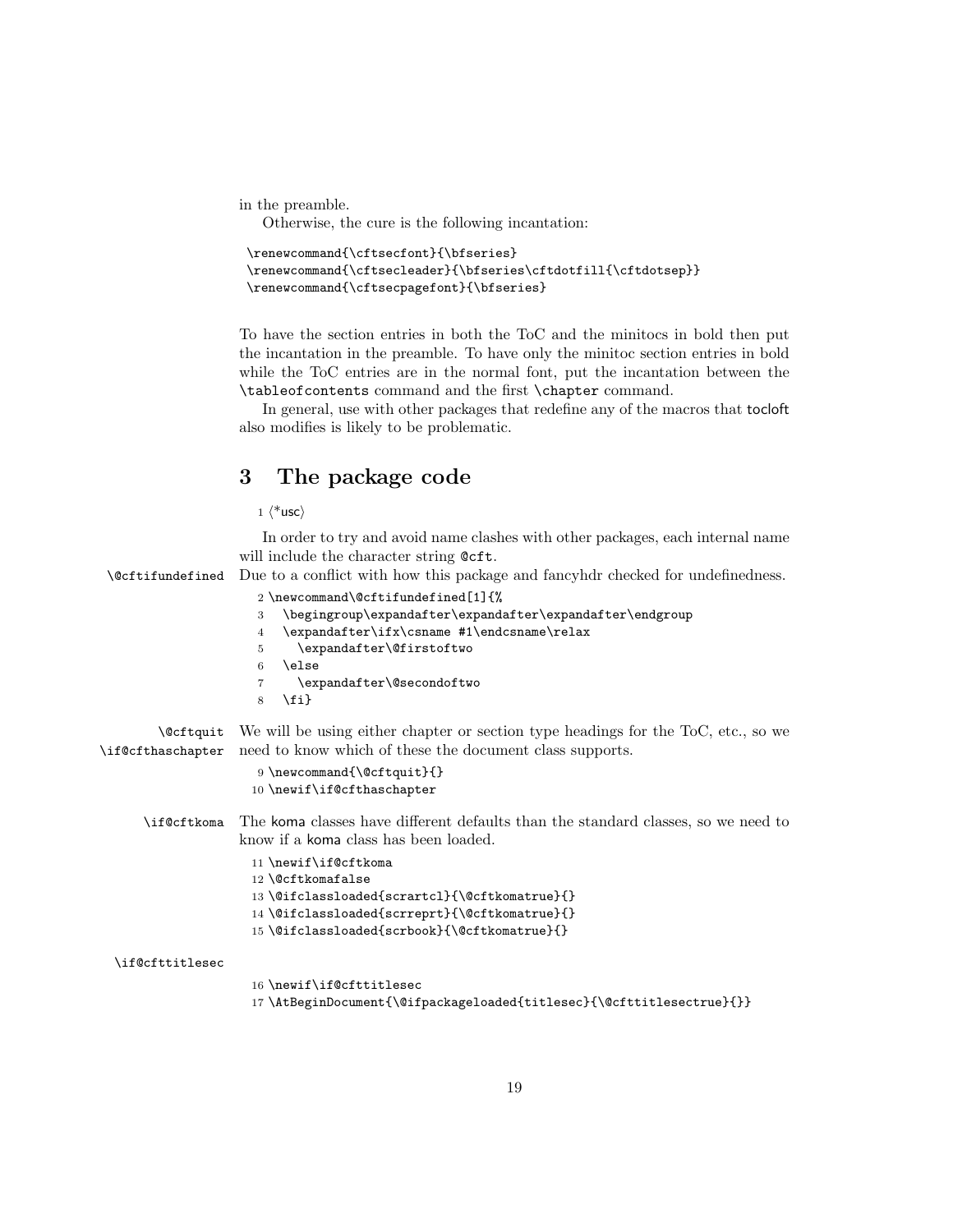Issue a warning if there are no recognised sectional divisions and then skip the rest of the package code.

<span id="page-19-2"></span>\@cftifundefined{chapter}{%

```
19 \@cfthaschapterfalse
```
<span id="page-19-23"></span><span id="page-19-7"></span><span id="page-19-3"></span>

| 20 | \@cftifundefined{section}{%                                    |
|----|----------------------------------------------------------------|
| 21 | \PackageWarning{tocloft}%                                      |
| 22 | {I don't recognize any sectional divisions so I'll do nothing} |
| 23 | \renewcommand{\@cftquit}{\endinput}                            |
| 24 | }{\PackageInfo{tocloft}{The document has section divisions}}   |
| 25 | }{\@cfthaschaptertrue                                          |
| 26 | \PackageInfo{tocloft}{The document has chapter divisions}}     |
|    |                                                                |

<span id="page-19-22"></span><span id="page-19-21"></span><span id="page-19-1"></span>Perhaps quit now.

```
27 \@cftquit
```
<span id="page-19-20"></span><span id="page-19-13"></span><span id="page-19-12"></span><span id="page-19-11"></span>Use chapter style if \if@cfthaschapter is TRUE, otherwise section style.

<span id="page-19-16"></span>\if@cfttocbibind A flag that is set TRUE iff the tocbibind package has been loaded. The 1998/11/15 version of tocbibind does not necessarily work well with tocloft.

```
28 \newif\if@cfttocbibind
                    29 \AtBeginDocument{%
                    30 \@ifpackageloaded{tocbibind}{\@cfttocbibindtrue}{\@cfttocbibindfalse}
                    31 \if@cfttocbibind
                    32 \@ifpackagelater{tocbibind}{1998/11/16}{}{%
                    33 \PackageWarning{tocloft}{%
                    34 You are using a version of the tocbibind package\MessageBreak
                    35 that is not compatible with tocloft.\MessageBreak
                    36 The results may be surprising.\MessageBreak
                    37 Consider installing the current version of tocbibind.}}
                   38 \fi
                   39 }
    \if@cftnctoc A boolean used to implement the titles option. It is TRUE if the ToC, LoT, LoF
                  titles should use the default styles.
                    40 \newif\if@cftnctoc\@cftnctocfalse
                   41 \DeclareOption{titles}{\@cftnctoctrue}
                   42 %% \ProcessOptions\relax
\if@cftsubfigopt A boolean used to implement the subfigure option.
                    43 \newif\if@cftsubfigopt\@cftsubfigoptfalse
                    44 \DeclareOption{subfigure}{\@cftsubfigopttrue}
                     Process the options.
                    45
                   46 \ProcessOptions\relax
                   47
```
<span id="page-19-25"></span><span id="page-19-15"></span><span id="page-19-10"></span><span id="page-19-9"></span><span id="page-19-6"></span><span id="page-19-5"></span><span id="page-19-4"></span>\tocloftpagestyle A user-level macro to set the pagestyle for the first page of the ToC, etc. The \@cftpagestyle default is the plain pagestyle.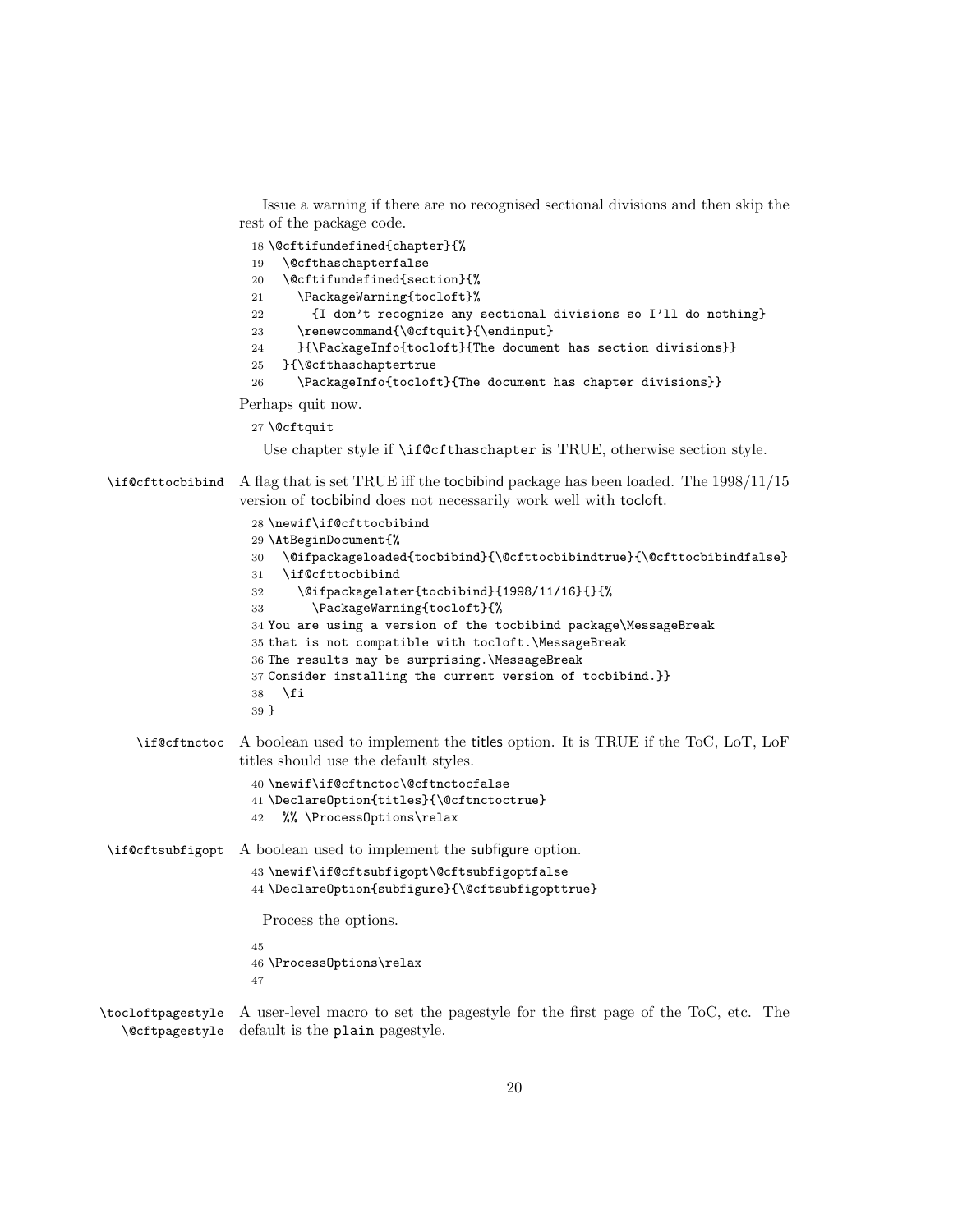```
48 \newcommand{\tocloftpagestyle}[1]{%
                  49 \def\@cftpagestyle{\thispagestyle{#1}}}
                  50 \tocloftpagestyle{plain}
                  51
    \cftmarktoc
These three macros set the style for running heads. They are initialised to give
    \cftmarklof
the default appearance.
   \cftmarklot
                  52 \newcommand{\cftmarktoc}{%
                  53 \@mkboth{\MakeUppercase\contentsname}{\MakeUppercase\contentsname}}
                  54 \newcommand{\cftmarklof}{%
                  55 \@mkboth{\MakeUppercase\listfigurename}{\MakeUppercase\listfigurename}}
                  56 \newcommand{\cftmarklot}{%
                  57 \@mkboth{\MakeUppercase\listtablename}{\MakeUppercase\listtablename}}
                  58 \if@cftkoma
                  59 \renewcommand{\cftmarktoc}{%
                  60 \@mkboth{\contentsname}{\contentsname}}
                  61 \renewcommand{\cftmarklof}{%
                  62 \@mkboth{\listfigurename}{\listfigurename}}
                  63 \renewcommand{\cftmarklot}{%
                  64 \@mkboth{\listtablename}{\listtablename}}
                  65 \fi
  \@cfttocstart
Two macros to perform the actions at the beginning and end of the \tableofcontents
\@cfttocfinish
                command (and friends). Nectrocstart deals with chaptered documents, ensur-
                 ing that the ToC is typeset in a single column (see classes.dtx for the original
                 code). These macros are also provided by the ccaption package.
                  66 \providecommand{\@cfttocstart}{%
                  67 \if@cfthaschapter
                  68 \if@twocolumn
                  69 \@restonecoltrue\onecolumn
                  70 \else
                  71 \@restonecolfalse
                  72 \overline{f}73 \fi}
                 \@cfttocfinish resets, if required, twocolumn typesetting.
                  74 \providecommand{\@cfttocfinish}{%
                  75 \if@cfthaschapter
                  76 \if@restonecol\twocolumn\fi
                  77 \fi}
\phantomsection This is provided because the hyperref package screws with \addcontentsline.
                  78 \providecommand{\phantomsection}{}
                  79
 \@cftdobibtoc If the tocbibind package has been used and it has redefined \tableofcontents we
                 need to cater for that. The contents of the definition are defined in tocbibind.
                  80 \newcommand{\@cftdobibtoc}{%
                  81 \if@dotoctoc
```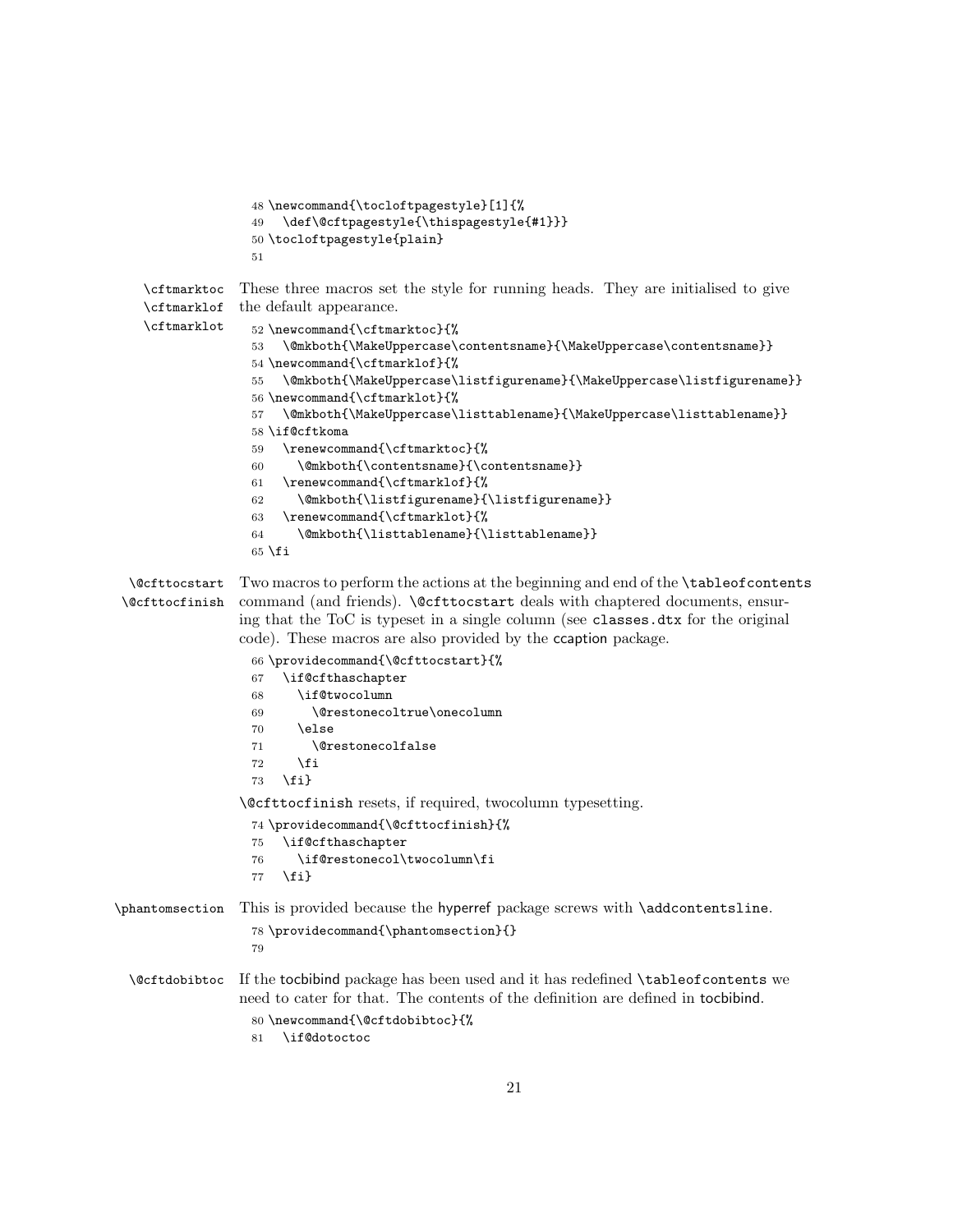```
82 \if@bibchapter
                   83 \phantomsection
                   84 \addcontentsline{toc}{chapter}{\contentsname}
                   85 \else
                   86 \phantomsection
                   87 \addcontentsline{toc}{\@tocextra}{\contentsname}
                   88 \fi
                   89 \fi}
                   90
    \cftparskip The \parskip local to the ToC, etc., is set to the length \cftparskip.
                   91 \newlength{\cftparskip}
                   92 \setlength{\cftparskip}{0pt}
                   93
\tableofcontents This is a parameterised version of the default \tableofcontents command. Each
                 class has its own definition, but we have to cater for all classes in one definition,
                 hence some of the checks. The definition is modified after all packages have been
                 loaded.
                    If the titles option has been used, then the command is not modified.
                   94 \AtBeginDocument{%
                   95 \if@cftnctoc
                   96 % ensure \cftparskip is still set properly
                   97 \let\OLD@starttoc\@starttoc
                   98 \renewcommand{\@starttoc}[1]{%
                   99 \begingroup
                  100 \parskip=\cftparskip
                  101 \OLD@starttoc{#1}%
                  102 \endgroup
                  103 }
                  104 \else
                  105 \renewcommand{\tableofcontents}{%
                  106 \@cfttocstart
                 Ensure that any previous paragraph has been finished. Within a group set the
                 local paragraphing style and typeset the title.
                  107 \par
                  108 \begingroup
                  109 \parindent\z@ \parskip\cftparskip
                  110 \@cftmaketoctitle
                 If tocbibind has been used, then add the ToC name to the ToC.
                  111 \if@cfttocbibind
                  112 \@cftdobibtoc
                  113 \qquad \text{If }Finally, read the .toc file and finish up.
                  114 \@starttoc{toc}%
                  115 \endgroup
                  116 \@cfttocfinish}
```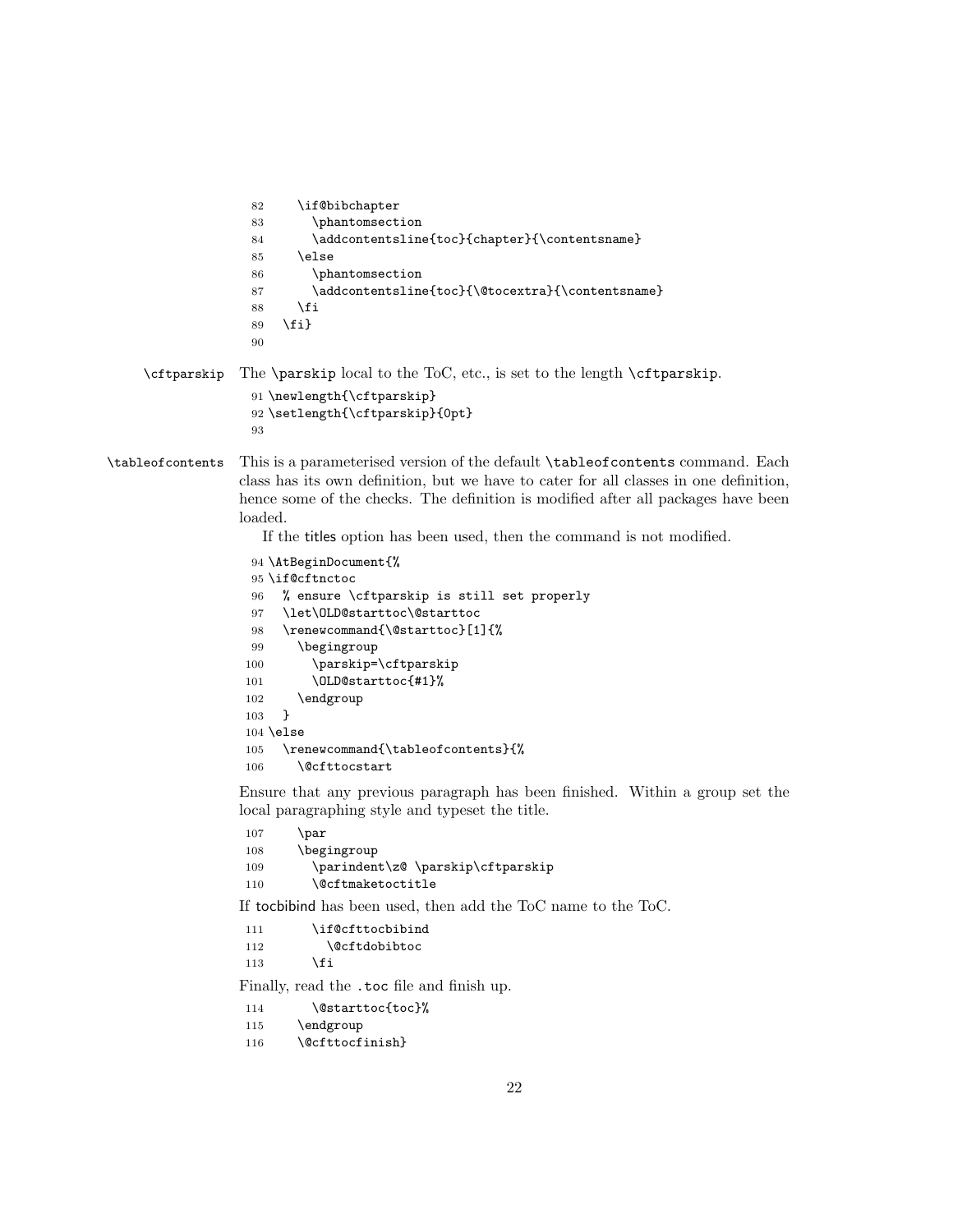```
117 \fi
                        118 }
    \@cftmaketoctitle This command typesets the title for the ToC.
                        119 \newcommand{\@cftmaketoctitle}{%
                        120 \addpenalty\@secpenalty
                        121 \if@cfthaschapter
                        122 \vspace*{\cftbeforetoctitleskip}%
                        123 \else
                        124 \vspace{\cftbeforetoctitleskip}%
                        125 \fi
                        126 \@cftpagestyle
                        127 {\interlinepenalty\@M
                        128 {\cfttoctitlefont\contentsname}{\cftaftertoctitle}%
                        129 \cftmarktoc
                        130 \par\nobreak
                        131 \vskip \cftaftertoctitleskip
                        132 \@afterheading}}
\cftbeforetoctitleskip
\cftaftertoctitleskip
                       These two lengths control the vertical spacing before and after the ToC title.
                        133 \newlength{\cftbeforetoctitleskip}
                        134 \newlength{\cftaftertoctitleskip}
                        Their values depend on whether the document has chapters or not. In chap-
                        tered documents the default ToC title is typeset as a \chapter*, otherwise as a
                        \section*.
                        135 \if@cfthaschapter
                        136 \setlength{\cftbeforetoctitleskip}{50pt}
                        137 \setlength{\cftaftertoctitleskip}{40pt}
                        138 \else
                        139 \setlength{\cftbeforetoctitleskip}{3.5ex \@plus 1ex \@minus .2ex}
                        140 \setlength{\cftaftertoctitleskip}{2.3ex \@plus.2ex}
                        141 \fi\cfttoctitlefont
The ToC title is typeset in the style given by \cfttoctitlefont. The macro
     \cftaftertoctitle
\cftaftertoctitle is called after typesetting the title. This is initialised to do
                        nothing. Both these macros can be redefined to do other things (e.g., adding an
                        \hfill to \cfttoctitlefont will make the title flushright).
                        142 \if@cfthaschapter
                        143 \newcommand{\cfttoctitlefont}{\normalfont\Huge\bfseries}
                        144 \if@cftkoma\renewcommand{\cfttoctitlefont}{\size@chapter\sectfont}\fi
                        145 \else
                        146 \newcommand{\cfttoctitlefont}{\normalfont\Large\bfseries}
                        147 \if@cftkoma\renewcommand{\cfttoctitlefont}{\size@section\sectfont}\fi
                        148 \fi
                        149 \newcommand{\cftaftertoctitle}{}
      \cftsetpnumwidth
Users commands for setting \@pnumwidth and \@tocrmarg.
          \cftsetrmarg
                        150 \newcommand{\cftsetpnumwidth}[1]{\renewcommand{\@pnumwidth}{#1}}
                        151 \newcommand{\cftsetrmarg}[1]{\renewcommand{\@tocrmarg}{#1}}
```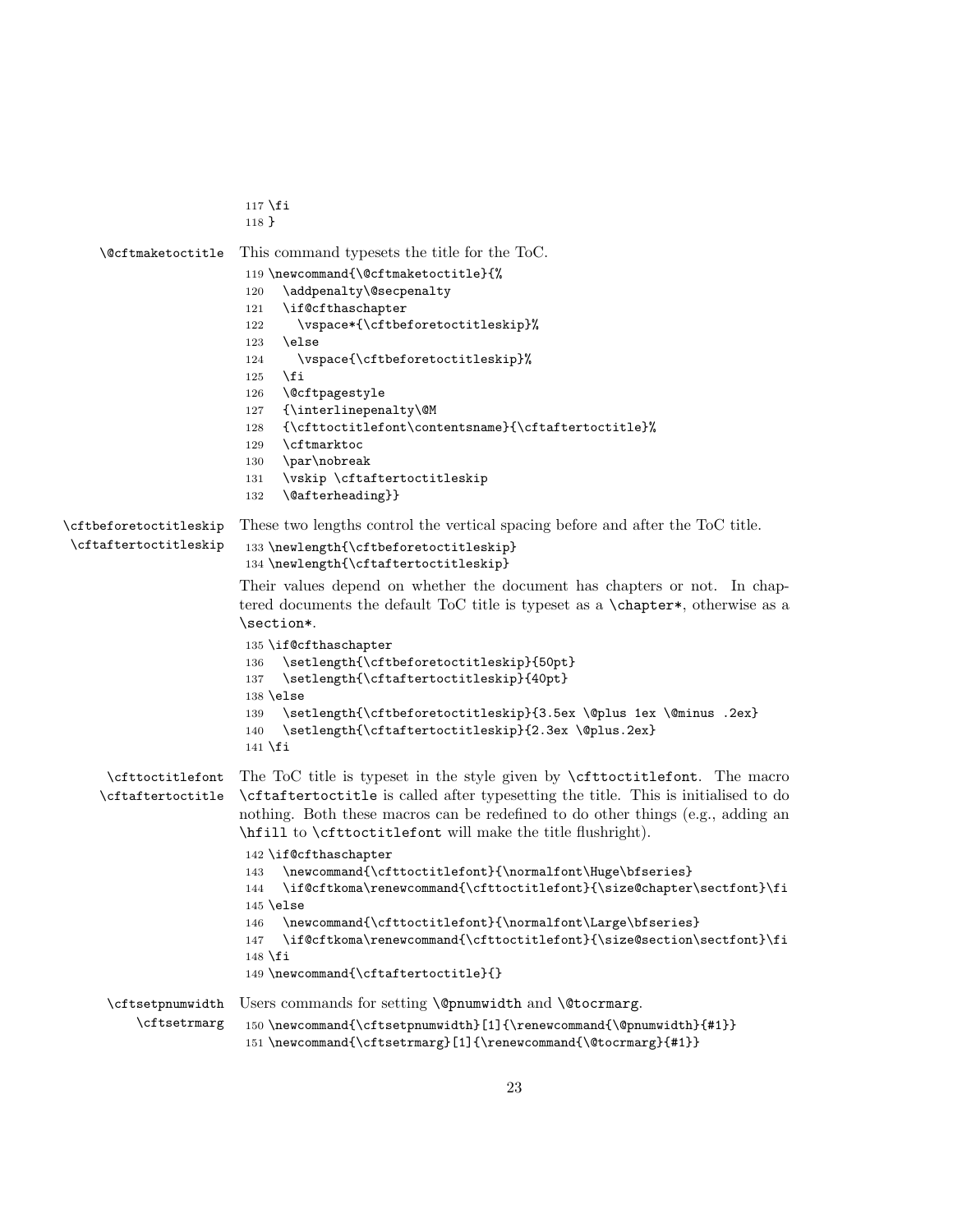#### <span id="page-23-7"></span>\cftpnumalign Alignment string (as input to \makebox for the page number box. 152 \newcommand{\cftpnumalign}{r}

<span id="page-23-4"></span><span id="page-23-3"></span>\cftdot \cftdotfill In the default ToC, a dotted line can be used to provide a leader between a title and the page number. The definition of this leader is buried in the \@dottedtocline command. The  $\ctt{dist11}{\langle sep \rangle}$  command provides a parameterised version of the leader code, where  $\langle$ sep $\rangle$  is the separation between the dots in mu units. The symbol used for the 'dots' in the leader is given by the value of \cftdot. These macros are also provided by the ccaption package.

```
153 \providecommand{\cftdot}{.}
154 \providecommand{\cftdotfill}[1]{%
155 \def\@tempa{#1}%
156 \def\@tempb{\cftnodots}%
157 \ifx\@tempa\@tempb
158 \hfill
159 \else
160 \leaders\hbox{$\m@th\mkern #1 mu\hbox{\cftdot}\mkern #1 mu$}\hfill
161 \fi
162 }
```
<span id="page-23-8"></span><span id="page-23-6"></span><span id="page-23-5"></span>\cftdotsep \cftnodots \cftdotsep holds the default dot separation, and is also provided by the ccaption package. If the kerns in \cftdotfill are large enough, then no dots will be printed. \cftnodots should be 'large enough'. (Actually, \cftnodots is now used as a flag for a conditional branch, so its numerical value isn't as important now.)

```
163 \providecommand{\cftdotsep}{4.5}
164 \newcommand{\cftnodots}{5000}
```
Now for the trickier bits regarding the typesetting of the ToC entries.

A .toc (also .lof and .lot) file consists of a list of \contentsline{ $\{kind\}{file}\$  $\{quad$ commands, where  $\langle kind \rangle$  is the kind of heading (e.g., part or section or figure),  $\langle title \rangle$  is the title text (including the number), and  $\langle page \rangle$  is the page number. The entries are inserted into the file by calling the \addcontentsline{ $\{file\}{\kind}\{\langle title\rangle\}$ command, where  $\langle file \rangle$  is the file extension (e.g., toc, lot) and the other arguments are the same as for the \contentsline command. (Arbitrary stuff may also be put into the file via the \addtocontents{ $\langle file \rangle$ }{ $\langle text \rangle$ } command). The typesetting of the \contentsline entries is performed by commands of the form \l@kind. The sectioning and captioning commands call \addcontentsline to insert their titles into the .toc etc., files.

For the purposes at hand it is generally impossible to treat the typesetting of a title and its number separately, as both are bundled into the  $\langle title \rangle$  argument within \contentsline. They could be handled separately if the \contentsline command was suitably modified. If this was done, then the \addtocontentsline command would also need to be changed which would then require the sectioning and captioning commands to be modified as well. This is certainly possible, but would cause problems if any other package also modified the sectioning or captioning commands, and there are several packages which do this.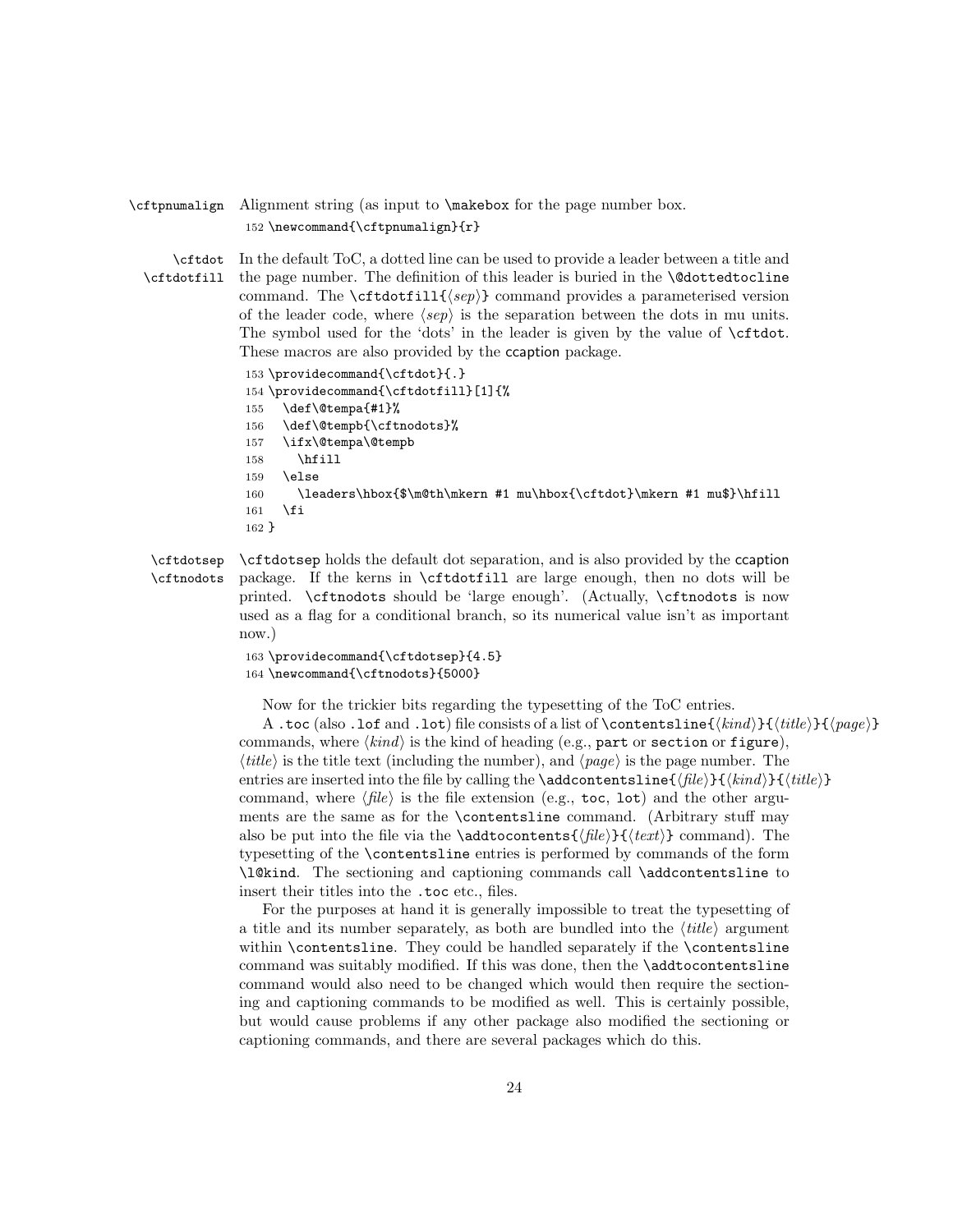<span id="page-24-19"></span><span id="page-24-11"></span><span id="page-24-4"></span><span id="page-24-3"></span><span id="page-24-2"></span><span id="page-24-1"></span>

| Having said this, for all but Part entries, the sectional number is typeset via<br>the <b>\numberline</b> command. We can take advantage of this fact.<br>I have taken the decision to not touch the <b>\contentsline</b> macro and instead<br>to do what can be done with it as it exists. That is, I will modify the <b>\l</b> Ctind<br>commands. Essentially, my new definitions consist of inlined versions of the code<br>for <i>\</i> @dottedtocline.                                                     |
|-----------------------------------------------------------------------------------------------------------------------------------------------------------------------------------------------------------------------------------------------------------------------------------------------------------------------------------------------------------------------------------------------------------------------------------------------------------------------------------------------------------------|
| The \l@kind commands modify (locally) the value of \parfillskip. \cftparfillskip<br>is a copy of the default $TFXbook$ \parfillskip definition.<br>165 \newcommand{\cftparfillskip}{\parfillskip=0pt plus1fil}                                                                                                                                                                                                                                                                                                  |
| The purpose of the $\numberline{\{\sec num\}}$ command is to typeset $\langle secnum \rangle$<br>left justified in a box of width <b>\@tempdima</b> . I redefine it to add three additional                                                                                                                                                                                                                                                                                                                     |
| parameters, namely \@cftbsnum, \@cftasnum and \@cftasnumb (see ltsect.dtx<br>for the original definition).                                                                                                                                                                                                                                                                                                                                                                                                      |
| 166 \renewcommand{\numberline}[1]{%<br>\hb@xt@\@tempdima{\@cftbsnum #1\@cftasnum\hfil}\@cftasnumb}<br>167                                                                                                                                                                                                                                                                                                                                                                                                       |
| Originally these were not defined but were <b>\let</b> to appropriate commands in the<br>\10 commands, but they have to be defined in case something unexpected calls<br>\numberline, for example through use of the float package. <sup>8</sup><br>168 \newcommand{\@cftbsnum}{}<br>169 \newcommand{\@cftasnum}{}<br>170 \newcommand{\@cftasnumb}{}                                                                                                                                                            |
| $\{\tilde{t}(title)\}\{\text{page}\}\$ typesets the ToC entry for a part heading. It is a pa-<br>rameterised copy of the default \1@part (see classes.dtx for the original defi-<br>nition and the code below for <b>\l@subsection</b> for an explanation of most of this<br>code). By default, Parts (and Chapters) do not have dotted leaders. This package<br>provides for all entries to have dotted leaders.                                                                                               |
| 171 \newif\if@cftdopart<br>172 $\neq\if\def\hspace{0.05cm}\else$ unif \if @cfthaspart<br>173 \@cftifundefined{part}{\@cfthaspartfalse}{\@cfthasparttrue}<br>174 \if@cfthaspart<br>175 \renewcommand*{\1@part}[2]{%<br><i><b>\@cftdopartfalse</b></i><br>176<br>\ifnum \c@tocdepth >-2\relax<br>177<br>\if@cfthaschapter<br>178<br>\@cftdoparttrue<br>179<br>\fi<br>180<br>\ifnum \c@tocdepth >\m@ne<br>181<br>\if@cfthaschapter\else<br>182<br><i><b>\@cftdoparttrue</b></i><br>183<br>\fi<br>184<br>\fi<br>185 |
|                                                                                                                                                                                                                                                                                                                                                                                                                                                                                                                 |

<span id="page-24-18"></span><span id="page-24-17"></span><span id="page-24-16"></span><span id="page-24-15"></span><span id="page-24-14"></span><span id="page-24-13"></span><span id="page-24-12"></span><span id="page-24-10"></span><span id="page-24-9"></span><span id="page-24-8"></span><span id="page-24-7"></span><span id="page-24-6"></span><span id="page-24-5"></span><span id="page-24-0"></span><sup>&</sup>lt;sup>8</sup>This bug was discovered by Andrew Thurber when using the tocloft and algorithm packages together.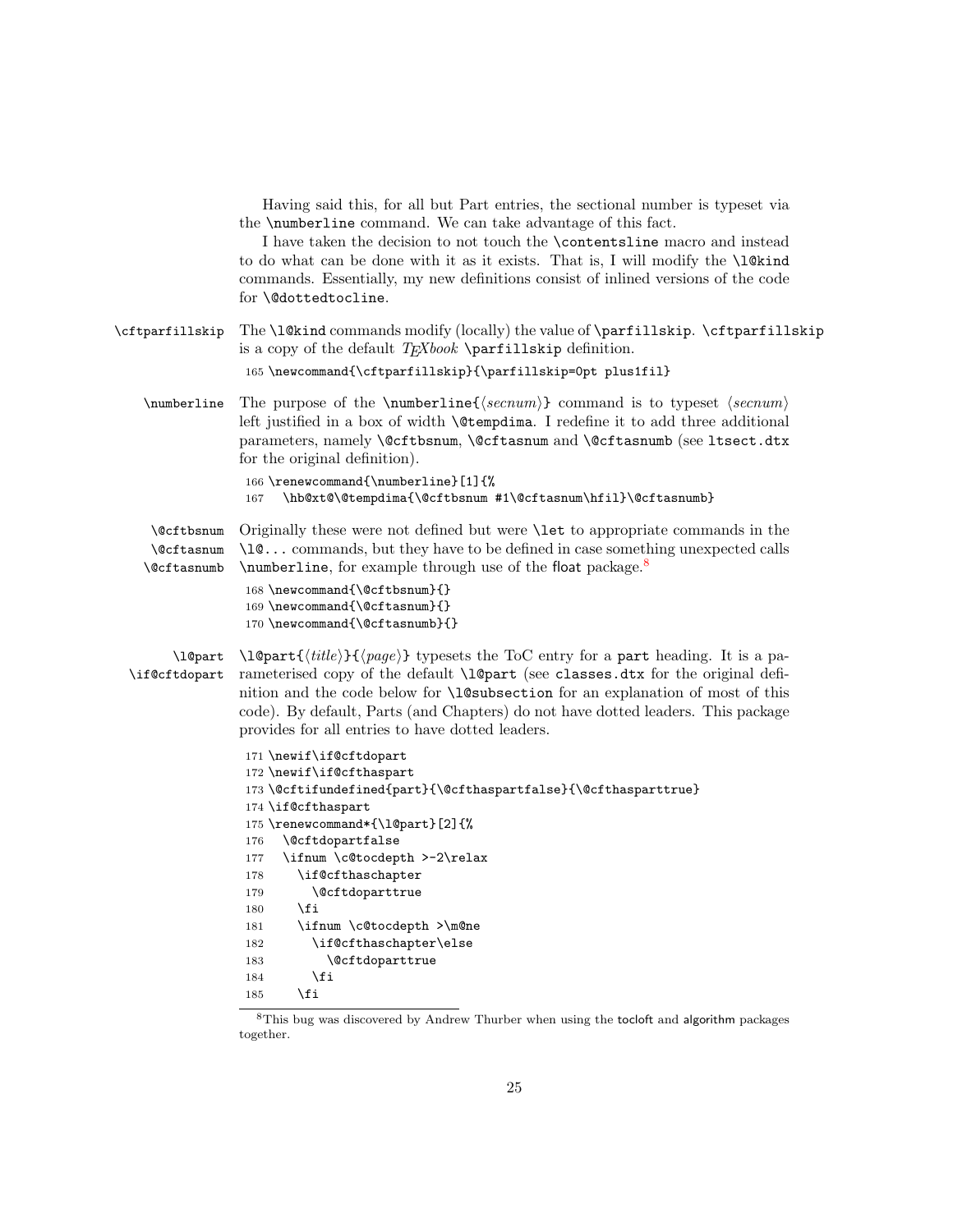<span id="page-25-28"></span><span id="page-25-21"></span><span id="page-25-11"></span><span id="page-25-10"></span><span id="page-25-9"></span><span id="page-25-4"></span>

| 186 | \fi                                                         |
|-----|-------------------------------------------------------------|
| 187 | \if@cftdopart                                               |
| 188 | \if@cfthaschapter                                           |
| 189 | \addpenalty{-\@highpenalty}%                                |
| 190 | \else                                                       |
| 191 | \addpenalty\@secpenalty                                     |
| 192 | \fi                                                         |
| 193 | \addvspace{\cftbeforepartskip}%                             |
| 194 | \begingroup                                                 |
| 195 | {\leftskip \cftpartindent\relax                             |
| 196 | \rightskip \@tocrmarg                                       |
| 197 | \parfillskip -\rightskip                                    |
| 198 | \parindent \cftpartindent\relax\@afterindenttrue            |
| 199 | \interlinepenalty\@M                                        |
| 200 | <b>\leavevmode</b>                                          |
| 201 | \@tempdima \cftpartnumwidth\relax                           |
| 202 | \let\@cftbsnum \cftpartpresnum                              |
| 203 | \let\@cftasnum \cftpartaftersnum                            |
| 204 | \let\@cftasnumb \cftpartaftersnumb                          |
| 205 | \advance\leftskip \@tempdima \null\nobreak\hskip -\leftskip |

<span id="page-25-34"></span><span id="page-25-32"></span><span id="page-25-24"></span><span id="page-25-3"></span><span id="page-25-2"></span><span id="page-25-1"></span><span id="page-25-0"></span>In default LAT<sub>EX</sub>, the part ToC entry is written without **\numberline** and hence the 'presnum' needs to be inserted manually. In Koma-Script and titlesec (and probably others—let me know!), however, this is not the case.

```
206 {\cftpartfont \if@cftkoma\else\if@cfttitlesec\else\cftpartpresnum\fi\fi #1}%
207 \cftpartfillnum{#2}}
208 \nobreak
209 \if@cfthaschapter
210 \global\@nobreaktrue
211 \everypar{\global\@nobreakfalse\everypar{}}%
212 \else
213 \if@compatibility
214 \global\@nobreaktrue
215 \everypar{\global\@nobreakfalse\everypar{}}%
216 \overline{16}217 \foralli
218 \endgroup
219 \fi}
220 \fi
```
<span id="page-25-30"></span><span id="page-25-27"></span><span id="page-25-25"></span><span id="page-25-20"></span><span id="page-25-14"></span><span id="page-25-12"></span>\cftbeforepartskip \cftpartnumwidth \cftpartfont \cftpartpresnum \cftpartaftersnum \cftpartaftersnumb \cftpartleader \cftpartdotsep \cftpartpagefont These are the user commands to control the typesetting of Part entries. They are initialised to give the standard appearance. 221 \if@cfthaspart 222 \newlength{\cftbeforepartskip} 223 \setlength{\cftbeforepartskip}{2.25em \@plus\p@} 224 \newlength{\cftpartnumwidth} 225 \setlength{\cftpartnumwidth}{0em} 226 \newcommand{\cftpartfont}{\large\bfseries} 227 \newcommand{\cftpartpresnum}{} 228 \newcommand{\cftpartaftersnum}{}

<span id="page-25-33"></span><span id="page-25-26"></span><span id="page-25-23"></span><span id="page-25-22"></span><span id="page-25-18"></span><span id="page-25-16"></span><span id="page-25-15"></span><span id="page-25-13"></span>\cftpartafterpnum \cftpartindent \cftpartfillnum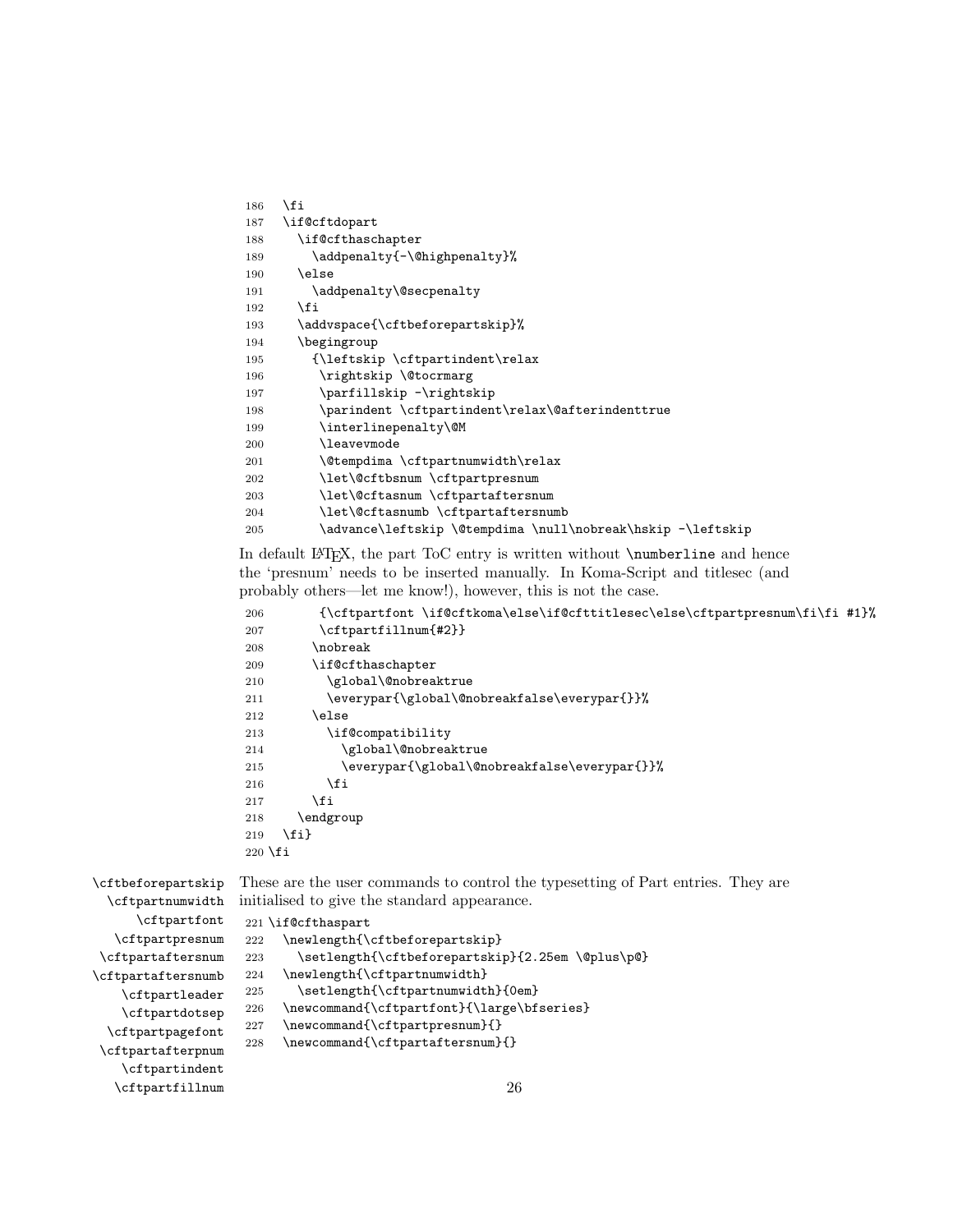```
229 \newcommand{\cftpartaftersnumb}{}
230 \newcommand{\cftpartleader}{\large\bfseries\cftdotfill{\cftpartdotsep}}
231 \newcommand{\cftpartdotsep}{\cftnodots}
232 \newcommand{\cftpartpagefont}{\large\bfseries}
233 \newcommand{\cftpartafterpnum}{}
234 \newlength{\cftpartindent}
235 \setlength{\cftpartindent}{0em}
236 \newcommand{\cftpartfillnum}[1]{%
237 {\cftpartleader}%
238 {\makebox[\@pnumwidth][\cftpnumalign]{\cftpartpagefont #1}\cftpartafterpnum\par}%
239 }
koma classes use some different settings.
240 \if@cftkoma
241 \setlength{\cftpartnumwidth}{2em}
242 \renewcommand{\cftpartfont}{\sectfont\large}
```

```
243 \renewcommand{\cftpartpagefont}{\sectfont\large}
```

```
244 \fi
245 \fi
```

```
\l@chapter \l@chapter{\{title\}}{\{page\}} typesets the ToC entry for a chapter heading. It is
             a parameterised copy of the default \l@chapter (see classes.dtx for the original
```

```
definition). This only applies to chaptered documents.
```

```
246 \if@cfthaschapter
247 \renewcommand*{\l@chapter}[2]{%
248 \ifnum \c@tocdepth >\m@ne
249 \addpenalty{-\@highpenalty}%
250 \vskip \cftbeforechapskip
251 {\leftskip \cftchapindent\relax
252 \rightskip \@tocrmarg
253 \parfillskip -\rightskip
254 \parindent \cftchapindent\relax\@afterindenttrue
255 \interlinepenalty\@M
256 \leavevmode
257 \@tempdima \cftchapnumwidth\relax
258 \let\@cftbsnum \cftchappresnum
259 \let\@cftasnum \cftchapaftersnum
260 \let\@cftasnumb \cftchapaftersnumb
261 \advance\leftskip \@tempdima \null\nobreak\hskip -\leftskip
262 {\cftchapfont #1}\nobreak
263 \cftchapfillnum{#2}}%
264 \fi}%
265 \fi
```

```
\cftbeforechapskip
    \cftchapindent
  \cftchapnumwidth
      \cftchapfont
   \cftchappresnum
\cftchapaftersnum
\cftchapaftersnumb
   \cftchapleader
    \cftchapdotsep
 \cftchappagefont
\cftchapafterpnum
```
<span id="page-26-23"></span><span id="page-26-20"></span><span id="page-26-15"></span><span id="page-26-13"></span><span id="page-26-12"></span><span id="page-26-10"></span>\cftchapfillnum

<span id="page-26-35"></span><span id="page-26-21"></span><span id="page-26-16"></span><span id="page-26-14"></span><span id="page-26-3"></span><span id="page-26-2"></span><span id="page-26-1"></span>These are the user commands to control the typesetting of Chapter entries. They are initialised to give the standard appearance.

```
266 \if@cfthaschapter
267 \newlength{\cftbeforechapskip}
268 \setlength{\cftbeforechapskip}{1.0em \@plus\p@}
269 \newlength{\cftchapindent}
```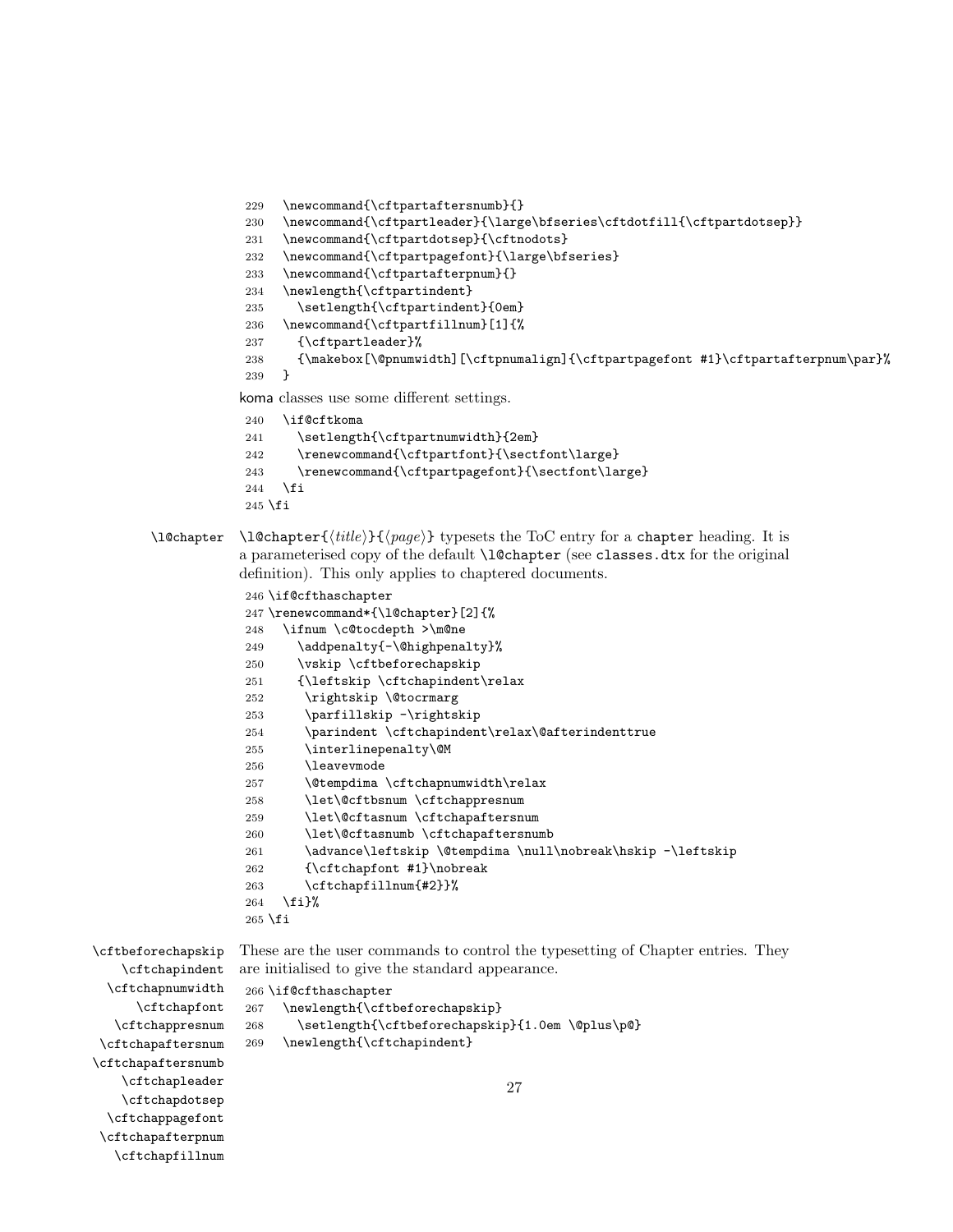<span id="page-27-33"></span><span id="page-27-31"></span><span id="page-27-29"></span><span id="page-27-28"></span><span id="page-27-12"></span><span id="page-27-11"></span><span id="page-27-8"></span><span id="page-27-7"></span><span id="page-27-4"></span>270 \setlength{\cftchapindent}{0em} 271 \newlength{\cftchapnumwidth} 272 \setlength{\cftchapnumwidth}{1.5em} 273 \newcommand{\cftchapfont}{\bfseries} 274 \newcommand{\cftchappresnum}{} 275 \newcommand{\cftchapaftersnum}{} 276 \newcommand{\cftchapaftersnumb}{} 277 \newcommand{\cftchapleader}{\bfseries\cftdotfill{\cftchapdotsep}}  $278 \quad \texttt{\cftchapdotsep}{} \cftnodots\}$ 279 \newcommand{\cftchappagefont}{\bfseries} 280 \newcommand{\cftchapafterpnum}{} 281 \newcommand{\cftchapfillnum}[1]{% 282 {\cftchapleader}\nobreak 283 \makebox[\@pnumwidth][\cftpnumalign]{\cftchappagefont #1}\cftchapafterpnum\par 284 } koma classes have different chapter settings. 285 \if@cftkoma 286 \renewcommand{\cftchapfont}{\sectfont} 287 \fi  $288$  \fi 289 \l@section \l@section{ $\{title\}$ } typesets the ToC entry for a section heading. It is a parameterised copy of the default \l@section (see classes.dtx for the original definition). 290 \renewcommand\*{\l@section}[2]{% 291 \ifnum \c@tocdepth >\z@ 292 \if@cfthaschapter 293 \vskip \cftbeforesecskip  $294$  \else 295 \addpenalty\@secpenalty 296 \addvspace{\cftbeforesecskip}  $297$  \fi 298 {\leftskip \cftsecindent\relax 299 \rightskip \@tocrmarg 300 \parfillskip -\rightskip 301 \parindent \cftsecindent\relax\@afterindenttrue 302 \interlinepenalty\@M 303 \leavevmode 304 \@tempdima \cftsecnumwidth\relax 305 \let\@cftbsnum \cftsecpresnum 306 \let\@cftasnum \cftsecaftersnum 307 \let\@cftasnumb \cftsecaftersnumb 308 \advance\leftskip \@tempdima \null\nobreak\hskip -\leftskip 309 {\cftsecfont #1}\nobreak 310 \cftsecfillnum{#2}}% 311 \fi} \cftbeforesecskip \cftsecindent \cftsecnumwidth \cftsecfont \cftsecpresnum \cftsecaftersnum \cftsecaftersnumb \cftsecleader \cftsecdotsep These are the user commands to control the typesetting of Section entries. They 28

<span id="page-27-32"></span><span id="page-27-30"></span><span id="page-27-27"></span><span id="page-27-26"></span><span id="page-27-25"></span><span id="page-27-24"></span><span id="page-27-23"></span><span id="page-27-22"></span><span id="page-27-21"></span><span id="page-27-20"></span><span id="page-27-19"></span><span id="page-27-17"></span><span id="page-27-16"></span><span id="page-27-15"></span><span id="page-27-14"></span><span id="page-27-10"></span><span id="page-27-9"></span><span id="page-27-6"></span><span id="page-27-5"></span><span id="page-27-3"></span><span id="page-27-2"></span><span id="page-27-1"></span><span id="page-27-0"></span>\cftsecpagefont

<span id="page-27-18"></span><span id="page-27-13"></span>\cftsecafterpnum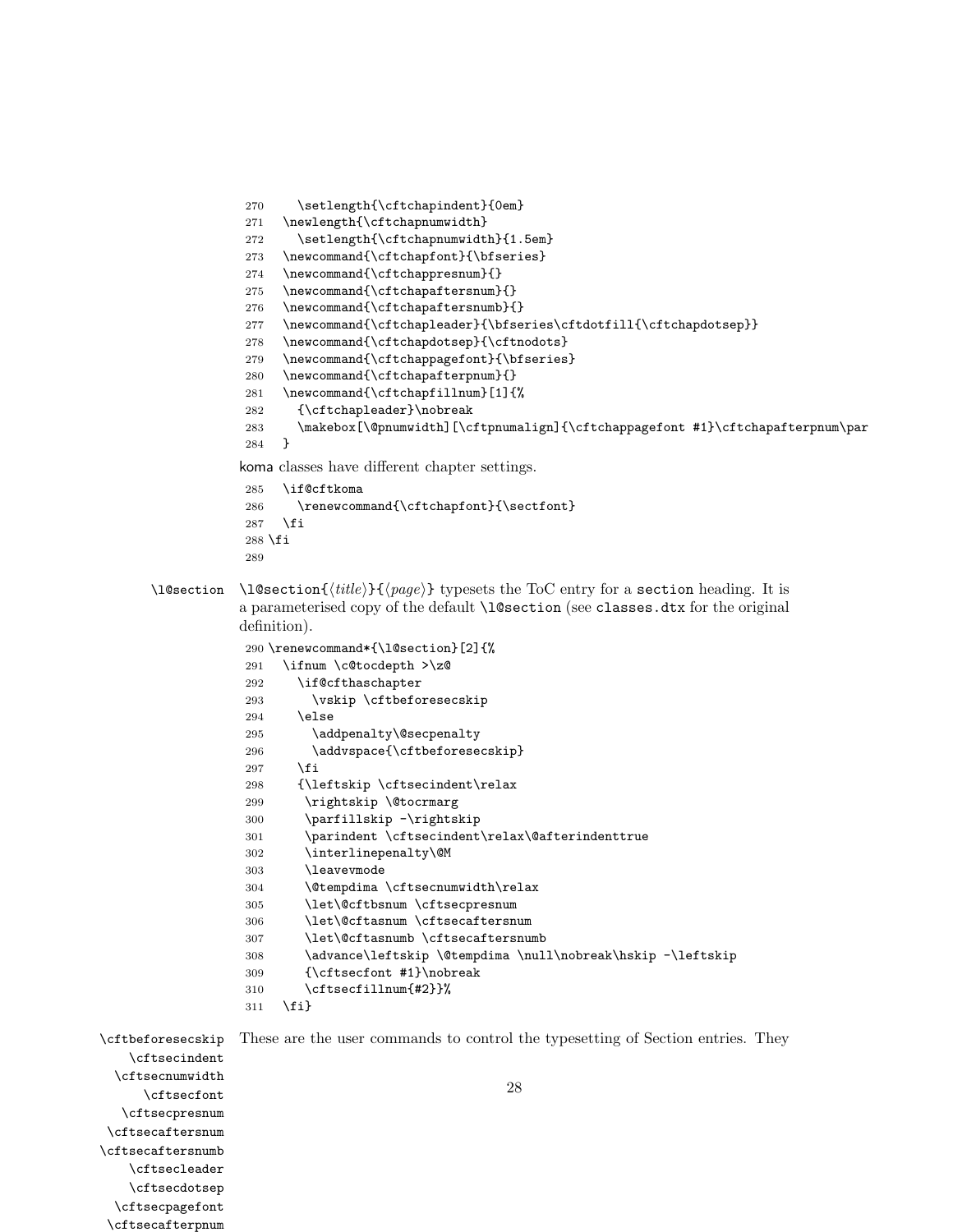```
are initialised to give the standard appearance.
```

```
312 \newlength{\cftbeforesecskip}
313 \newlength{\cftsecindent}
314 \newlength{\cftsecnumwidth}
315 \newcommand{\cftsecpresnum}{}
316 \newcommand{\cftsecaftersnum}{}
317 \newcommand{\cftsecaftersnumb}{}
318 \if@cfthaschapter
319 \setlength{\cftbeforesecskip}{\z@ \@plus.2\p@}
320 \setlength{\cftsecindent}{1.5em}
321 \setlength{\cftsecnumwidth}{2.3em}
322 \newcommand{\cftsecfont}{\normalfont}
323 \newcommand{\cftsecleader}{\normalfont\cftdotfill{\cftsecdotsep}}
324 \newcommand{\cftsecdotsep}{\cftdotsep}
325 \newcommand{\cftsecpagefont}{\normalfont}
326 \else
327 \setlength{\cftbeforesecskip}{1.0em \@plus\p@}
328 \setlength{\cftsecindent}{0em}
329 \setlength{\cftsecnumwidth}{1.5em}
330 \newcommand{\cftsecfont}{\bfseries}
331 \newcommand{\cftsecleader}{\bfseries\cftdotfill{\cftsecdotsep}}
332 \newcommand{\cftsecdotsep}{\cftnodots}
333 \newcommand{\cftsecpagefont}{\bfseries}
334 \fi
335 \newcommand{\cftsecafterpnum}{}
336 \newcommand{\cftsecfillnum}[1]{%
337 {\cftsecleader}\nobreak
338 \makebox[\@pnumwidth][\cftpnumalign]{\cftsecpagefont #1}\cftsecafterpnum\par
339 }
```
<span id="page-28-10"></span><span id="page-28-7"></span><span id="page-28-5"></span>\l@subsection \l@subsection{ $\{title\}$ } typesets the ToC entry for a subsection heading. It is a parameterised copy of the default **\l@subsection** (see classes.dtx for the original definition).

```
340 \renewcommand*{\l@subsection}[2]{%
```
Only typeset the entry if it falls within the tocdepth.

<span id="page-28-2"></span>\ifnum \c@tocdepth >\@ne

Add some vertical space.

```
342 \vskip \cftbeforesubsecskip
```
Start a group to keep paragraphing changes local. Set the \leftskip to the entry's indentation.

<span id="page-28-8"></span>{\leftskip \cftsubsecindent\relax

Set the **\rightskip** to **\@tocrmarg** to leave room for the page number.

<span id="page-28-1"></span>\rightskip \@tocrmarg

Ensure that the last line of the entry will be filled. Setting \parfillskip to a negative number prevents any overfull box messages.

\parfillskip -\rightskip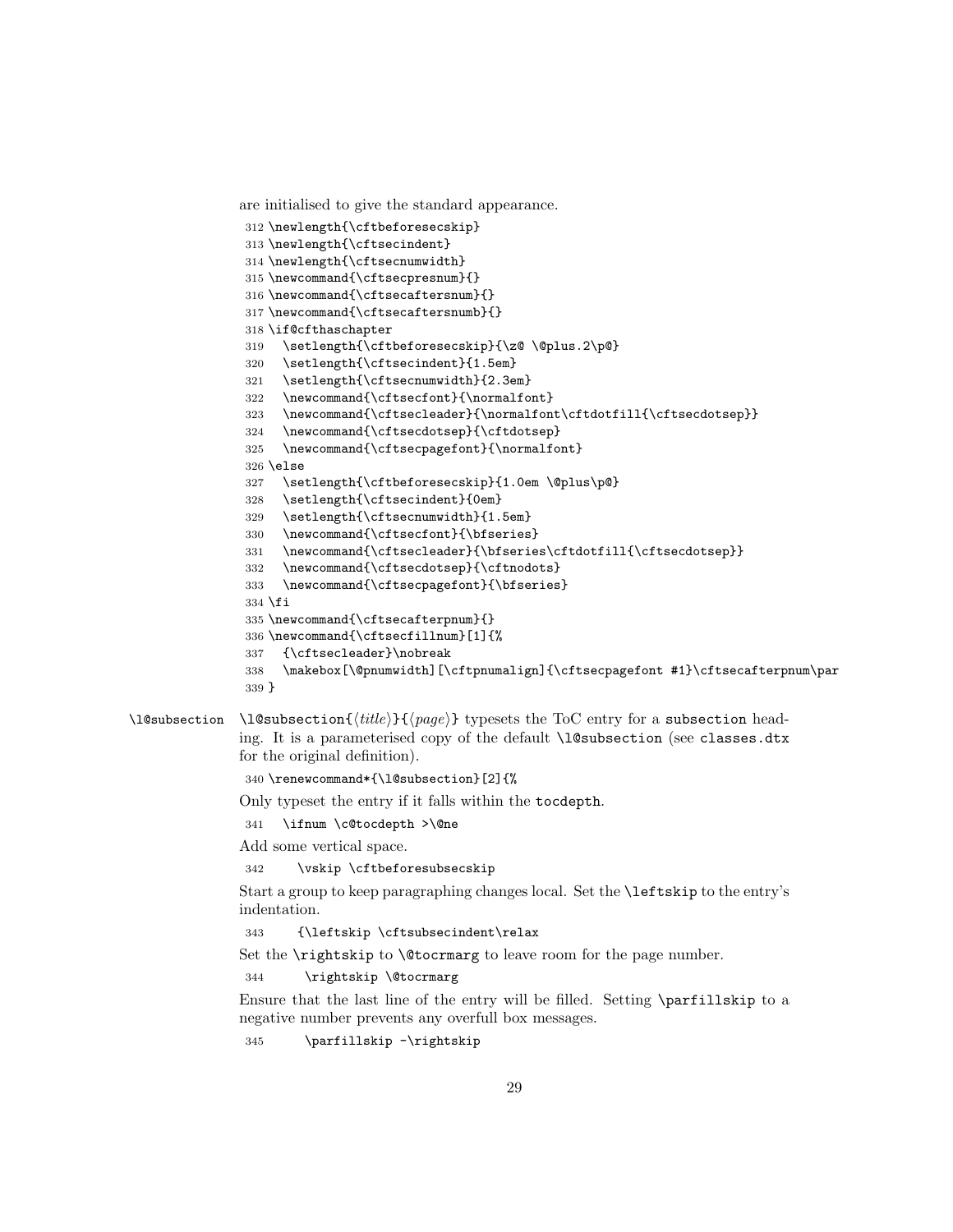Set the paragraph indent to the entry's indentation.

<span id="page-29-0"></span>346 \parindent \cftsubsecindent\relax\@afterindenttrue

Try and prevent breaks between lines in a multiple line entry.

<span id="page-29-21"></span>347 \interlinepenalty\@M

Make sure that we have left vertical mode.

348 \leavevmode

Our version of \numberline expects that the width of the number box is in \@tempdima, and that the three macros \@cftbsnum, \@cftasnum and \@cftasnumb are defined. We set all these to the values for this entry.

<span id="page-29-16"></span><span id="page-29-3"></span><span id="page-29-1"></span> \@tempdima \cftsubsecnumwidth\relax \let\@cftbsnum \cftsubsecpresnum \let\@cftasnum \cftsubsecaftersnum \let\@cftasnumb \cftsubsecaftersnumb

<span id="page-29-2"></span>Arrange that the (section number and) first line of the title is set at the current indent, and any further lines are further indented.

<span id="page-29-22"></span>353 \advance\leftskip \@tempdima \null\nobreak\hskip -\leftskip

Print the (number and) title, prohibiting any breaking.

<span id="page-29-12"></span>354 {\cftsubsecfont #1}\nobreak

Print the leader and the page number, and close the group.

```
355 \cftsubsecfillnum{#2}}%
356 \fi}
```
<span id="page-29-4"></span>\cftbeforesubsecskip These are the user commands to control the typesetting of Sub-section entries.

<span id="page-29-19"></span><span id="page-29-18"></span><span id="page-29-17"></span><span id="page-29-15"></span><span id="page-29-14"></span><span id="page-29-13"></span><span id="page-29-10"></span><span id="page-29-9"></span><span id="page-29-8"></span><span id="page-29-7"></span>\cftsubsecindent \cftsubsecnumwidth \cftsubsecfont \cftsubsecpresnum \cftsubsecaftersnum \cftsubsecaftersnumb \cftsubsecleader \cftsubsecdotsep \cftsubsecpagefont \cftsubsecafterpnum

They are initialised to give the standard appearance.

```
357 \newlength{\cftbeforesubsecskip}
358 \setlength{\cftbeforesubsecskip}{\z@ \@plus.2\p@}
359 \newlength{\cftsubsecindent}
360 \newlength{\cftsubsecnumwidth}
361 \if@cfthaschapter
362 \setlength{\cftsubsecindent}{3.8em}
363 \setlength{\cftsubsecnumwidth}{3.2em}
364 \else
365 \setlength{\cftsubsecindent}{1.5em}
366 \setlength{\cftsubsecnumwidth}{2.3em}
367 \fi
368 \newcommand{\cftsubsecfont}{\normalfont}
369 \newcommand{\cftsubsecpresnum}{}
370 \newcommand{\cftsubsecaftersnum}{}
371 \newcommand{\cftsubsecaftersnumb}{}
372 \newcommand{\cftsubsecleader}{\normalfont\cftdotfill{\cftsubsecdotsep}}
373 \newcommand{\cftsubsecdotsep}{\cftdotsep}
```
<span id="page-29-24"></span><span id="page-29-23"></span><span id="page-29-6"></span><span id="page-29-5"></span>374 \newcommand{\cftsubsecpagefont}{\normalfont}

```
375 \newcommand{\cftsubsecafterpnum}{}
```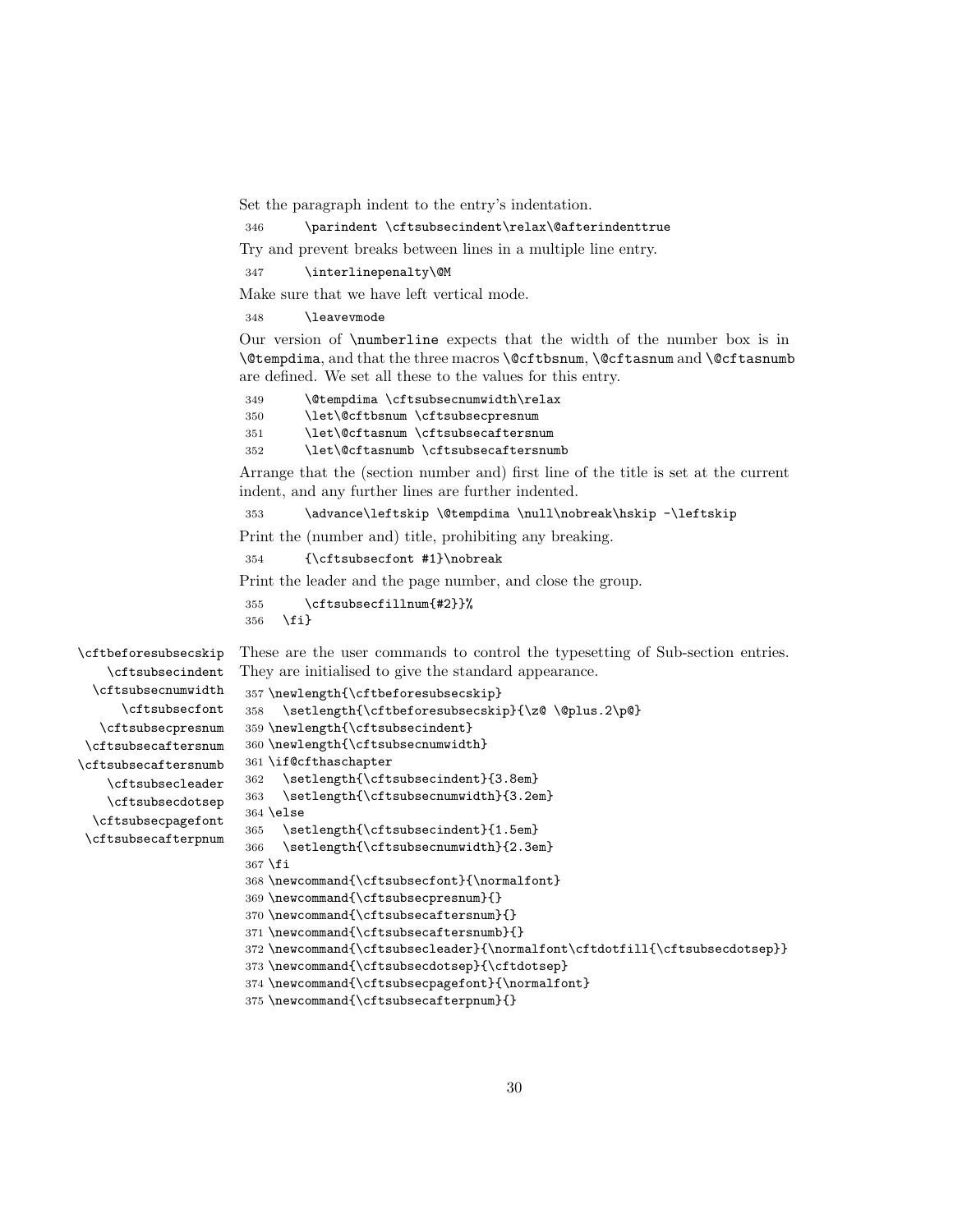<span id="page-30-30"></span><span id="page-30-12"></span><span id="page-30-11"></span><span id="page-30-4"></span>

|                         | \cftsubsecfillnum \cftsubsecfillnum{ $\langle page \rangle$ } typesets the leader and the $\langle page \rangle$ number of a<br>subsection entry. First print the leader and then, with no break, set the page<br>number flushright in a box of width <b>\@pnumvidth</b> , not forgetting to finish the<br>paragraph.<br>376 \newcommand{\cftsubsecfillnum}[1]{%<br>{\cftsubsecleader}\nobreak<br>377<br>\makebox[\@pnumwidth][\cftpnumalign]{\cftsubsecpagefont #1}\cftsubsecafterpnum\par<br>378<br>$379$ } |
|-------------------------|---------------------------------------------------------------------------------------------------------------------------------------------------------------------------------------------------------------------------------------------------------------------------------------------------------------------------------------------------------------------------------------------------------------------------------------------------------------------------------------------------------------|
| \l@subsubsection        | $\leq$ 10 subsubsection $\{\text{title}\}\$ typesets the ToC entry for a subsubsection<br>heading. It is a parameterised copy of the default \1@subsubsection (see<br>classes.dtx for the original definition).                                                                                                                                                                                                                                                                                               |
|                         | 380 \renewcommand*{\l@subsubsection}[2]{%                                                                                                                                                                                                                                                                                                                                                                                                                                                                     |
|                         | \ifnum \c@tocdepth >\tw@<br>381                                                                                                                                                                                                                                                                                                                                                                                                                                                                               |
|                         | \vskip \cftbeforesubsubsecskip<br>382                                                                                                                                                                                                                                                                                                                                                                                                                                                                         |
|                         | {\leftskip \cftsubsubsecindent\relax<br>383                                                                                                                                                                                                                                                                                                                                                                                                                                                                   |
|                         | \rightskip \@tocrmarg<br>384                                                                                                                                                                                                                                                                                                                                                                                                                                                                                  |
|                         | \parfillskip -\rightskip<br>385                                                                                                                                                                                                                                                                                                                                                                                                                                                                               |
|                         | \parindent \cftsubsubsecindent\relax\@afterindenttrue<br>386                                                                                                                                                                                                                                                                                                                                                                                                                                                  |
|                         | \interlinepenalty\@M<br>387                                                                                                                                                                                                                                                                                                                                                                                                                                                                                   |
|                         | <b>\leaveymode</b><br>388                                                                                                                                                                                                                                                                                                                                                                                                                                                                                     |
|                         | \@tempdima \cftsubsubsecnumwidth\relax<br>389                                                                                                                                                                                                                                                                                                                                                                                                                                                                 |
|                         | \let\@cftbsnum \cftsubsubsecpresnum<br>390                                                                                                                                                                                                                                                                                                                                                                                                                                                                    |
|                         | \let\@cftasnum \cftsubsubsecaftersnum<br>391                                                                                                                                                                                                                                                                                                                                                                                                                                                                  |
|                         | \let\@cftasnumb \cftsubsubsecaftersnumb<br>392                                                                                                                                                                                                                                                                                                                                                                                                                                                                |
|                         | \advance\leftskip \@tempdima \null\nobreak\hskip -\leftskip<br>393                                                                                                                                                                                                                                                                                                                                                                                                                                            |
|                         | {\cftsubsubsecfont #1}\nobreak<br>394                                                                                                                                                                                                                                                                                                                                                                                                                                                                         |
|                         | \cftsubsubsecfillnum{#2}}%<br>395                                                                                                                                                                                                                                                                                                                                                                                                                                                                             |
|                         | $\{f_i\}$<br>396                                                                                                                                                                                                                                                                                                                                                                                                                                                                                              |
| \cftbeforesubsubsecskip | These are the user commands to control the typesetting of Sub-sub-section entries.<br>Letterhardenesipolent. They are initialized to give the standard appearance                                                                                                                                                                                                                                                                                                                                             |

```
\cftsubsubsecindent
  \cftsubsubsecnumwidth
     \cftsubsubsecfont
  \cftsubsubsecpresnum
 \cftsubsubsecaftersnum
\cftsubsubsecaftersnumb
    \cftsubsubsecleader
    \cftsubsubsecdotsep
 \cftsubsubsecpagefont
 \cftsubsubsecafterpnum
  \cftsubsubsecfillnum
```
<span id="page-30-31"></span><span id="page-30-29"></span><span id="page-30-24"></span><span id="page-30-21"></span><span id="page-30-19"></span><span id="page-30-17"></span><span id="page-30-7"></span><span id="page-30-6"></span><span id="page-30-5"></span><span id="page-30-3"></span><span id="page-30-2"></span><span id="page-30-1"></span><span id="page-30-0"></span>They are initialised to give the standard appearance.

```
397 \newlength{\cftbeforesubsubsecskip}
398 \setlength{\cftbeforesubsubsecskip}{\z@ \@plus.2\p@}
399 \newlength{\cftsubsubsecindent}
400 \newlength{\cftsubsubsecnumwidth}
401 \if@cfthaschapter
402 \setlength{\cftsubsubsecindent}{7.0em}
403 \setlength{\cftsubsubsecnumwidth}{4.1em}
404 \else
405 \setlength{\cftsubsubsecindent}{3.8em}
406 \setlength{\cftsubsubsecnumwidth}{3.2em}
407 \fi
408 \newcommand{\cftsubsection}+ \forthinspace \409 \newcommand{\cftsubsubsecpresnum}{}
410 \newcommand{\cftsubsubsecaftersnum}{}
```

```
411 \newcommand{\cftsubsubsecaftersnumb}{}
```

```
412 \newcommand{\cftsubsubsecleader}{\normalfont\cftdotfill{\cftsubsubsecdotsep}}
```

```
413 \newcommand{\cftsubsubsecdotsep}{\cftdotsep}
```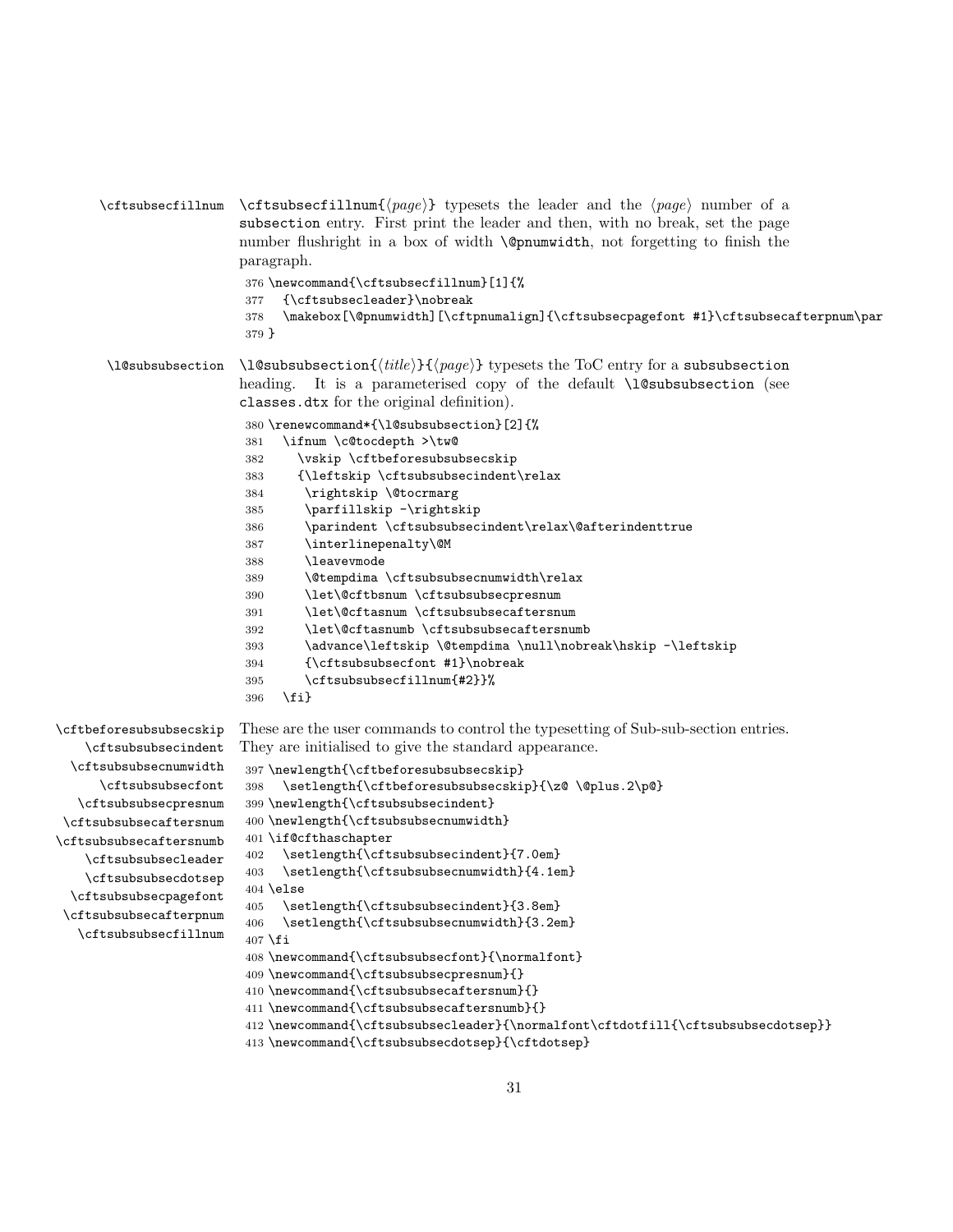```
414 \newcommand{\cftsubsubsecpagefont}{\normalfont}
                    415 \newcommand{\cftsubsubsecafterpnum}{}
                    416 \newcommand{\cftsubsubsecfillnum}[1]{%
                    417 {\cftsubsubsecleader}\nobreak
                    418 \makebox[\@pnumwidth][\cftpnumalign]{\cftsubsubsecpagefont #1}\cftsubsubsecafterpnum\par
                    419 }
      \l@paragraph \l@paragraph{\{title\}}{\{page\} typesets the ToC entry for a paragraph heading.
                   It is a parameterised copy of the default \1@paragraph (see classes.dtx for the
                   original definition).
                    420 \renewcommand*{\l@paragraph}[2]{%
                    421 \ifnum \c@tocdepth >3\relax
                    422 \vskip \cftbeforeparaskip
                    423 {\leftskip \cftparaindent\relax
                    424 \rightskip \@tocrmarg
                    425 \parfillskip -\rightskip
                    426 \parindent \cftparaindent\relax\@afterindenttrue
                    427 \interlinepenalty\@M
                    428 \leavevmode
                    429 \@tempdima \cftparanumwidth\relax
                    430 \let\@cftbsnum \cftparapresnum
                    431 \let\@cftasnum \cftparaaftersnum
                    432 \let\@cftasnumb \cftparaaftersnumb
                    433 \advance\leftskip \@tempdima \null\nobreak\hskip -\leftskip
                    434 {\cftparafont #1}\nobreak
                    435 \cftparafillnum{#2}}%
                    436 \fi}
\cftbeforeparaskip
   \cftparaindent
 \cftparanumwidth
     \cftparafont
   \cftparapresnum
\cftparaaftersnum
\cftparaaftersnumb
   \cftparaleader
   \cftparadotsep
 \cftparapagefont
\cftparaafterpnum
   \cftparafillnum
                   These are the user commands to control the typesetting of Paragraph entries.
                   They are initialised to give the standard appearance.
                    437 \newlength{\cftbeforeparaskip}
                    438 \setlength{\cftbeforeparaskip}{\z@ \@plus.2\p@}
                    439 \newlength{\cftparaindent}
                    440 \newlength{\cftparanumwidth}
                    441 \if@cfthaschapter
                    442 \setlength{\cftparaindent}{10em}
                    443 \setlength{\cftparanumwidth}{5em}
                    444 \else
                    445 \setlength{\cftparaindent}{7.0em}
                    446 \setlength{\cftparanumwidth}{4.1em}
                    447 \fi
                    448 \newcommand{\cftparafont}{\normalfont}
                    449 \newcommand{\cftparapresnum}{}
                    450 \newcommand{\cftparaaftersnum}{}
                    451 \newcommand{\cftparaaftersnumb}{}
                    452 \newcommand{\cftparaleader}{\normalfont\cftdotfill{\cftparadotsep}}
```

```
453 \newcommand{\cftparadotsep}{\cftdotsep}
```

```
454 \newcommand{\cftparapagefont}{\normalfont}
```

```
455 \newcommand{\cftparaafterpnum}{}
```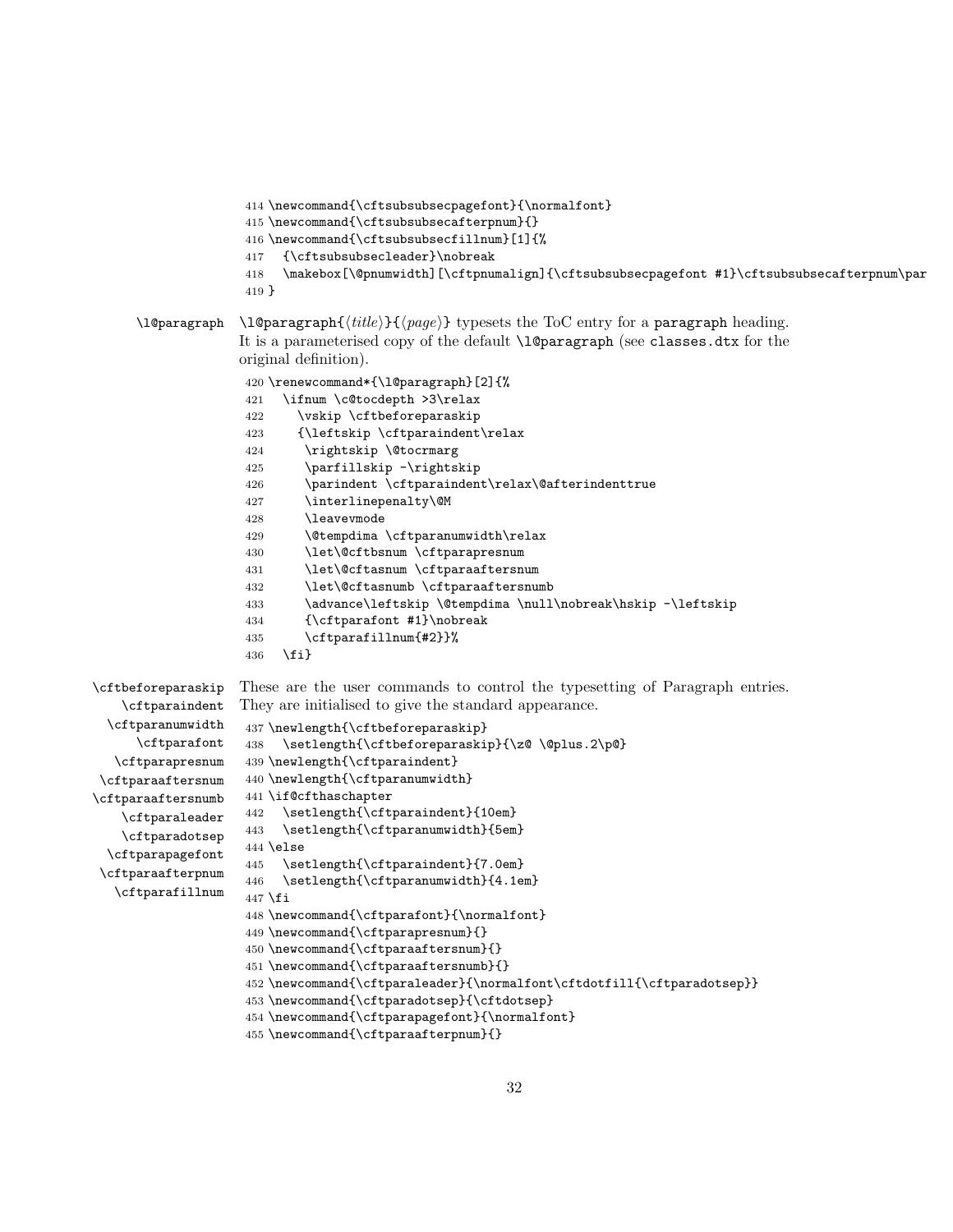```
456 \newcommand{\cftparafillnum}[1]{%
                       457 {\cftparaleader}\nobreak
                       458 \makebox[\@pnumwidth][\cftpnumalign]{\cftparapagefont #1}\cftparaafterpnum\par
                       459 }
      \l@subparagraph \l@subparagraph{\{title\}}{\{page\} typesets the ToC entry for a subparagraph
                      heading. It is a parameterised copy of the default \l@subparagraph (see
                      classes.dtx for the original definition).
                       460 \renewcommand*{\l@subparagraph}[2]{%
                       461 \ifnum \c@tocdepth >4\relax
                       462 \vskip \cftbeforesubparaskip
                       463 {\leftskip \cftsubparaindent\relax
                       464 \rightskip \@tocrmarg
                       465 \parfillskip -\rightskip
                       466 \parindent \cftsubparaindent\relax\@afterindenttrue
                       467 \interlinepenalty\@M
                       468 \leavevmode
                       469 \@tempdima \cftsubparanumwidth\relax
                       470 \let\@cftbsnum \cftsubparapresnum
                       471 \let\@cftasnum \cftsubparaaftersnum
                       472 \let\@cftasnumb \cftsubparaaftersnumb
                       473 \ddvance\leftskip \@tempdima \null\nobreak\hskip -\leftskip
                       474 {\cftsubparafont #1}\nobreak
                       475 \cftsubparafillnum{#2}}%
                       476 \fi}
\cftbeforesubparaskip
   \cftsubparaindent
  \cftsubparanumwidth
      \cftsubparafont
   \cftsubparapresnum
\cftsubparaaftersnum
\cftsubparaaftersnumb
   \cftsubparaleader
   \cftsubparadotsep
  \cftsubparapagefont
\cftsubparaafterpnum
   \cftsubparafillnum
                      These are the user commands to control the typesetting of Sub-paragraph entries.
                       They are initialised to give the standard appearance.
                       477 \newlength{\cftbeforesubparaskip}
                       478 \setlength{\cftbeforesubparaskip}{\z@ \@plus.2\p@}
                       479 \newlength{\cftsubparaindent}
                       480 \newlength{\cftsubparanumwidth}
                       481 \if@cfthaschapter
                       482 \setlength{\cftsubparaindent}{12em}
                       483 \setlength{\cftsubparanumwidth}{6em}
                       484 \else
                       485 \setlength{\cftsubparaindent}{10em}
                       486 \setlength{\cftsubparanumwidth}{5em}
                       487 \fi
                       488 \newcommand{\cftsubparafont}{\normalfont}
                       489 \newcommand{\cftsubparapresnum}{}
                       490 \newcommand{\cftsubparaaftersnum}{}
                       491 \newcommand{\cftsubparaaftersnumb}{}
                       492 \newcommand{\cftsubparaleader}{\normalfont\cftdotfill{\cftsubparadotsep}}
                       493 \newcommand{\cftsubparadotsep}{\cftdotsep}
                       494 \newcommand{\cftsubparapagefont}{\normalfont}
                       495 \newcommand{\cftsubparaafterpnum}{}
                       496 \newcommand{\cftsubparafillnum}[1]{%
```

```
497 {\cftsubparaleader}\nobreak
```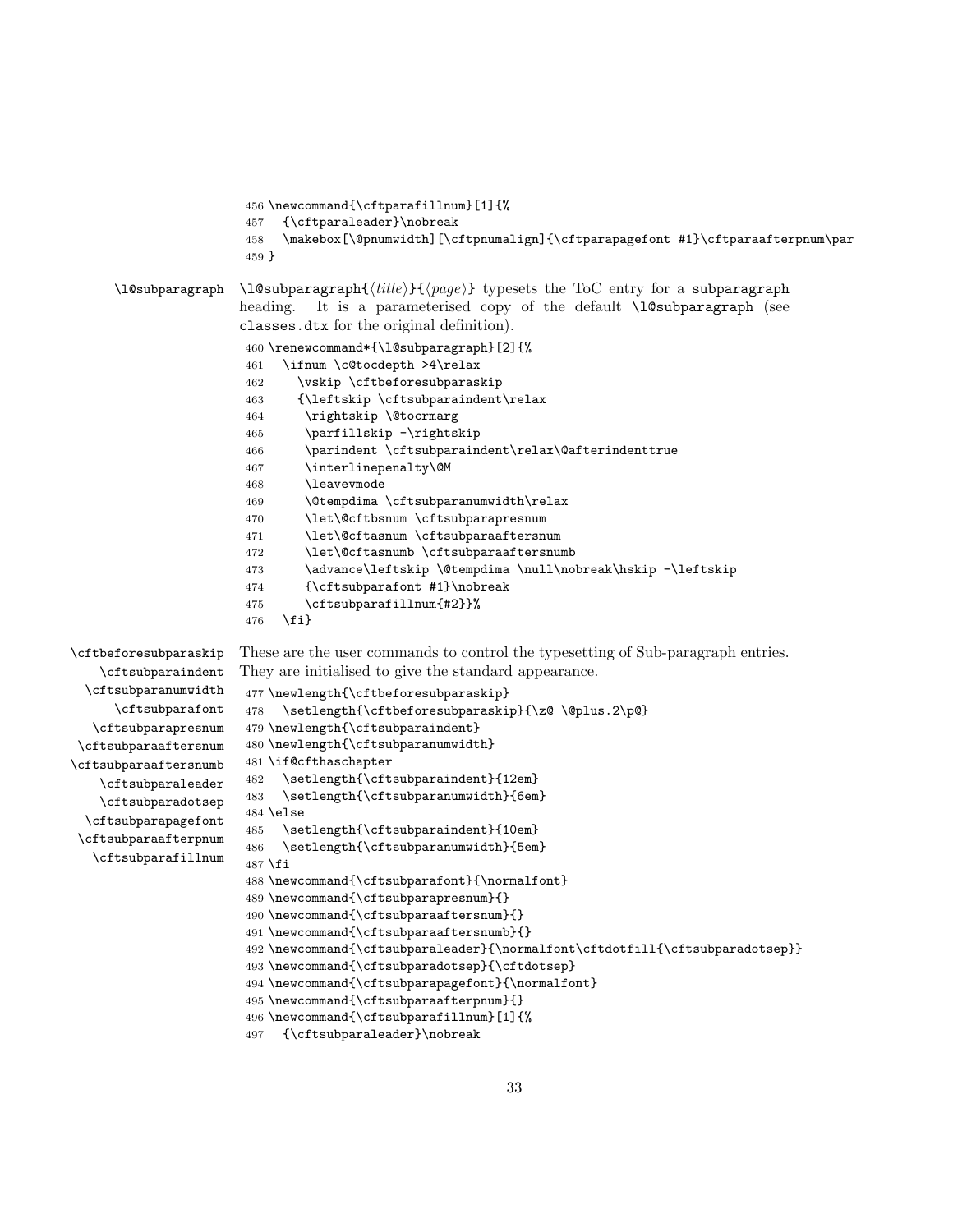<span id="page-33-6"></span> \makebox[\@pnumwidth][\cftpnumalign]{\cftsubparapagefont #1}\cftsubparaafterpnum\par }

<span id="page-33-0"></span>\@cftdobiblof If the tocbibind package has been used and it has redefined \listoffigures we need to cater for that. The contents of the definition are defined in tocbibind.

```
500 \newcommand{\@cftdobiblof}{%
501 \if@dotoclof
502 \if@bibchapter
503 \phantomsection
504 \addcontentsline{toc}{chapter}{\listfigurename}
505 \else
506 \phantomsection
507 \addcontentsline{toc}{\@tocextra}{\listfigurename}
508 \fi
509 \fi}
510
```
#### <span id="page-33-18"></span>\listoffigures This is a parameterised version of the default \listoffigures command. The changes are postponed until after all packages have been loaded. Each class has its own definition, but we have to cater for all classes in one definition, hence some of the checks. First, perform the default checks for multicolumns. (Do nothing if titles option is used).

```
511 \AtBeginDocument{%
512 \if@cftnctoc\else
513 \renewcommand{\listoffigures}{%
514 \@cfttocstart
```
<span id="page-33-5"></span>Ensure that any previous paragraph has been finished. Within a group set the local paragraphing style. Typeset the title and then do the contents of the .1of file.

```
515 \par
516 \begingroup
517 \parindent\z@ \parskip\cftparskip
518 \@cftmakeloftitle
519 \if@cfttocbibind
520 \@cftdobiblof
521 \fi
522 \@starttoc{lof}%
523 \endgroup
Finally, restore any multicolumn typesetting.
524 \@cfttocfinish}%
```

```
525 \fi
526 }
527
```
<span id="page-33-3"></span>\@cftmakeloftitle This command typesets the title for the LoF.

```
528 \newcommand{\@cftmakeloftitle}{%
```
- <span id="page-33-7"></span>\addpenalty\@secpenalty
- <span id="page-33-14"></span>\if@cfthaschapter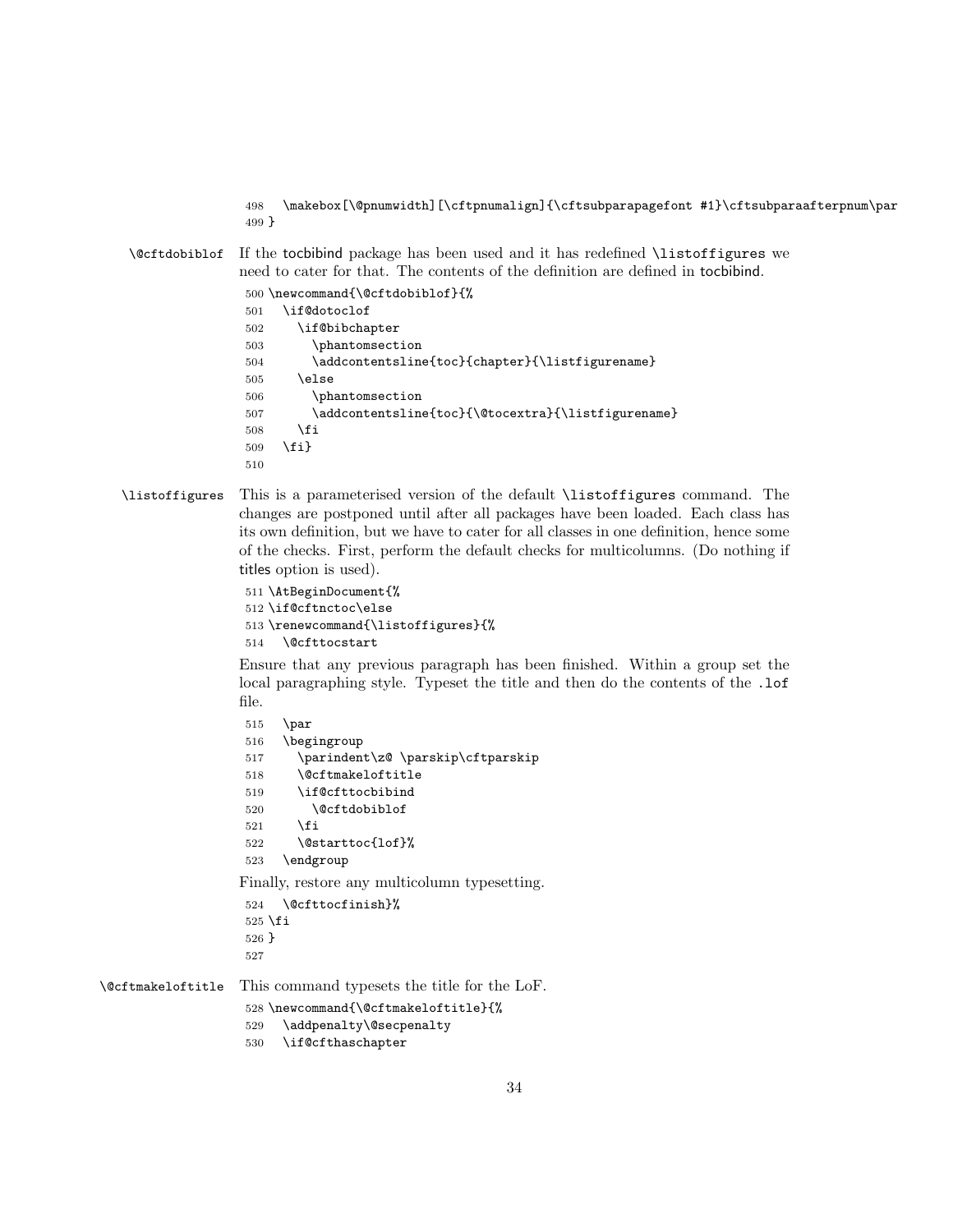```
531 \vspace*{\cftbeforeloftitleskip}
                         532 \else
                         533 \vspace{\cftbeforeloftitleskip}
                         534 \fi
                         535 \@cftpagestyle
                         536 {\interlinepenalty\@M
                         537 {\cftloftitlefont\listfigurename}{\cftafterloftitle}
                         538 \cftmarklof
                         539 \par\nobreak
                         540 \vskip \cftafterloftitleskip
                         541 \@afterheading}}
                         542
\cftbeforeloftitleskip
These two lengths control the vertical spacing before and after the LoF title.
\cftafterloftitleskip
                         543 \newlength{\cftbeforeloftitleskip}
                         544 \newlength{\cftafterloftitleskip}
                        Their values depend on whether the document has chapters or not. In chap-
                        tered documents the default LoF title is typeset as a \chapter*, otherwise as a
                        \section*.
                         545 \if@cfthaschapter
                         546 \setlength{\cftbeforeloftitleskip}{50pt}
                         547 \setlength{\cftafterloftitleskip}{40pt}
                         548 \else
                         549 \setlength{\cftbeforeloftitleskip}{3.5ex \@plus 1ex \@minus .2ex}
                         550 \setlength{\cftafterloftitleskip}{2.3ex \@plus.2ex}
                         551 \fi
      \cftloftitlefont
The LoF title is typeset in the style given by \cftloftitlefont. The macro
    \cftafterloftitle
                        \cftafterloftitle is called after typesetting the title. This is initialised to do
                        nothing. Both these macros can be redefined to do other things (e.g., adding an
                        \hfill to \cftloftitlefont will make the title flushright).
                         552 \if@cfthaschapter
                         553 \newcommand{\cftloftitlefont}{\normalfont\Huge\bfseries}
                         554 \if@cftkoma\renewcommand{\cftloftitlefont}{\size@chapter\sectfont}\fi
                         555 \else
                         556 \newcommand{\cftloftitlefont}{\normalfont\Large\bfseries}
                         557 \if@cftkoma\renewcommand{\cftloftitlefont}{\size@section\sectfont}\fi
                         558 \fi
                         559 \newcommand{\cftafterloftitle}{}
                         560
             \l@figure \l@figure{\langle title \rangle}{\langle page \rangle} typesets the LoF entry for a figure caption heading.
                        It is a parameterised copy of the default \l@figure (see classes.dtx for the
                        original definition).
                         561 \renewcommand*{\l@figure}[2]{%
                         562 \ifnum \c@lofdepth >\z@
                         563 \vskip \cftbeforefigskip
```
<span id="page-34-21"></span><span id="page-34-20"></span><span id="page-34-18"></span><span id="page-34-17"></span><span id="page-34-16"></span><span id="page-34-14"></span><span id="page-34-12"></span><span id="page-34-11"></span><span id="page-34-7"></span><span id="page-34-4"></span><span id="page-34-2"></span>{\leftskip \cftfigindent\relax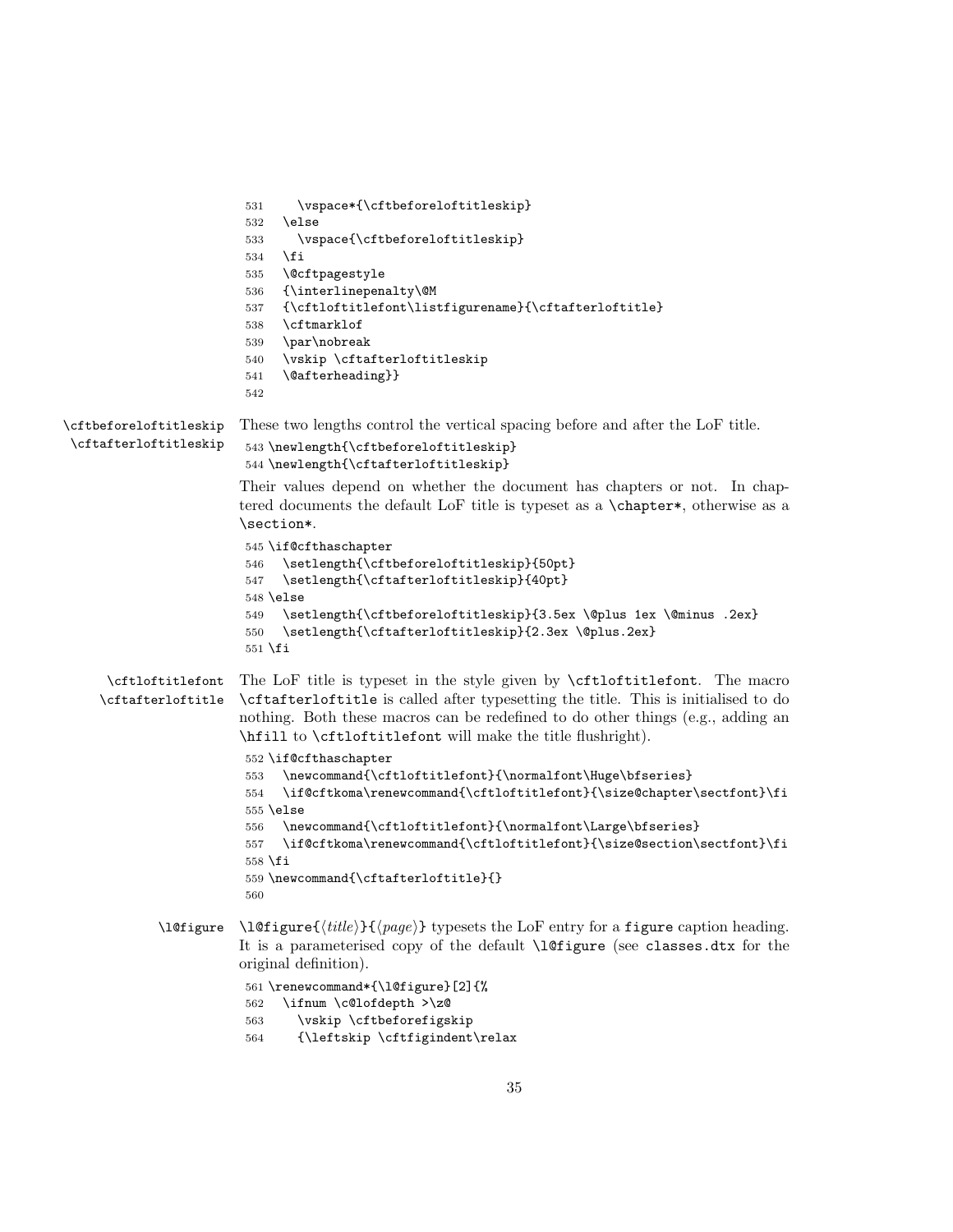```
565 \rightskip \@tocrmarg
                   566 \parfillskip -\rightskip
                   567 \parindent \cftfigindent\relax\@afterindenttrue
                   568 \interlinepenalty\@M
                   569 \leavevmode
                   570 \@tempdima \cftfignumwidth\relax
                   571 \let\@cftbsnum \cftfigpresnum
                   572 \let\@cftasnum \cftfigaftersnum
                   573 \let\@cftasnumb \cftfigaftersnumb
                   574 \advance\leftskip \@tempdima \null\nobreak\hskip -\leftskip
                   575 {\cftfigfont #1}\nobreak
                   576 \cftfigfillnum{#2}}%
                   577 \fi
                   578 }
\cftbeforefigskip
   \cftfigindent
  \cftfignumwidth
     \cftfigfont
  \cftfigpresnum
\cftfigaftersnum
\cftfigaftersnumb
   \cftfigleader
   \cftfigdotsep
 \cftfigpagefont
 \cftfigafterpnum
  \cftfigfillnum
                  These are the user commands to control the typesetting of Figure caption entries.
                  They are initialised to give the standard appearance.
                   579 \newlength{\cftbeforefigskip}
                   580 \setlength{\cftbeforefigskip}{\z@ \@plus.2\p@}
                   581 \newlength{\cftfigindent}
                   582 \setlength{\cftfigindent}{1.5em}
                   583 \newlength{\cftfignumwidth}
                   584 \setlength{\cftfignumwidth}{2.3em}
                   585 \newcommand{\cftfigfont}{\normalfont}
                   586 \newcommand{\cftfigpresnum}{}
                   587 \newcommand{\cftfigaftersnum}{}
                   588 \newcommand{\cftfigaftersnumb}{}
                   589 \newcommand{\cftfigleader}{\normalfont\cftdotfill{\cftfigdotsep}}
                   590 \newcommand{\cftfigdotsep}{\cftdotsep}
                   591 \newcommand{\cftfigpagefont}{\normalfont}
                   592 \newcommand{\cftfigafterpnum}{}
                   593 \newcommand{\cftfigfillnum}[1]{%
                   594 {\cftfigleader}\nobreak
                   595 \makebox[\@pnumwidth][\cftpnumalign]{\cftfigpagefont #1}\cftfigafterpnum\par
                   596 }
        lofdepth
        lotdepth
                  The counters lofdepth and lotdepth are defined by the subfigure package. Define
                  them here if that package is not used.
                   597 \if@cftsubfigopt\else
                   598 \newcounter{lofdepth}\setcounter{lofdepth}{1}
                   599 \newcounter{lotdepth}\setcounter{lotdepth}{1}
                   600 \fi
                   601
   \@cftdobiblot If the tocbibind package has been used and it has redefined \listoftables we
                  need to cater for that. The contents of the definition are defined in tocbibind.
                   602 \newcommand{\@cftdobiblot}{%
                   603 \if@dotoclot
                   604 \if@bibchapter
```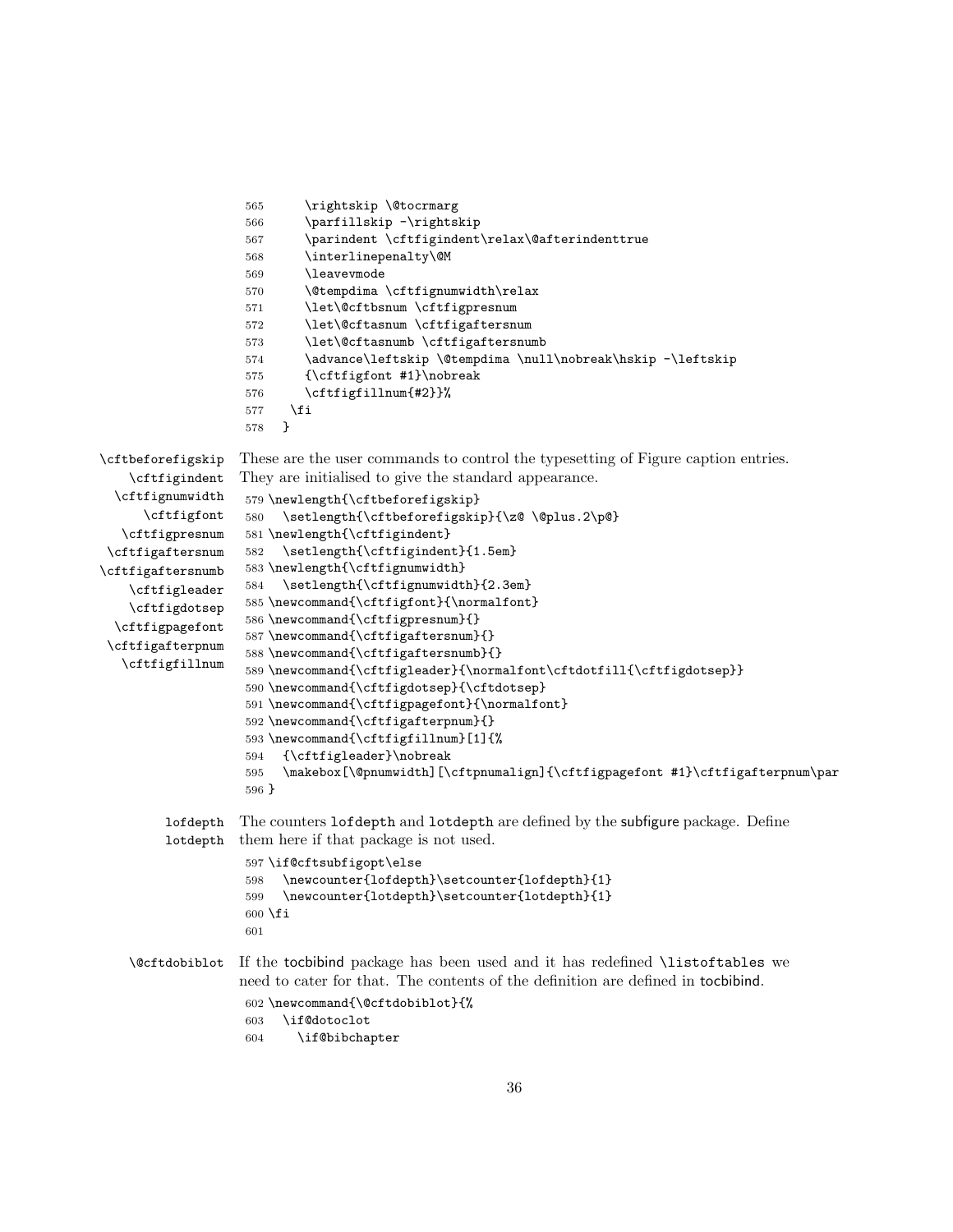```
605 \phantomsection
606 \addcontentsline{toc}{chapter}{\listtablename}
607 \else
608 \phantomsection
609 \addcontentsline{toc}{\@tocextra}{\listtablename}
610 \overrightarrow{fi}611 \fi}
612
```
<span id="page-36-20"></span>\listoftables This is a parameterised version of the default \listoftables command. The changes are postponed until after all packages have been loaded. Each class has its own definition, but we have to cater for all classes in one definition, hence some of the checks. First, perform the default checks for multicolumns. (Do nothing if the titles option has been used).

> <span id="page-36-17"></span><span id="page-36-10"></span> \AtBeginDocument{% \if@cftnctoc\else \renewcommand{\listoftables}{% \@cfttocstart

<span id="page-36-18"></span><span id="page-36-15"></span><span id="page-36-7"></span><span id="page-36-5"></span><span id="page-36-1"></span><span id="page-36-0"></span>Ensure that any previous paragraph has been finished. Within a group set the local paragraphing style. Typeset the title and then do the contents of the .lot file.

```
617 \par
                   618 \begingroup
                   619 \parindent\z@ \parskip\cftparskip
                   620 \@cftmakelottitle
                   621 \if@cfttocbibind
                   622 \@cftdobiblot
                   623 \fi
                   624 \@starttoc{lot}%
                   625 \endgroup
                  Finally, restore any multicolumn typesetting.
                   626 \@cfttocfinish}%
                   627 \fi
                   628 }
                   629
\@cftmakelottitle This command typesets the title for the LoT.
                   630 \newcommand{\@cftmakelottitle}{%
                   631 \addpenalty\@secpenalty
                   632 \if@cfthaschapter
                   633 \vspace*{\cftbeforelottitleskip}
                   634 \else
                   635 \vspace{\cftbeforelottitleskip}
                   636 \fi
                   637 \@cftpagestyle
                   638 {\interlinepenalty\@M
                   639 {\cftlottitlefont\listtablename}{\cftafterlottitle}
                   640 \cftmarklot
```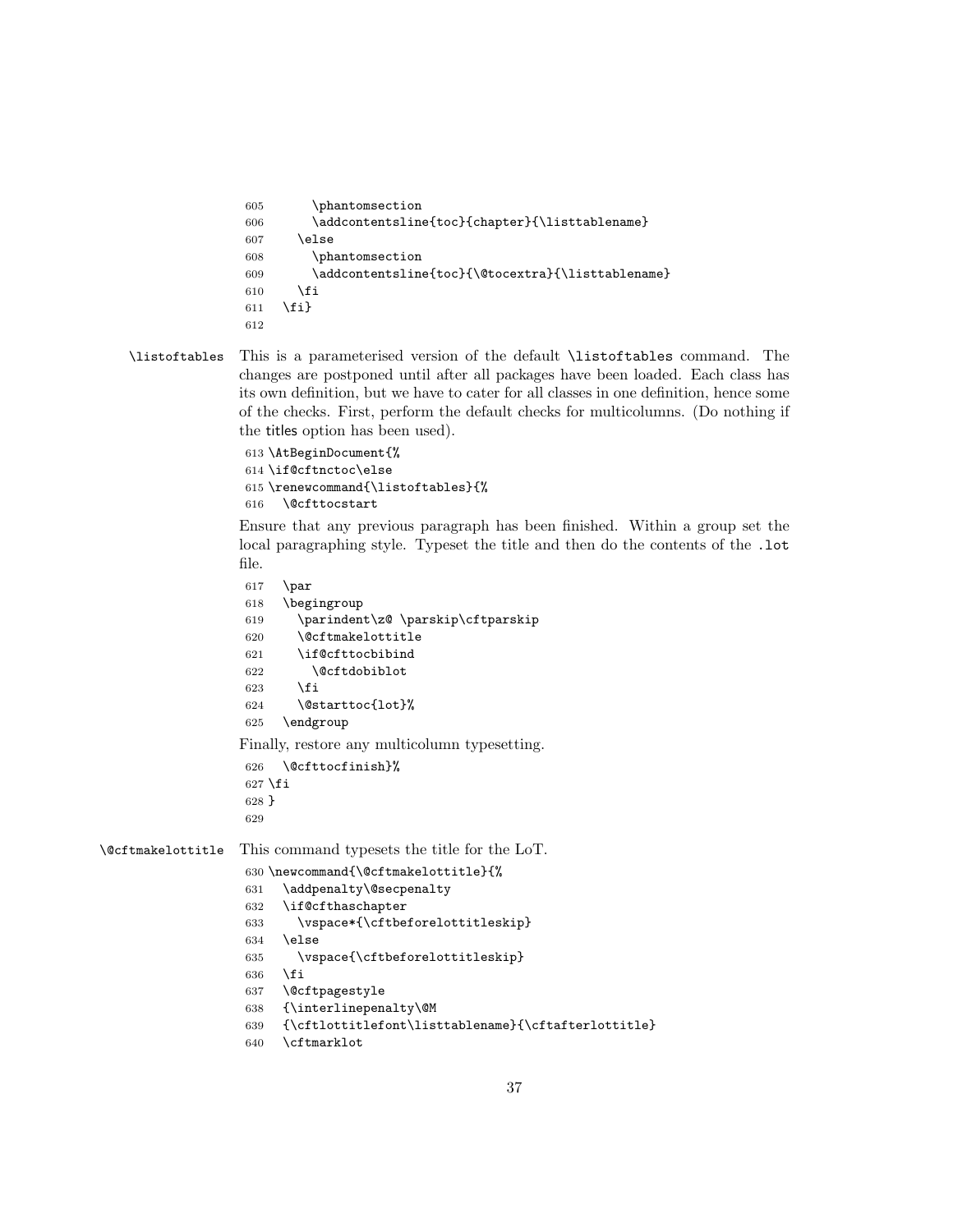```
641 \par\nobreak
                        642 \vskip \cftafterlottitleskip
                        643 \@afterheading}}
                        644
\cftbeforelottitleskip
\cftafterlottitleskip
                       These two lengths control the vertical spacing before and after the LoT title.
                        645 \newlength{\cftbeforelottitleskip}
                        646 \newlength{\cftafterlottitleskip}
                        Their values depend on whether the document has chapters or not. In chap-
                        tered documents the default LoT title is typeset as a \chapter*, otherwise as a
                        \section*.
                        647 \if@cfthaschapter
                        648 \setlength{\cftbeforelottitleskip}{50pt}
                        649 \setlength{\cftafterlottitleskip}{40pt}
                        650 \else
                        651 \setlength{\cftbeforelottitleskip}{3.5ex \@plus 1ex \@minus .2ex}
                        652 \setlength{\cftafterlottitleskip}{2.3ex \@plus.2ex}
                        653 \fi
      \cftlottitlefont
The LoT title is typeset in the style given by \cftlottitlefont. The macro
     \cftafterlottitle
\cftafterlottitle is called after typesetting the title. This is initialised to do
                        nothing. Both these macros can be redefined to do other things (e.g., adding an
                        \hfill to \cftlottitlefont will make the title flushright).
                        654 \if@cfthaschapter
                        655 \newcommand{\cftlottitlefont}{\normalfont\Huge\bfseries}
                        656 \if@cftkoma\renewcommand{\cftlottitlefont}{\size@chapter\sectfont}\fi
                        657 \else
                        658 \newcommand{\cftlottitlefont}{\normalfont\Large\bfseries}
                        659 \if@cftkoma\renewcommand{\cftlottitlefont}{\size@section\sectfont}\fi
                        660 \fi
                        661 \newcommand{\cftafterlottitle}{}
                        662
             \l@table \l@table{\tilde{\theta}} typesets the LoT entry for a table caption heading. It
                        is a parameterised copy of the default \l@table (see classes.dtx for the original
                        definition).
                        663 \renewcommand*{\l@table}[2]{%
                        664 \ifnum\c@lotdepth >\z@
                        665 \vskip \cftbeforetabskip
                        666 {\leftskip \cfttabindent\relax
                        667 \rightskip \@tocrmarg
                        668 \parfillskip -\rightskip
                        669 \parindent \cfttabindent\relax\@afterindenttrue
                        670 \interlinepenalty\@M
                        671 \leavevmode
                        672 \@tempdima \cfttabnumwidth\relax
                        673 \let\@cftbsnum \cfttabpresnum
                        674 \let\@cftasnum \cfttabaftersnum
```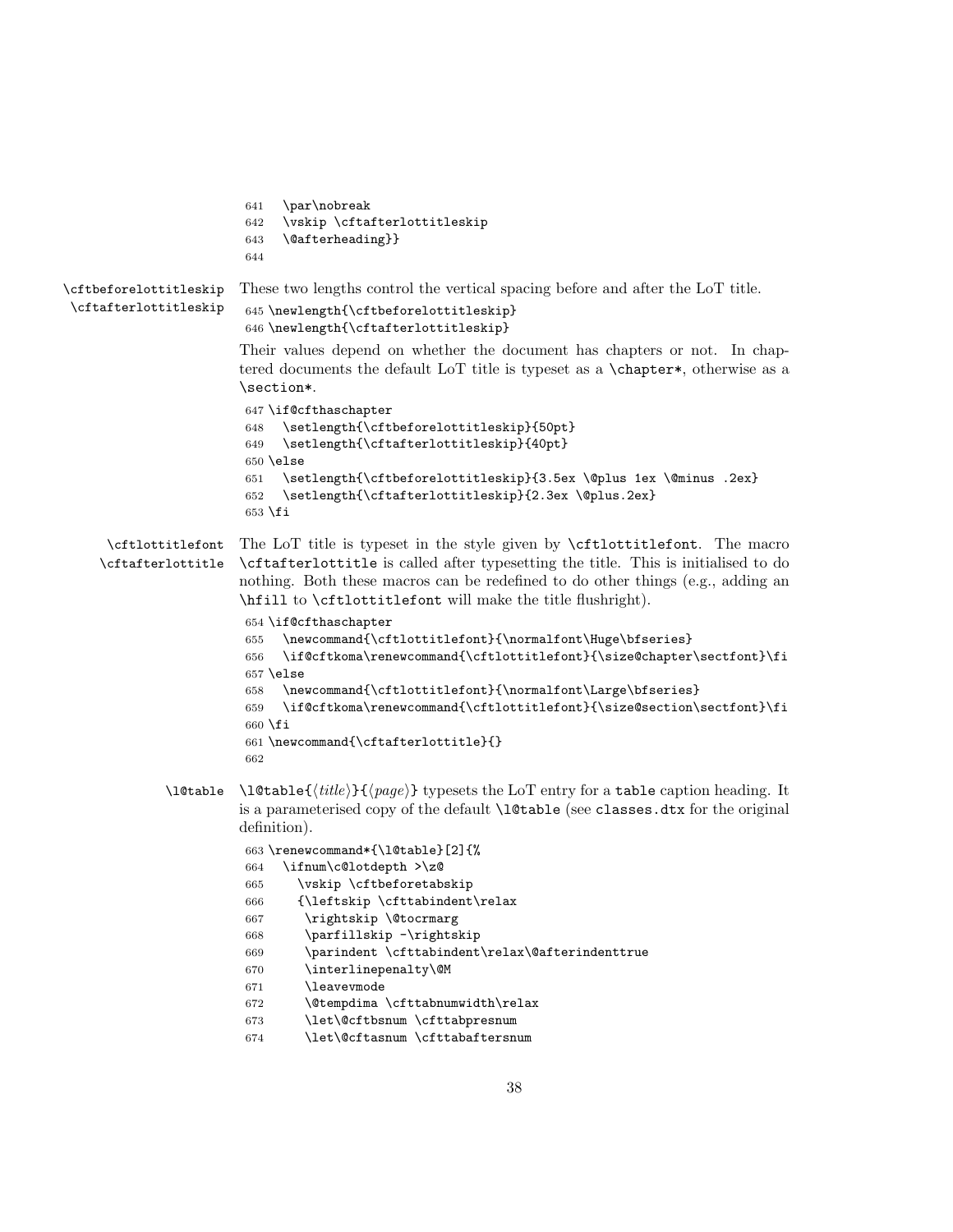```
675 \let\@cftasnumb \cfttabaftersnumb
676 \advance\leftskip \@tempdima \null\nobreak\hskip -\leftskip
677 {\cfttabfont #1}\nobreak
678 \cfttabfillnum{#2}}%
679 \ifmmode{\big\vert} \ifmmode{\big\vert} \ifmmode{\big\vert} \ifmmode{\big\vert} \ifmmode{\big\vert} \ifmmode{\big\vert} \ifmmode{\big\vert} \ifmmode{\big\vert} \ifmmode{\big\vert} \ifmmode{\big\vert} \ifmmode{\big\vert} \ifmmode{\big\vert} \ifmmode{\big\vert} \ifmmode{\big\vert} \ifmmode{\big\vert} \ifmmode{\big\vert} \ifmmode{\big\vert} \ifmmode{\big\vert} 680 }
```
<span id="page-38-28"></span>These are the user commands to control the typesetting of Table caption entries. They are initialised to give the standard appearance.

```
\cfttabnumwidth
      \cfttabfont
  \cfttabpresnum
\cfttabaftersnum
\cfttabaftersnumb
    \cfttableader
    \cfttabdotsep
 \cfttabpagefont
 \cfttabafterpnum
  \cfttabfillnum
                    681 \newlength{\cftbeforetabskip}
                    682 \setlength{\cftbeforetabskip}{\z@ \@plus.2\p@}
                    683 \newlength{\cfttabindent}
                    684 \setlength{\cfttabindent}{1.5em}
                    685 \newlength{\cfttabnumwidth}
                    686 \setlength{\cfttabnumwidth}{2.3em}
                    687 \newcommand{\cfttabfont}{\normalfont}
                    688 \newcommand{\cfttabpresnum}{}
                    689 \newcommand{\cfttabaftersnum}{}
                    690 \newcommand{\cfttabaftersnumb}{}
                    691 \newcommand{\cfttableader}{\normalfont\cftdotfill{\cfttabdotsep}}
                    692 \newcommand{\cfttabdotsep}{\cftdotsep}
                    693 \newcommand{\cfttabpagefont}{\normalfont}
                    694 \newcommand{\cfttabafterpnum}{}
                    695 \newcommand{\cfttabfillnum}[1]{%
                    696 {\cfttableader}\nobreak
```
<span id="page-38-20"></span><span id="page-38-8"></span>\cftbeforetabskip \cfttabindent

```
697 \makebox[\@pnumwidth][\cftpnumalign]{\cfttabpagefont #1}\cfttabafterpnum\par
698 }
```
#### <span id="page-38-0"></span>3.1 Support for the subfigure package

The code for supporting the subfigure package is, in all essentials, the same as that for the figure and table captions; only the names are changed. However, the code need only be executed if the subfigure package is actually loaded.

<span id="page-38-26"></span><span id="page-38-25"></span><span id="page-38-11"></span><span id="page-38-7"></span><span id="page-38-6"></span><span id="page-38-5"></span><span id="page-38-3"></span><span id="page-38-1"></span>

|                                       | \@cftl@subfig This command redefines the \l@subfigure command.<br>699 \newcommand{\@cftl@subfig}{%                                                                                                                                              |  |
|---------------------------------------|-------------------------------------------------------------------------------------------------------------------------------------------------------------------------------------------------------------------------------------------------|--|
| \l@subfigure                          | $\leq \leq \frac{title}{H(e)} {\langle page \rangle}$ typesets the LoF entry for a subfigure caption<br>heading. It is essentially the same as the parameterised code for <b>\l</b> Ofigure except<br>that account has to be taken of lofdepth. |  |
| 700 \renewcommand*{\l@subfigure}[2]{% |                                                                                                                                                                                                                                                 |  |
|                                       | \ifnum \c@lofdepth > \toclevel@subfigure<br>701                                                                                                                                                                                                 |  |
|                                       | \vskip \cftbeforesubfigskip<br>702                                                                                                                                                                                                              |  |
|                                       | {\leftskip \cftsubfigindent\relax<br>703                                                                                                                                                                                                        |  |
|                                       | \rightskip \@tocrmarg<br>704                                                                                                                                                                                                                    |  |
|                                       | \parfillskip -\rightskip<br>705                                                                                                                                                                                                                 |  |
|                                       | \parindent \cftsubfigindent\relax\@afterindenttrue<br>706                                                                                                                                                                                       |  |
|                                       | \interlinepenalty\@M<br>707                                                                                                                                                                                                                     |  |
|                                       | <b>leavevmode</b><br>708                                                                                                                                                                                                                        |  |
|                                       |                                                                                                                                                                                                                                                 |  |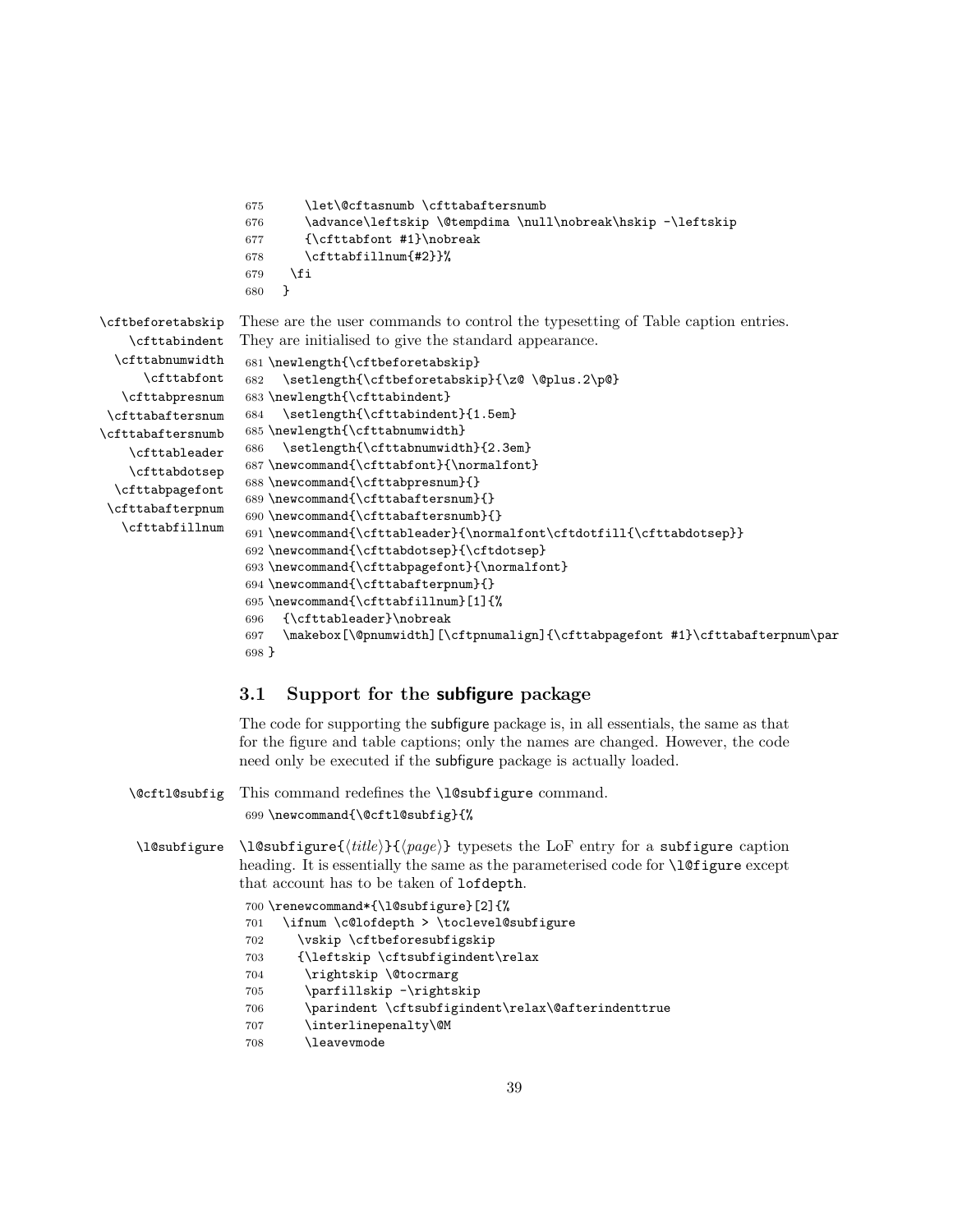```
709 \@tempdima \cftsubfignumwidth\relax
                       710 \let\@cftbsnum \cftsubfigpresnum
                       711 \let\@cftasnum \cftsubfigaftersnum
                       712 \let\@cftasnumb \cftsubfigaftersnumb
                       713 \advance\leftskip \@tempdima \null\nobreak\hskip -\leftskip
                       714 {\cftsubfigfont ##1}\nobreak
                       715 \cftsubfigfillnum{##2}}%
                       716 \fi
                       717 }%
                       718 }
                       719
     \@cftsetsubfig This command initialises the setup for subfigure captions in the LoF.
                       720 \newcommand{\@cftsetsubfig}{%
\cftbeforesubfigskip
    \cftsubfigindent
  \cftsubfignumwidth
      \cftsubfigfont
   \cftsubfigpresnum
 \cftsubfigaftersnum
\cftsubfigaftersnumb
    \cftsubfigleader
    \cftsubfigdotsep
  \cftsubfigpagefont
 \cftsubfigafterpnum
    \toclevel@subfig
   \cftsubfigfillnum
                       721 \newlength{\cftbeforesubfigskip}
                       722 \setlength{\cftbeforesubfigskip}{\z@ \@plus.2\p@}
                       723 \newlength{\cftsubfigindent}
                       724 \setlength{\cftsubfigindent}{3.8em}
                       725 \newlength{\cftsubfignumwidth}
                       726 \setlength{\cftsubfignumwidth}{2.5em}
                       727 \newcommand{\cftsubfigfont}{\normalfont}
                       728 \newcommand{\cftsubfigpresnum}{}
                       729 \newcommand{\cftsubfigaftersnum}{}
                       730 \newcommand{\cftsubfigaftersnumb}{}
                       731 \newcommand{\cftsubfigleader}{\normalfont\cftdotfill{\cftsubtabdotsep}}
                       732 \newcommand{\cftsubfigdotsep}{\cftdotsep}
                       733 \newcommand{\cftsubfigpagefont}{\normalfont}
                       734 \newcommand{\cftsubfigafterpnum}{}
                       735 \providecommand{\toclevel@subfigure}{1}
                       736 \newcommand{\cftsubfigfillnum}[1]{%
                       737 {\cftsubfigleader}\nobreak
                       738 \makebox[\@pnumwidth][\cftpnumalign]{\cftsubfigpagefont ##1}\cftsubfigafterpnum\par
                       739 }
                      This is the end of \@cftsetsubfig.
                       740 }
                       741
       \@cftl@subtab This code redefines the code for \l@subtable.
                       742 \newcommand{\@cftl@subtab}{%
         \l@subtable \l@subtable{\{title\}}{\{page\}} typesets the LoT entry for a subtable caption
                      heading. It is essentially the same as the parameterised code for \l@table ex-
                      cept account has to be taken of lotdepth.
                       743 \renewcommand*{\l@subtable}[2]{%
                       744 \ifnum \c@lotdepth > \toclevel@subtable
                       745 \vskip \cftbeforesubtabskip
```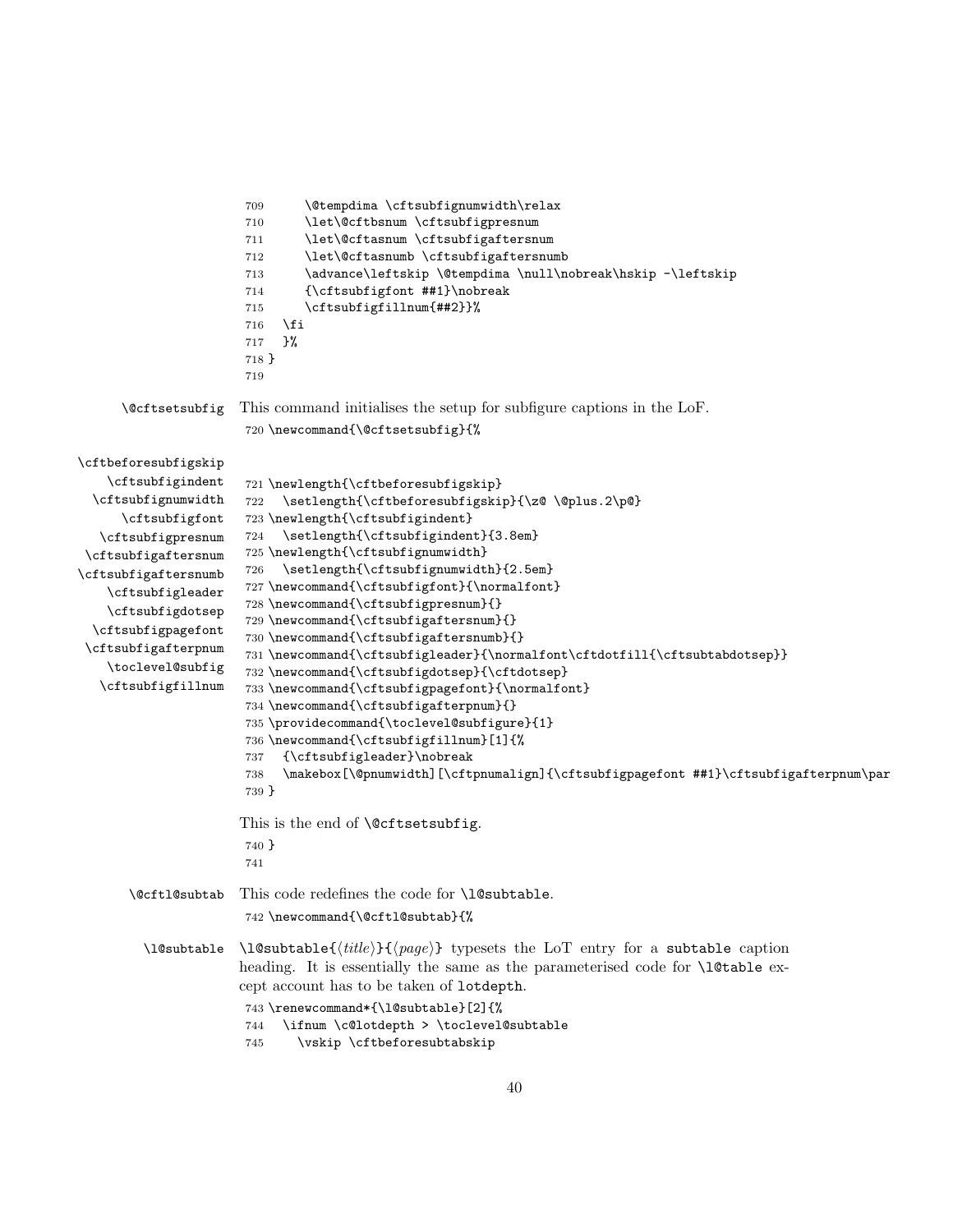```
746 {\leftskip \cftsubtabindent\relax
                      747 \rightskip \@tocrmarg
                      748 \parfillskip -\rightskip
                      749 \parindent \cftsubtabindent\relax\@afterindenttrue
                      750 \interlinepenalty\@M
                      751 \leavevmode
                      752 \@tempdima \cftsubtabnumwidth\relax
                      753 \let\@cftbsnum \cftsubtabpresnum
                      754 \let\@cftasnum \cftsubtabaftersnum
                      755 \let\@cftasnumb \cftsubtabaftersnumb
                      756 \advance\leftskip \@tempdima \null\nobreak\hskip -\leftskip
                      757 {\cftsubtabfont ##1}\nobreak
                      758 \cftsubtabfillnum{##2}}%
                      759 \fi
                      760 }%
                      761 }
     \@cftsetsubtab This command sets up the defaults for subtable entries in the LoT.
                      762 \newcommand{\@cftsetsubtab}{%
\cftbeforesubtabskip
    \cftsubtabindent
  \cftsubtabnumwidth
      \cftsubtabfont
   \cftsubtabpresnum
 \cftsubtabaftersnum
\cftsubtabaftersnumb
   \cftsubtableader
    \cftsubtabdotsep
  \cftsubtabpagefont
 \cftsubtabafterpnum
  \toclevel@subtable
   \cftsubtabfillnum
                     These are the user commands to control the typesetting of Subtable caption en-
                     tries. They are initialised to give the standard appearance.
                      763 \newlength{\cftbeforesubtabskip}
                      764 \setlength{\cftbeforesubtabskip}{\z@ \@plus.2\p@}
                      765 \newlength{\cftsubtabindent}
                      766 \setlength{\cftsubtabindent}{3.8em}
                      767 \newlength{\cftsubtabnumwidth}
                      768 \setlength{\cftsubtabnumwidth}{2.5em}
                      769 \newcommand{\cftsubtabfont}{\normalfont}
                      770 \newcommand{\cftsubtabpresnum}{}
                      771 \newcommand{\cftsubtabaftersnum}{}
                      772 \newcommand{\cftsubtabaftersnumb}{}
                      773 \newcommand{\cftsubtableader}{\normalfont\cftdotfill{\cftsubtabdotsep}}
                      774 \newcommand{\cftsubtabdotsep}{\cftdotsep}
                      775 \newcommand{\cftsubtabpagefont}{\normalfont}
                      776 \newcommand{\cftsubtabafterpnum}{}
                      777 \providecommand{\toclevel@subtable}{1}
                      778 \newcommand{\cftsubtabfillnum}[1]{%
                      779 {\cftsubtableader}\nobreak
                      780 \makebox[\@pnumwidth][\cftpnumalign]{\cftsubtabpagefont ##1}\cftsubtabafterpnum\par
                      781 }
                     This is the end of \@cftsetsubtab.
                      782 }
```
<span id="page-40-30"></span><span id="page-40-29"></span><span id="page-40-28"></span><span id="page-40-27"></span><span id="page-40-24"></span><span id="page-40-23"></span><span id="page-40-20"></span><span id="page-40-17"></span><span id="page-40-15"></span><span id="page-40-13"></span><span id="page-40-12"></span><span id="page-40-11"></span><span id="page-40-10"></span><span id="page-40-9"></span><span id="page-40-8"></span><span id="page-40-5"></span>

Call the subfigure package setup code only if the subfigure option is specified. The  $\lceil \cdot \cdot \rceil$  redefinitions have to come after the subfigure package is loaded.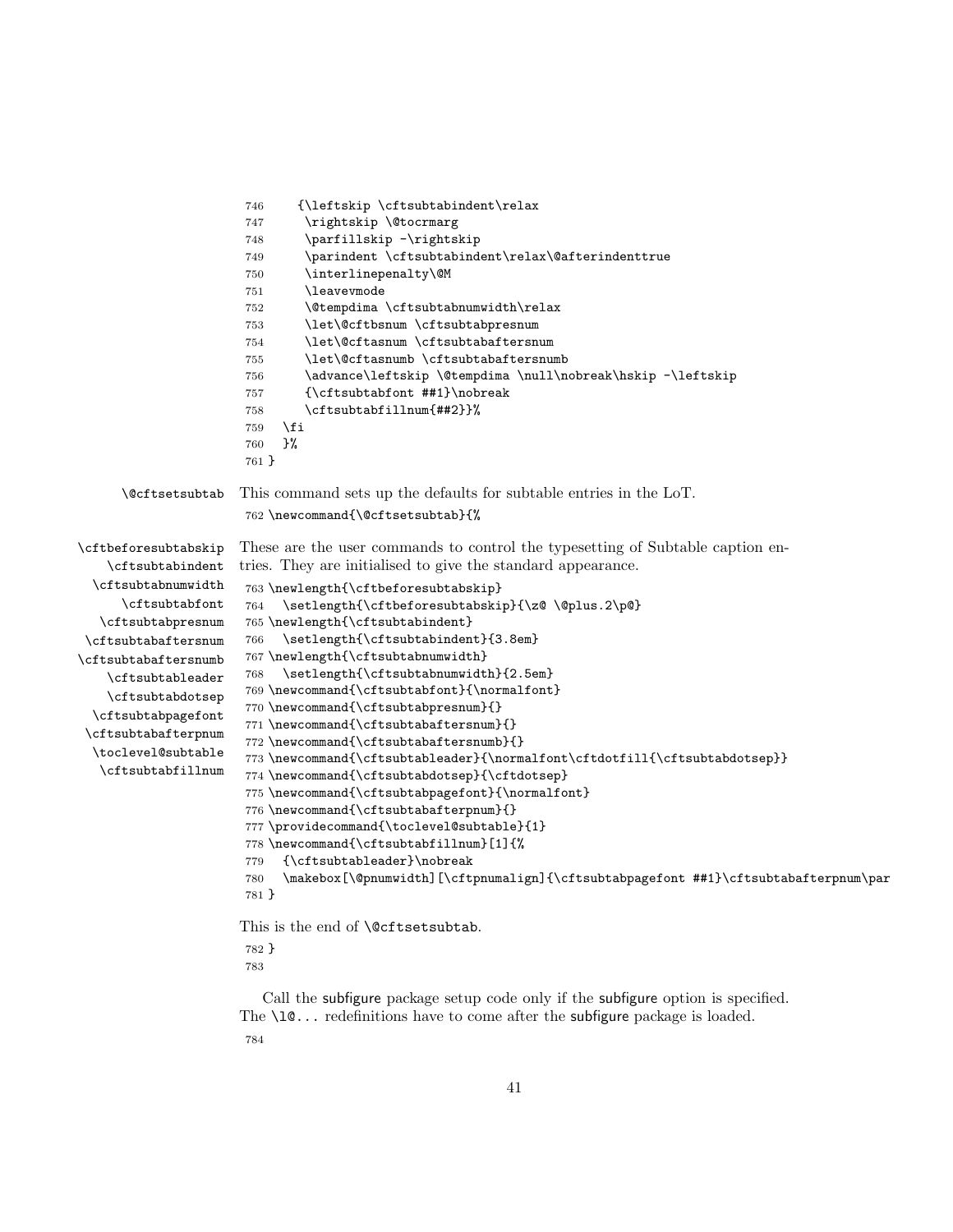```
785 \if@cftsubfigopt
786 \@cftsetsubfig\@cftsetsubtab
787 \AtBeginDocument{\@cftl@subfig\@cftl@subtab}
788 \fi
789 %% \AtBeginDocument{\if@cftsubfigopt
790 %% \@cftsetsubfig\@cftsetsubtab
791 %% \@cftl@subfig\@cftl@subtab
792 %% \fi}
793
```
### <span id="page-41-3"></span><span id="page-41-0"></span>3.2 New list of. . .

<span id="page-41-21"></span> $\newline \newline \$  \newlistentry [ $\with in\\{\counter}{\text{let}}({\text{level-1}}\$  creates a set of commands for a new kind of entry into a List of.

```
794 \newcommand{\newlistentry}[4][\@empty]{%
```
<span id="page-41-22"></span><span id="page-41-15"></span>\c@X Check if  $\langle within \rangle$  and  $\langle counter \rangle$  have been defined. It is an error if  $\langle within \rangle$  has not \theX been defined, and an error if  $\langle counter \rangle$  has been defined. Set the default counter values.

```
795 \@ifundefined{c@#2}{% check & set the counter
796 \ifx \@empty#1\relax
797 \newcounter{#2}
798 \else
799 \@ifundefined{c@#1}{\PackageWarning{tocloft}%
800 EXECUTE: {41} has no counter for use as a 'within'}
801 \newcounter{#2}}%
802 {\newcounter{#2}[#1]%
803 \expandafter\edef\csname the#2\endcsname{%
804 \expandafter\noexpand\csname the#1\endcsname.\noexpand\arabic{#2}}}
805 \fi
806 \setcounter{#2}{0}
807 }
808 {\PackageError{tocloft}{#2 has been previously defined}{\@eha}}
809
```
<span id="page-41-17"></span><span id="page-41-16"></span><span id="page-41-6"></span>That finishes off the error checking. No matter what the result, the rest of the new commands are defined.

#### <span id="page-41-20"></span> $\langle x \ \langle title \rangle \} {\langle page \rangle}$  typesets the entry.

#### <span id="page-41-9"></span>\@namedef{l@#2}##1##2{%

Only typeset if the **\Zdepth** is greater than  $\langle level-1 \rangle$ .

<span id="page-41-19"></span><span id="page-41-13"></span><span id="page-41-12"></span><span id="page-41-11"></span><span id="page-41-10"></span><span id="page-41-1"></span>

| 811 | \ifnum \@nameuse{c@#3depth} > #4\relax                   |
|-----|----------------------------------------------------------|
| 812 | \vskip \@nameuse{cftbefore#2skip}                        |
| 813 | {\leftskip \@nameuse{cft#2indent}\relax                  |
| 814 | \rightskip \@tocrmarg                                    |
| 815 | \parfillskip -\rightskip                                 |
| 816 | \parindent \@nameuse{cft#2indent}\relax\@afterindenttrue |
| 817 | \interlinepenalty\@M                                     |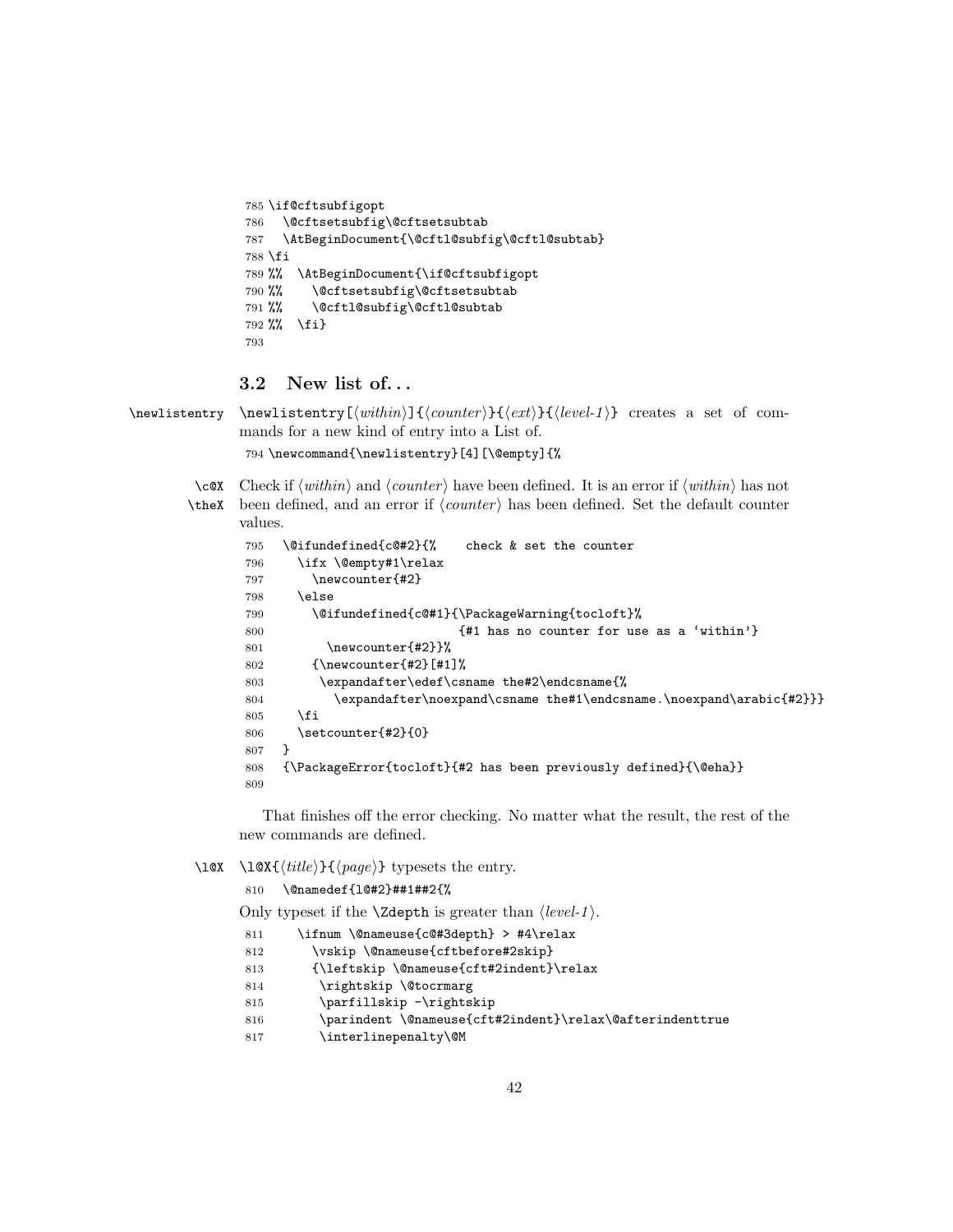<span id="page-42-40"></span><span id="page-42-39"></span><span id="page-42-38"></span><span id="page-42-37"></span><span id="page-42-36"></span><span id="page-42-35"></span><span id="page-42-34"></span><span id="page-42-33"></span><span id="page-42-32"></span><span id="page-42-31"></span><span id="page-42-30"></span><span id="page-42-29"></span><span id="page-42-28"></span><span id="page-42-27"></span><span id="page-42-26"></span><span id="page-42-25"></span><span id="page-42-24"></span><span id="page-42-23"></span><span id="page-42-22"></span><span id="page-42-21"></span><span id="page-42-20"></span><span id="page-42-19"></span><span id="page-42-18"></span><span id="page-42-17"></span><span id="page-42-16"></span><span id="page-42-15"></span><span id="page-42-14"></span><span id="page-42-13"></span><span id="page-42-12"></span><span id="page-42-11"></span><span id="page-42-10"></span><span id="page-42-9"></span><span id="page-42-8"></span><span id="page-42-7"></span><span id="page-42-6"></span><span id="page-42-5"></span><span id="page-42-4"></span><span id="page-42-3"></span><span id="page-42-2"></span><span id="page-42-1"></span><span id="page-42-0"></span>

|                       | <b>\leavevmode</b><br>818                                                                                                                           |
|-----------------------|-----------------------------------------------------------------------------------------------------------------------------------------------------|
|                       | \@tempdima \@nameuse{cft#2numwidth}\relax<br>819                                                                                                    |
|                       | \expandafter\let\expandafter\@cftbsnum\csname cft#2presnum\endcsname<br>820                                                                         |
|                       | \expandafter\let\expandafter\@cftasnum\csname cft#2aftersnum\endcsname<br>821                                                                       |
|                       | \expandafter\let\expandafter\@cftasnumb\csname cft#2aftersnumb\endcsname<br>822                                                                     |
|                       | \advance\leftskip\@tempdima \null\nobreak\hskip -\leftskip<br>823                                                                                   |
|                       | ${\Omega}$<br>824                                                                                                                                   |
|                       | \@nameuse{cft#2fillnum}{##2}}%<br>825                                                                                                               |
|                       | \fi<br>826                                                                                                                                          |
|                       | % end of $\lceil \cdot \rceil$ (10#2)<br>$\mathbf{F}$<br>827                                                                                        |
|                       | 828                                                                                                                                                 |
|                       | Now define all the layout commands used by \10X. The default values of these<br>correspond to those for section entries in non-chaptered documents. |
|                       |                                                                                                                                                     |
| \cftbeforeXskip       |                                                                                                                                                     |
|                       | \expandafter\newlength\csname cftbefore#2skip\endcsname<br>829                                                                                      |
|                       | \setlength{\@nameuse{cftbefore#2skip}}{\z@ \@plus .2\p@}<br>830                                                                                     |
| \cftXindent           |                                                                                                                                                     |
| \cftXnumwidth         |                                                                                                                                                     |
|                       | 831<br>\expandafter\newlength\csname cft#2indent\endcsname                                                                                          |
|                       | 832<br>\expandafter\newlength\csname cft#2numwidth\endcsname                                                                                        |
|                       | Set the default values for the indent and numwidth depending on the entry's level.                                                                  |
|                       | A level of 1 corresponds to a figure entry.                                                                                                         |
|                       | \ifcase #4\relax %0<br>833                                                                                                                          |
|                       | \setlength{\@nameuse{cft#2indent}}{0em}<br>834                                                                                                      |
|                       | \setlength{\@nameuse{cft#2numwidth}}{1.5em}<br>835                                                                                                  |
|                       | %1<br>\or<br>836                                                                                                                                    |
|                       | \setlength{\@nameuse{cft#2indent}}{1.5em}<br>837<br>\setlength{\@nameuse{cft#2numwidth}}{2.3em}<br>838                                              |
|                       | $\%$ 2<br>839<br>\or                                                                                                                                |
|                       | \setlength{\@nameuse{cft#2indent}}{3.8em}<br>840                                                                                                    |
|                       | \setlength{\@nameuse{cft#2numwidth}}{3.2em}<br>841                                                                                                  |
|                       | % 3<br>\or<br>842                                                                                                                                   |
|                       | \setlength{\@nameuse{cft#2indent}}{7.0em}<br>843                                                                                                    |
|                       | \setlength{\@nameuse{cft#2numwidth}}{4.1em}<br>844                                                                                                  |
|                       | % anything else<br>\else<br>845                                                                                                                     |
|                       | \setlength{\@nameuse{cft#2indent}}{10.0em}<br>846                                                                                                   |
|                       | \setlength{\@nameuse{cft#2numwidth}}{5.0em}<br>847                                                                                                  |
|                       | \fi<br>848                                                                                                                                          |
| \cftXfont             | And the remaining commands.                                                                                                                         |
| \cftXpresnum          | \@namedef{cft#2font}{\normalfont}<br>849                                                                                                            |
| <b>\cftXaftersnum</b> | \@namedef{cft#2presnum}{}<br>850                                                                                                                    |
| \cftXaftersnumb       | \@namedef{cft#2aftersnum}{}<br>851                                                                                                                  |
| \cftXdotsep           | \@namedef{cft#2aftersnumb}{}<br>852                                                                                                                 |
| \cftXleader           | \@namedef{cft#2dotsep}{\cftdotsep}<br>853                                                                                                           |
| \cftXpagefont         | \@namedef{cft#2leader}{\normalfont\cftdotfill{\@nameuse{cft#2dotsep}}}<br>854                                                                       |
| \cftXafterpnum        | \@namedef{cft#2pagefont}{\normalfont}<br>855                                                                                                        |
|                       | \@namedef{cft#2afterpnum}{}<br>856                                                                                                                  |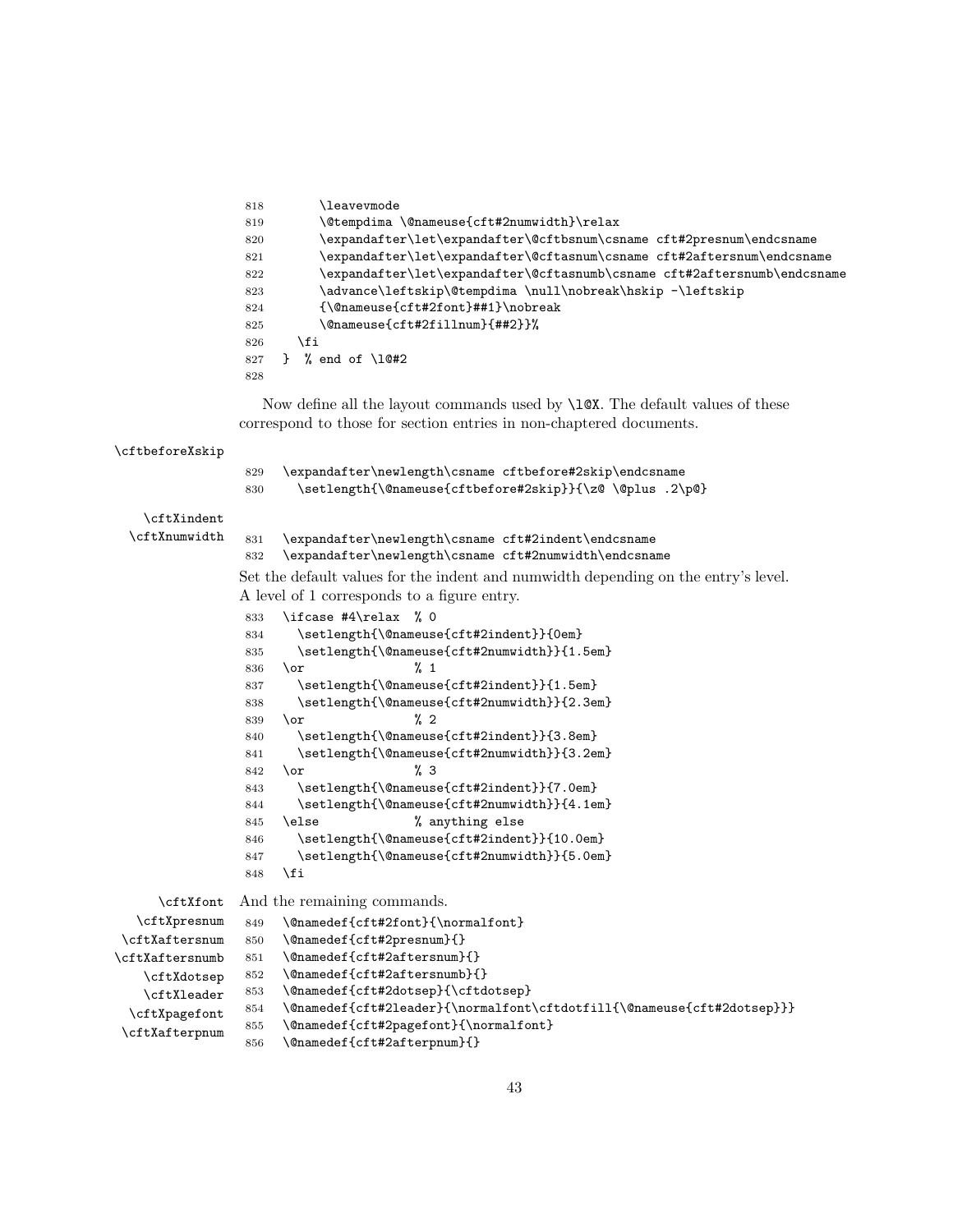```
\toclevel@X The hyperref package needs a command \toclevel@X, holding the \langle level-1 \rangle value.
              857 \@namedef{toclevel@#2}{#4}
\cftXfillnum Typeset the leader and page number.
              858 \@namedef{cft#2fillnum}##1{%
              859 {\@nameuse{cft#2leader}}\nobreak
              860 \makebox[\@pnumwidth][\cftpnumalign]{\@nameuse{cft#2pagefont}##1}\@nameuse{cft#2afterpnum}
              861 }
             This ends the definition of \newlistentry.
              862 }
 \newlistof \newlistof[\within\]{\entry}}{\ext}\}{\listofname}} creates the commands for
             a new List of.
              863 \newcommand{\newlistof}[4][\@empty]{%
             Call \newlistentry to set up the first level entry.
              864 \ifx \@empty#1\relax
              865 \newlistentry{#2}{#3}{0}
              866 \else
              867 \newlistentry[#1]{#2}{#3}{0}
              868 \fi
     \ext@Z
    \Zdepth
             The file extension and listing depth.
              869 \@namedef{ext@#2}{#3}
              870 \newcounter{#3depth}
              871 \setcounter{#3depth}{1}
   \cftmarkZ The heading marks for the listing.
              872 \if@cftkoma
              873 \@namedef{cftmark#3}{%
              874 \@mkboth{#4}{#4}}
              875 \else
              876 \@namedef{cftmark#3}{%
              877 \@mkboth{\MakeUppercase{#4}}{\MakeUppercase{#4}}}
              878 \fi
   \listofX Typeset the listing title and entries.
              879 \if@cftnctoc
             For the titles option, basically copy the code from the standard \tableofcontents
             command.
              880 \@namedef{listof#2}{%
              881 \@cfttocstart
              882 \if@cfthaschapter
              883 \chapter*{#4}
              884 \else
              885 \section*{#4}
              886 \fi
```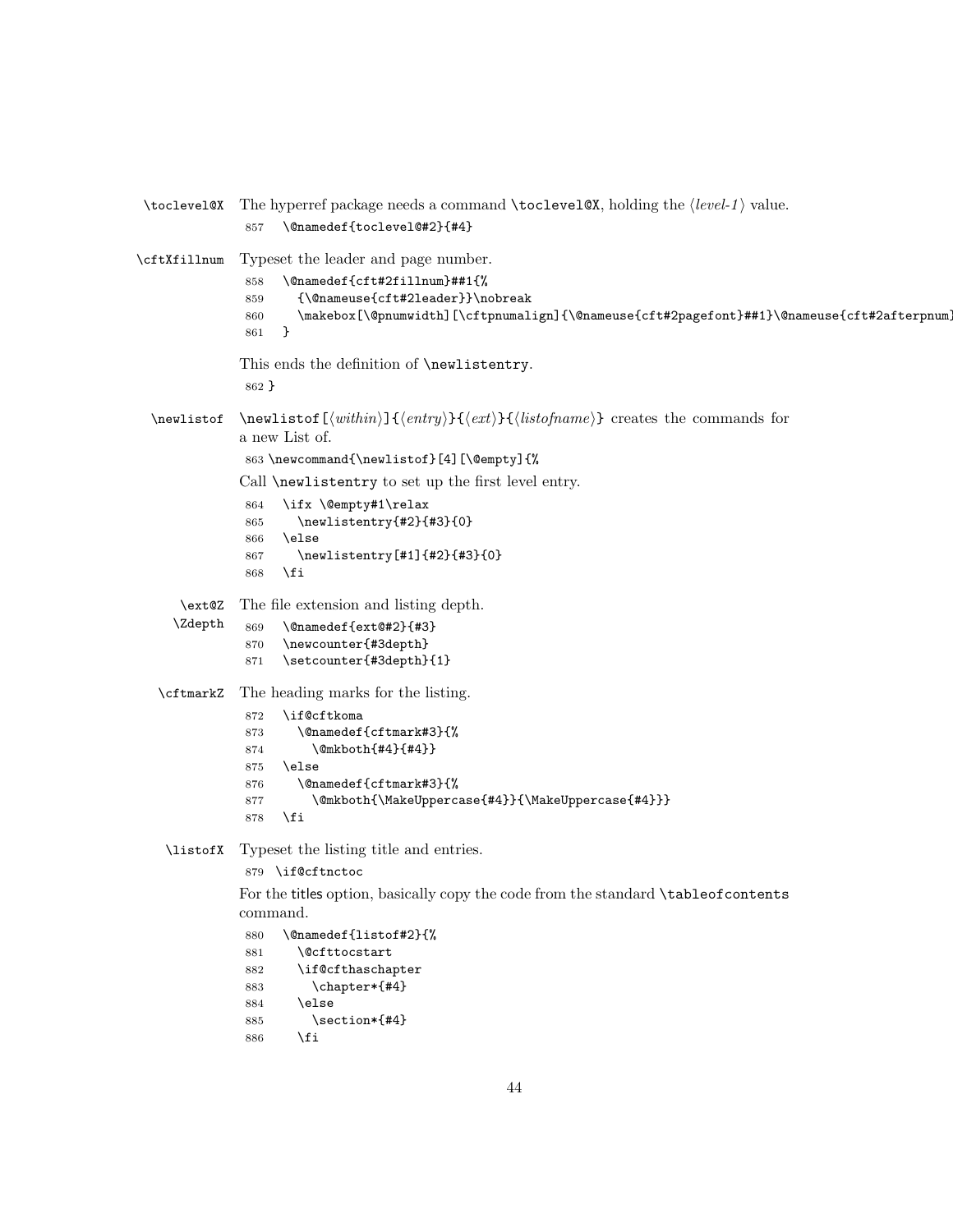```
887 \@nameuse{cftmark#3}
                     888 \@starttoc{#3}%
                     889 \@cfttocfinish}
                     890 \else
                    Otherwise use the fully parameterised definition.
                     891 \@namedef{listof#2}{%
                     892 \@cfttocstart
                     893 \par
                     894 \begingroup
                     895 \parindent\z@ \parskip\cftparskip
                     896 \@nameuse{@cftmake#3title}
                     897 \@starttoc{#3}%
                     898 \endgroup
                     899 \@cfttocfinish}
                     900 \fi
                     901
    \@cftmakeZtitle Typeset the title.
                     902 \@namedef{@cftmake#3title}{%
                     903 \addpenalty\@secpenalty
                     904 \if@cfthaschapter
                     905 \vspace*{\@nameuse{cftbefore#3titleskip}}%
                     906 \else
                     907 \vspace{\@nameuse{cftbefore#3titleskip}}%
                     908 \fi
                     909 \@cftpagestyle
                     910 {\interlinepenalty\@M
                     911 {\@nameuse{cft#3titlefont}#4}{\@nameuse{cftafter#3title}}%
                     912 \@nameuse{cftmark#3}%
                     913 \par\nobreak
                     914 \vskip \@nameuse{cftafter#3titleskip}%
                     915 \@afterheading}}
                     916
\cftbeforeZtitleskip
\cftafterZtitleskip
     \cftZtitlefont
                    The skips before and after the title heading, and the title font. The default values
                    depend on whether or not the document class has chapters.
                     917 \expandafter\newlength\csname cftbefore#3titleskip\endcsname
                     918 \expandafter\newlength\csname cftafter#3titleskip\endcsname
                     919 \if@cfthaschapter
                     920 \setlength{\@nameuse{cftbefore#3titleskip}}{50pt}
                     921 \setlength{\@nameuse{cftafter#3titleskip}}{40pt}
                     922 \if@cftkoma
                     923 \@namedef{cft#3titlefont}{\size@chapter\sectfont}
                     924 \else
                     925 \@namedef{cft#3titlefont}{\normalfont\Huge\bfseries}
                     926 \overline{\text{fi}}927 \else
                     928 \setlength{\@nameuse{cftbefore#3titleskip}}{3.5ex \@plus 1ex \@minus .2ex}
                     929 \setlength{\@nameuse{cftafter#3titleskip}}{2.3ex \@plus .2ex}
```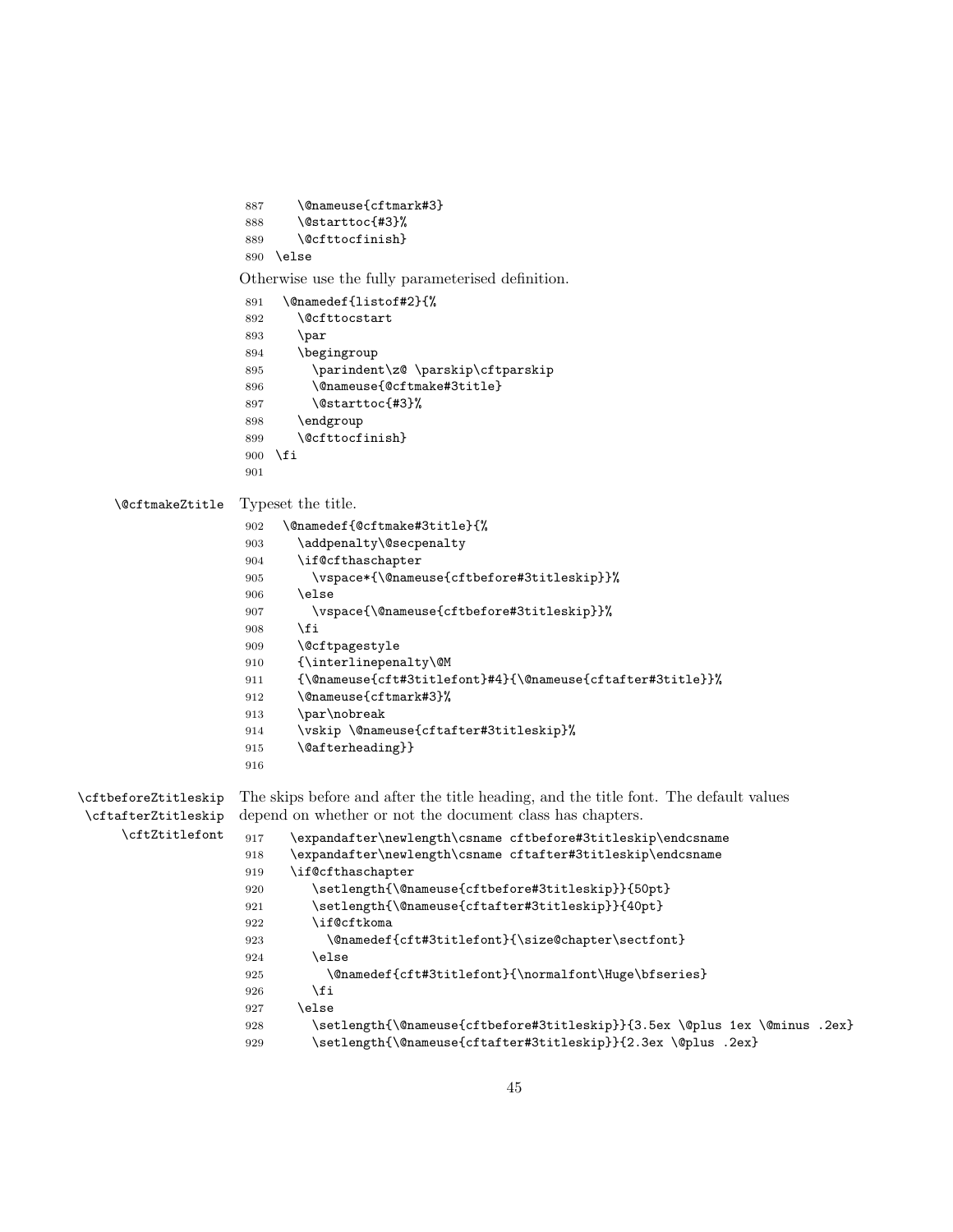```
930 \if@cftkoma
              931 \@namedef{cft#3titlefont}{\size@section\sectfont}
              932 \qquad \text{leless}933 \@namedef{cft#3titlefont}{\normalfont\Huge\bfseries}
              934 \fi
              935 \fi
\cftafterZtitle Something to go after the title.
              936 \@namedef{cftafter#3title}{}
  \cftZprehook
 \cftZposthook
              Hooks before and after the list of entries.
              937 \@namedef{cft#3prehook}{}
              938 \@namedef{cft#3posthook}{}
                This is the end of the definition of \newlistof.
              939 }
\cftsetindents \cftsetindents{\{entry}{\indent}}{\indent}} sets the indent and numwidth
              for entry \langle entry \rangle. The macro has to map between the external entry name and
              the internal shorthand.
              940 \newcommand{\cftsetindents}[3]{%
              941 \def\@cftemp{#1}
              942 \ifx\@cftemp\cftchapname
              943 \@cftsetindents{chap}{#2}{#3}
              944 \else
              945 \ifx\@cftemp\cftsecname \@cftsetindents{sec}{#2}{#3}
              946 \else
              947 \ifx\@cftemp\cftsubsecname \@cftsetindents{subsec}{#2}{#3}
              948 \else
              949 \ifx\@cftemp\cftsubsubsecname \@cftsetindents{subsubsec}{#2}{#3}
              950 \else
              951 \ifx\@cftemp\cftparaname \@cftsetindents{para}{#2}{#3}
              952 \else
              953 \ifx\@cftemp\cftsubparaname \@cftsetindents{subpara}{#2}{#3}
              954 \else
              955 \ifx\@cftemp\cftfigname \@cftsetindents{fig}{#2}{#3}
              956 \else
              957 \ifx\@cftemp\cftsubfigname \@cftsetindents{subfig}{#2}{#3}
              958 \else
              959 \ifx\@cftemp\cfttabname \@cftsetindents{tab}{#2}{#3}
              960 \else
              961 \ifx\@cftemp\cftsubtabname \@cftsetindents{subtab}{#2}{#3}
              962 \else
              963 \@cftsetindents{#1}{#2}{#3}
              964 \overline{\ } \965 \fi
              966 \fi
              967 \fi
              968 \fi
              969 \fi
```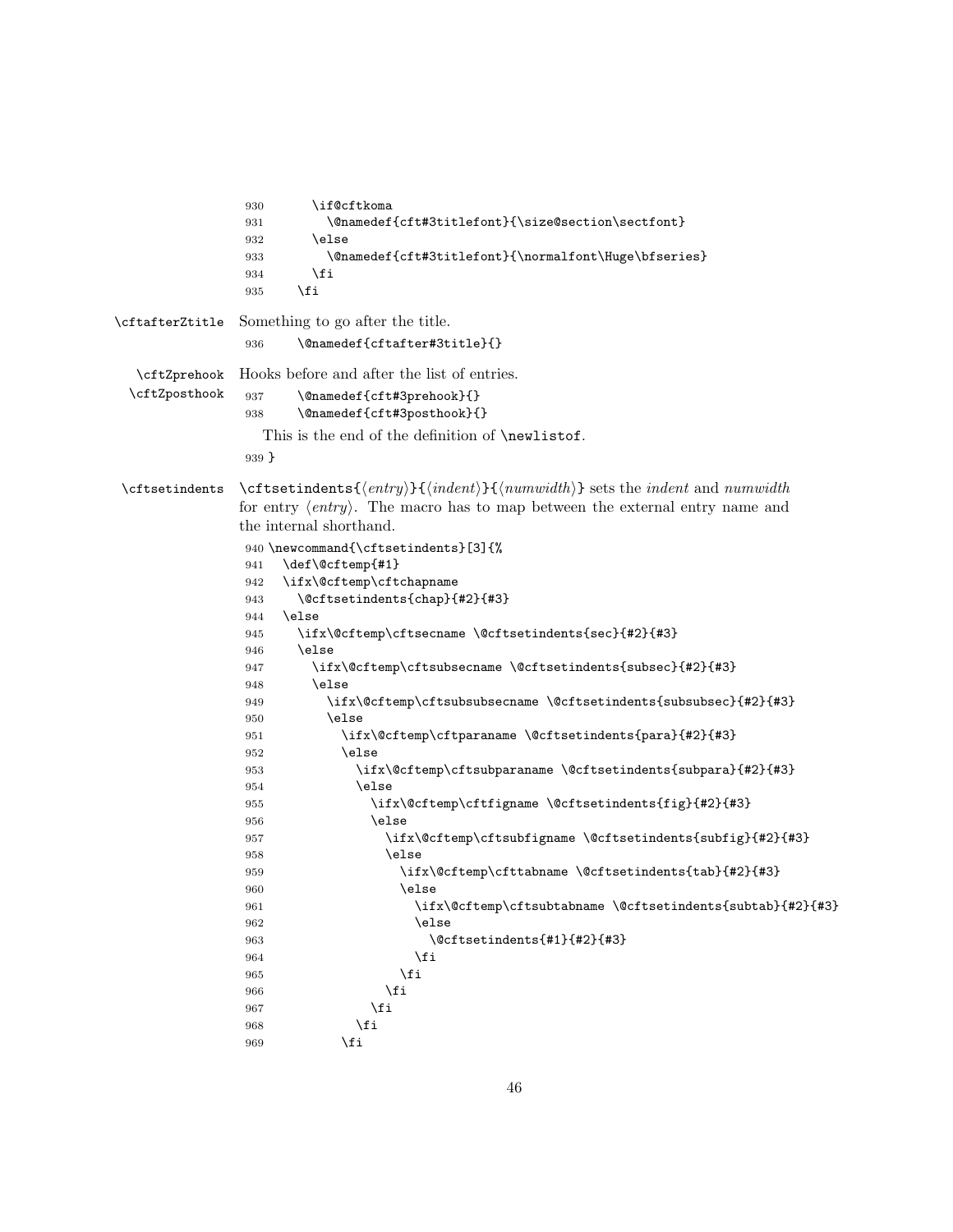```
970 \setminusfi
                          971 \fi
                          972 \fi
                          973 \ifmmode{\big\vert} \fi
                          974 }
                          975
\text{Qct} is the internal version of \text{ct} is the internal version of \text{ct} is the internal version of \text{ct} is the internal version of \text{ct} is the internal version of \text{ct} is the internal version of \text{ct} is
                         where in this case \langle X \rangle is the internal (shorthand) name of the entry.
                          976 \newcommand{\@cftsetindents}[3]{%
                          977 \setlength{\@nameuse{cft#1indent}}{#2}
                          978 \setlength{\@nameuse{cft#1numwidth}}{#3}
                          979 }
                          980
```
## <span id="page-46-6"></span><span id="page-46-5"></span><span id="page-46-0"></span>3.3 Switching page numbering

<span id="page-46-2"></span> $\text{Cetpnumoff } \@cftpnumoff({\shorthand})$  is the workhorse for switching page numbering off. The  $\langle$ *shorthand* $\rangle$  argument is the shorthand name of the entry (e.g. subsection subsection). The macro redefines the \cftXnumfill command so that there is no leader and the page number is ignored.

```
981 \newcommand{\@cftpnumoff}[1]{%
982 \@namedef{cft#1fillnum}##1{%
983 \cftparfillskip\@nameuse{cft#1afterpnum}\par}}
984
```
<span id="page-46-12"></span><span id="page-46-8"></span>\cftchapname \cftsecname \cftsubsecname Unfortunately an early design decision was the use shorthands like sec for section. For the page switching I need to be able to correlate the shorthands and longhands.

```
\cftsubsubsecname
     \cftparaname
  \cftsubparaname
      \cftfigname
   \cftsubfigname
      \cfttabname
   \cftsubtabname
                    985 \newcommand*{\cftchapname}{chapter}
                    986 \newcommand*{\cftsecname}{section}
                    987 \newcommand*{\cftsubsecname}{subsection}
                    988 \newcommand*{\cftsubsubsecname}{subsubsection}
                    989 \newcommand*{\cftparaname}{paragraph}
                    990 \newcommand*{\cftsubparaname}{subparagraph}
                    991 \newcommand*{\cftfigname}{figure}
                    992 \newcommand*{\cftsubfigname}{subfigure}
                    993 \newcommand*{\cfttabname}{table}
                    994 \newcommand*{\cftsubtabname}{subtable}
                    995
```
<span id="page-46-17"></span><span id="page-46-10"></span>\cftpagenumbersoff The user level command for switching off page numbers is \cftpagenumbersoff{ $\{entry\}$ } where  $\langle entry \rangle$  is the longhand name of the entry. The principal task opf this macro is to determine the corresponding shorthand name of the  $\langle entry \rangle$  and then call \@cftpnumoff to do the work. For part and user-defined entries the long- and short-hand entry names are identical.

```
996 \DeclareRobustCommand{\cftpagenumbersoff}[1]{%
997 \def\@cftemp{#1}
```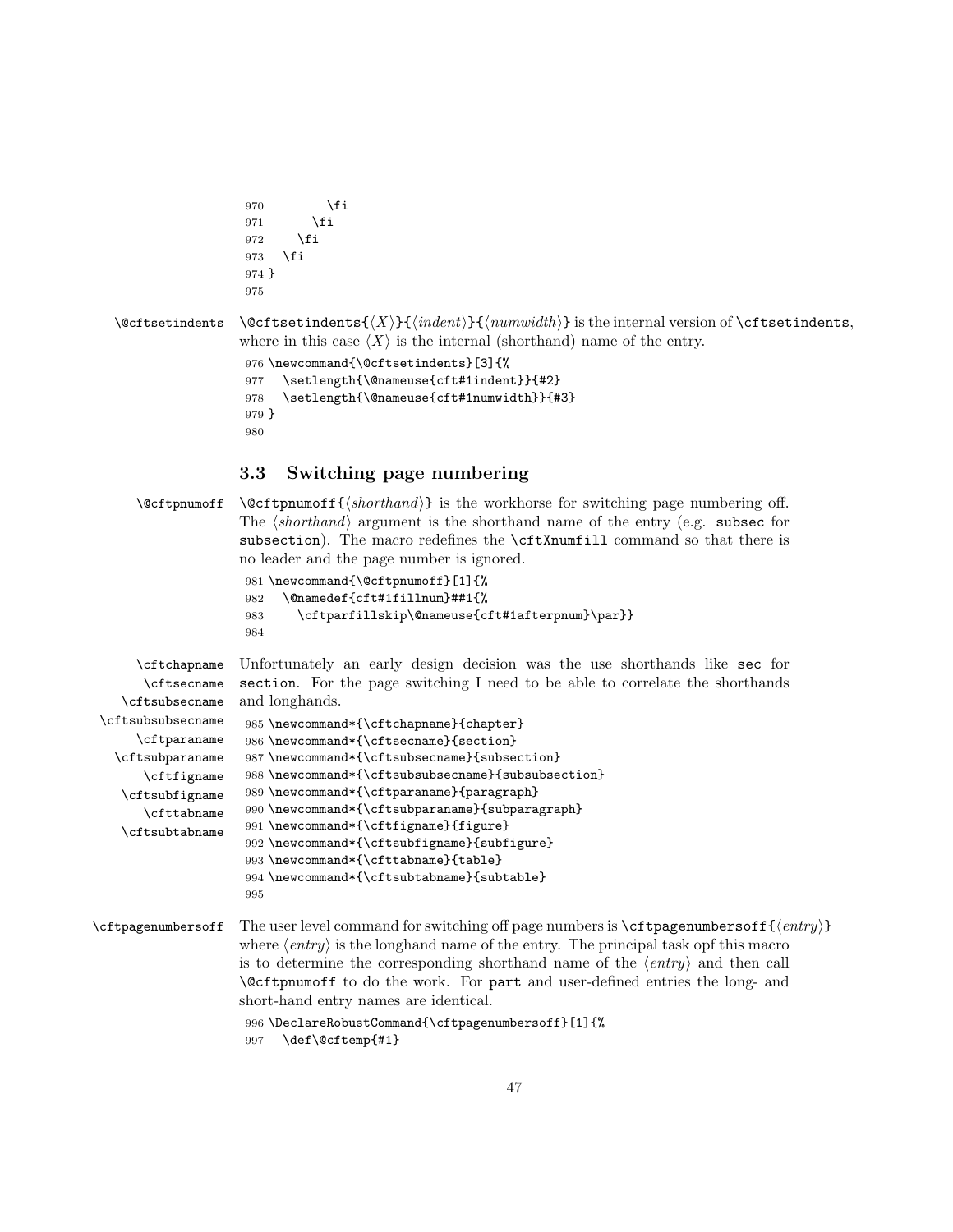<span id="page-47-20"></span><span id="page-47-19"></span><span id="page-47-18"></span><span id="page-47-17"></span><span id="page-47-16"></span><span id="page-47-15"></span><span id="page-47-14"></span><span id="page-47-13"></span><span id="page-47-12"></span><span id="page-47-11"></span><span id="page-47-10"></span><span id="page-47-9"></span><span id="page-47-8"></span><span id="page-47-7"></span><span id="page-47-6"></span><span id="page-47-5"></span><span id="page-47-4"></span><span id="page-47-3"></span><span id="page-47-2"></span><span id="page-47-1"></span><span id="page-47-0"></span>998 \ifx\@cftemp\cftchapname 999 \@cftpnumoff{chap} 1000 \else 1001 \ifx\@cftemp\cftsecname \@cftpnumoff{sec} 1002 \else 1003 \ifx\@cftemp\cftsubsecname \@cftpnumoff{subsec} 1004 \else 1005 \ifx\@cftemp\cftsubsubsecname \@cftpnumoff{subsubsec} 1006 \else 1007 \ifx\@cftemp\cftparaname \@cftpnumoff{para} 1008 \else 1009 \ifx\@cftemp\cftsubparaname \@cftpnumoff{subpara} 1010 \else 1011 \ifx\@cftemp\cftfigname \@cftpnumoff{fig} 1012 \else 1013 \ifx\@cftemp\cftsubfigname \@cftpnumoff{subfig} 1014 \else 1015 \ifx\@cftemp\cfttabname \@cftpnumoff{tab} 1016 \else 1017 \ifx\@cftemp\cftsubtabname \@cftpnumoff{subtab} 1018 \else 1019 \@cftpnumoff{#1}  $1020 \quad \text{if}$ 1021  $\qquad \qquad \int f$ i 1022  $\qquad \qquad \int f$  $1023 \qquad \qquad \text{if }$  $1024$  \fi  $1025$  \fi  $1026$  \fi  $1027$  \fi 1028  $\setminus$ fi 1029 \fi 1030 } 1031 \cftpagenumberson \cftpagenumberson{ $\langle entry \rangle$ } is the user level command for reversing the corresponding \cftpagenumbersoff. 1032 \DeclareRobustCommand{\cftpagenumberson}[1]{% 1033 \def\@cftemp{#1} 1034 \ifx\@cftemp\cftchapname 1035 \@cftpnumon{chap} 1036 \else 1037 \ifx\@cftemp\cftsecname \@cftpnumon{sec} 1038 \else 1039 \ifx\@cftemp\cftsubsecname \@cftpnumon{subsec} 1040 \else 1041 \ifx\@cftemp\cftsubsubsecname \@cftpnumon{subsubsec} 1042 \else 1043 \ifx\@cftemp\cftparaname \@cftpnumon{para} 1044 \else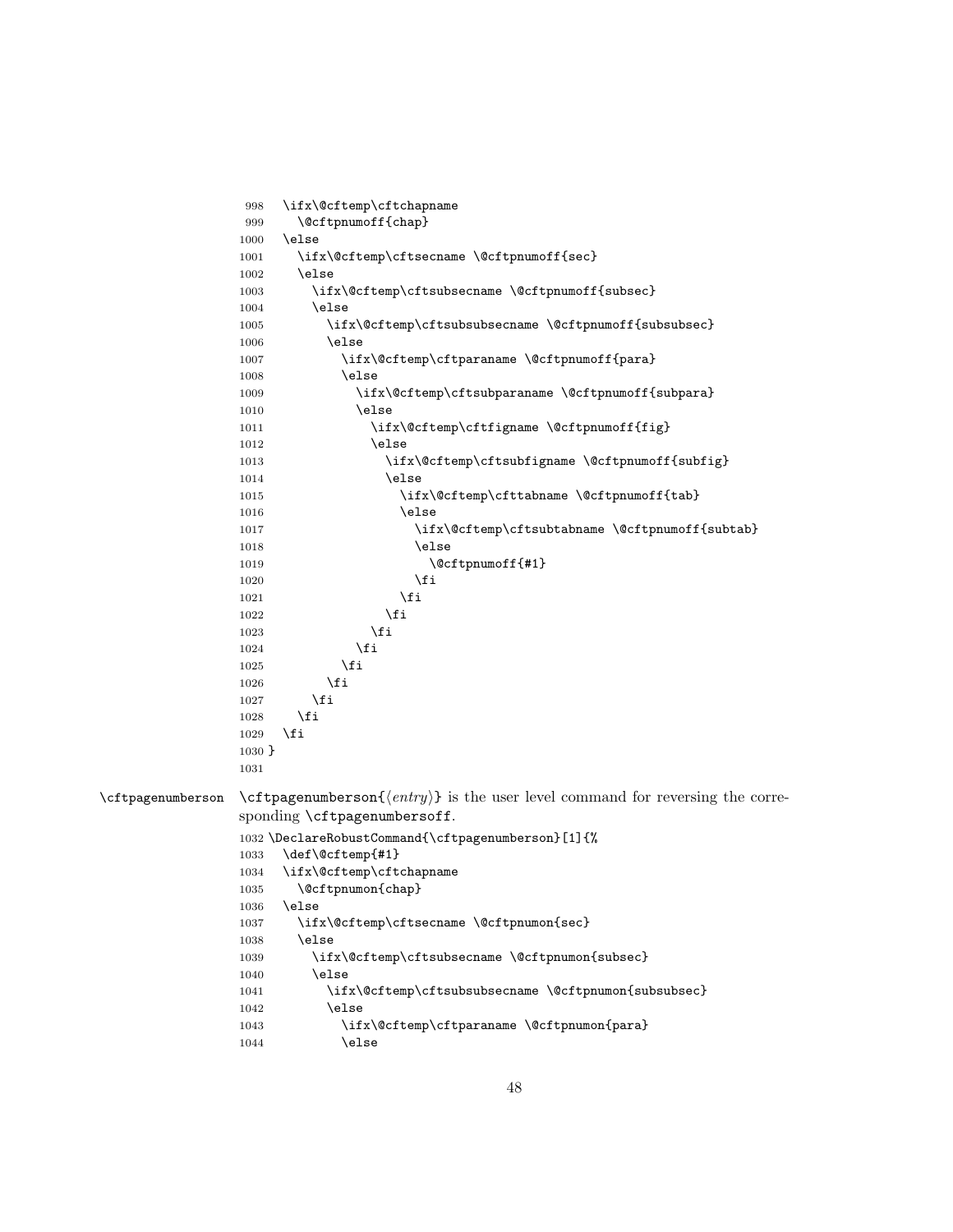```
1045 \ifx\@cftemp\cftsubparaname \@cftpnumon{subpara}
1046 \else
1047 \ifx\@cftemp\cftfigname \@cftpnumon{fig}
1048 \else
1049 \ifx\@cftemp\cftsubfigname \@cftpnumon{subfig}
1050 \else
1051 \ifx\@cftemp\cfttabname \@cftpnumon{tab}
1052 \else
1053 \ifx\@cftemp\cftsubtabname \@cftpnumon{subtab}
1054 \else
1055 \@cftpnumon{#1}
1056 \fi
1057 \fi
1058 \setminusfi
1059 \fi
1060 \fi
1061 \fi
1062 \fi
1063 \fi
1064 \fi
1065 \fi
1066 }
1067
```
<span id="page-48-7"></span> $\text{Cftpnumon } \otimes \text{thom}(shorthand)$  is the workhorse for switching page numbering off. The  $\langle shorthand \rangle$  argument is the shorthand name of the entry (e.g. subsection subsection). The macro defines the **\cftXnumfill** command to correspond to the default definition.

```
1068 \newcommand{\@cftpnumon}[1]{%
1069 \@namedef{cft#1fillnum}##1{%
1070 {\@nameuse{cft#1leader}}\nobreak
1071 \makebox[\@pnumwidth][\cftpnumalign]{\@nameuse{cft#1pagefont}##1}\@nameuse{cft#1afterpnum
1072 }%
1073 }
```
#### <span id="page-48-0"></span>3.4 Experimental utilities

<span id="page-48-14"></span><span id="page-48-12"></span>The code in this section is experimental but in the sense that the capabilities might be modified in the future rather than that the code does not work.

```
\cftchapterprecis This is experimental. \cftchapterprecis{\text{if } \text{ } t \text{ or } \text{ } t \text{ or } t}
                         where it is called, and also adds \langle text \rangle to the .toc file. It is expects to be called
                         immediately after a \chapter command.
                          1074 \newcommand{\cftchapterprecis}[1]{%
                         1075 \cftchapterprecishere{#1}
                         1076 \cftchapterprecistoc{#1}}
\text{tctchapterprecisher} \text{tctchapterprecisher} typesets \text{text}. It expects to be called immedi-
                         ately after a \chapter command. First add some negative vertical space to move
```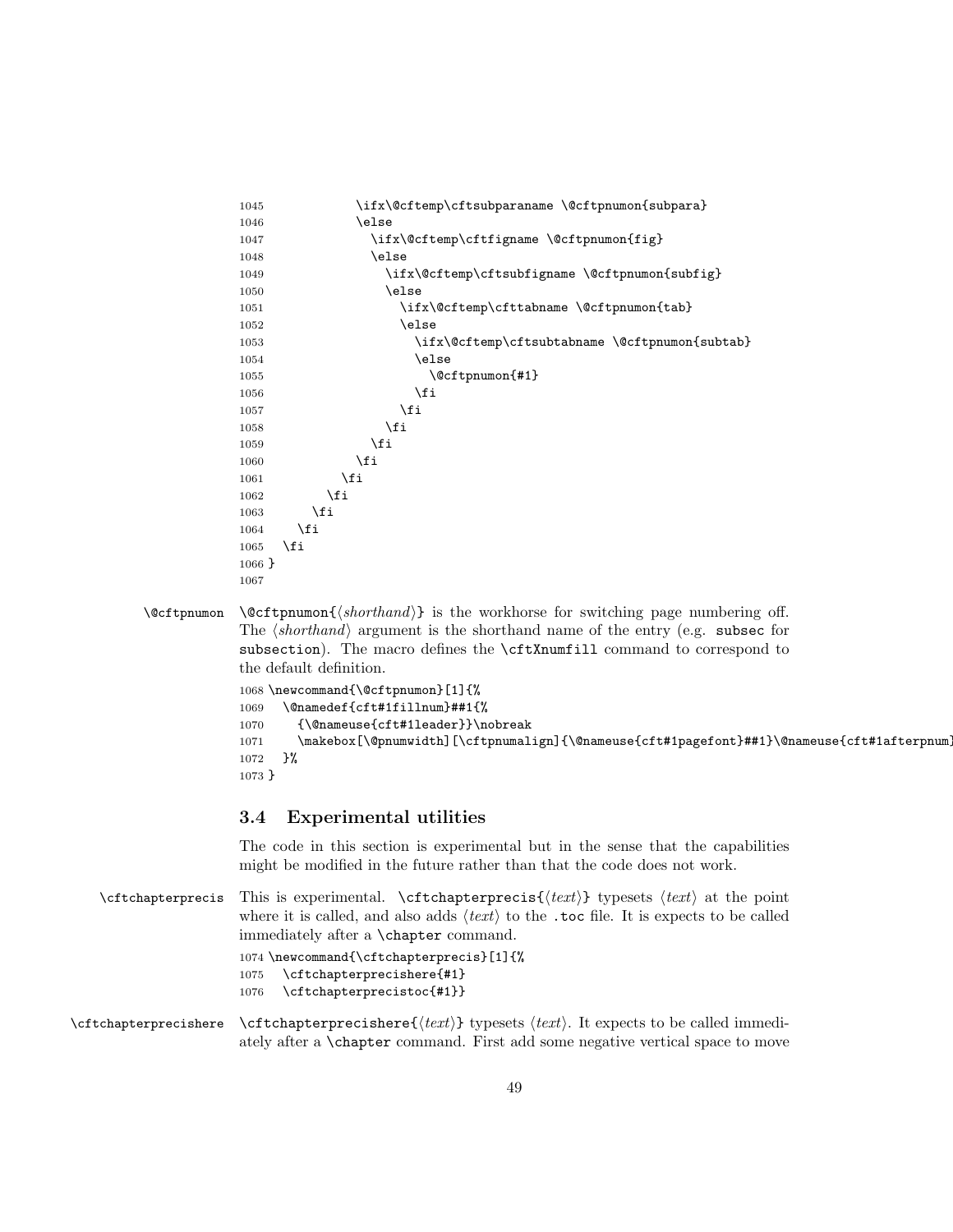<span id="page-49-21"></span><span id="page-49-20"></span><span id="page-49-19"></span><span id="page-49-18"></span><span id="page-49-17"></span><span id="page-49-16"></span><span id="page-49-15"></span><span id="page-49-14"></span><span id="page-49-13"></span><span id="page-49-12"></span><span id="page-49-11"></span><span id="page-49-10"></span><span id="page-49-9"></span><span id="page-49-8"></span><span id="page-49-7"></span><span id="page-49-6"></span><span id="page-49-5"></span><span id="page-49-4"></span><span id="page-49-3"></span><span id="page-49-2"></span><span id="page-49-1"></span><span id="page-49-0"></span>

|                      | it closer to the chapter heading.                                                                                                                                                                                                                                                                                                                                                                                                                                           |
|----------------------|-----------------------------------------------------------------------------------------------------------------------------------------------------------------------------------------------------------------------------------------------------------------------------------------------------------------------------------------------------------------------------------------------------------------------------------------------------------------------------|
|                      | 1077 \newcommand{\cftchapterprecishere}[1]{%<br>\vspace*{-2\baselineskip}<br>1078                                                                                                                                                                                                                                                                                                                                                                                           |
|                      | Typeset its argument using italic font in a quote environment.<br>\begin{quote}\textit{#1}\end{quote}}<br>1079                                                                                                                                                                                                                                                                                                                                                              |
| \cftchapterprecistoc | $\text{Cftchapterprecistoc}(\text{text})$ adds $\text{text}$ to the .toc file. The $\text{text}$ will be<br>typeset within the same margins as the the title text of a <b>\chapter</b> heading, using<br>an italic font.<br>1080\newcommand{\cftchapterprecistoc}[1]{\addtocontents{toc}{%<br>Start a group to localize changes to the paragraphing. Set the left margin to the<br>chapter indent plus the chapter number width.<br>{\leftskip \cftchapindent\relax<br>1081 |
|                      | \advance\leftskip \cftchapnumwidth\relax<br>1082                                                                                                                                                                                                                                                                                                                                                                                                                            |
|                      | Set the right hand margin to <b>\@tocrmarg</b> .                                                                                                                                                                                                                                                                                                                                                                                                                            |
|                      | \rightskip \@tocrmarg\relax<br>1083                                                                                                                                                                                                                                                                                                                                                                                                                                         |
|                      | Typeset $\langle text \rangle$ using an italic font, then ensure that the paragraph is finished (to<br>use the local skips). Finally close the group and we are done.                                                                                                                                                                                                                                                                                                       |
|                      | \textit{#1}\protect\par}}}<br>1084<br>1085                                                                                                                                                                                                                                                                                                                                                                                                                                  |
| \cftlocalchange      | \cftmakelocalchange{ $\{file\}\$ {\pnumwidth}}{\termarg}} makes an entry into<br>$\langle file \rangle$ to change the <b>\@pnumwidth</b> and the <b>\@tocrmarg</b> values.                                                                                                                                                                                                                                                                                                  |
|                      | 1086 \newcommand{\cftlocalchange}[3]{%<br>\addtocontents{#1}{\protect\cftsetpnumwidth{#2} \protect\cftsetrmarg{#3}}}<br>1087                                                                                                                                                                                                                                                                                                                                                |
| \cftaddtitleline     | \cftaddtitleline{ $\{file\}\$ { $\{title\}\$ { $\{page\}$ } adds a \contentsline entry<br>to $\langle file \rangle$ with the given information.                                                                                                                                                                                                                                                                                                                             |
|                      | 1088\newcommand{\cftaddtitleline}[4]{\addtocontents{#1}{%<br>\protect\contentsline{#2}{#3}{#4}}}<br>1089                                                                                                                                                                                                                                                                                                                                                                    |
| \cftaddnumtitleline  | \cftaddtitleline{ $\langle file \rangle$ }{ $\langle hand \rangle$ }{ $\langle num \rangle$ }{ $\langle false \rangle$ } adds a \contentsline<br>entry to $\langle file \rangle$ with the given information.                                                                                                                                                                                                                                                                |
|                      | 1090 \newcommand{\cftaddnumtitleline}[5]{\addtocontents{#1}{%<br>\protect\contentsline{#2}{\protect\numberline{#3}#4}{#5}}}<br>1091                                                                                                                                                                                                                                                                                                                                         |
|                      | And, if dear old hyperref has been used, we have to fix up these two macros.                                                                                                                                                                                                                                                                                                                                                                                                |
|                      | 1092 \AtBeginDocument{%                                                                                                                                                                                                                                                                                                                                                                                                                                                     |
|                      | \@ifpackageloaded{hyperref}{%<br>1093<br>\renewcommand{\cftaddtitleline}[4]{\addtocontents{#1}{%<br>1094                                                                                                                                                                                                                                                                                                                                                                    |
|                      | \protect\contentsline{#2}{#3}{#4}{\@currentHref}}}<br>1095                                                                                                                                                                                                                                                                                                                                                                                                                  |
|                      | \renewcommand{\cftaddnumtitleline}[5]{\addtocontents{#1}{%<br>1096<br>\protect\contentsline{#2}{\protect\numberline{#3}#4}{#5}{\@currentHref}}}<br>1097<br>$\{ \}$<br>1098                                                                                                                                                                                                                                                                                                  |
|                      | $1099$ }<br>1100                                                                                                                                                                                                                                                                                                                                                                                                                                                            |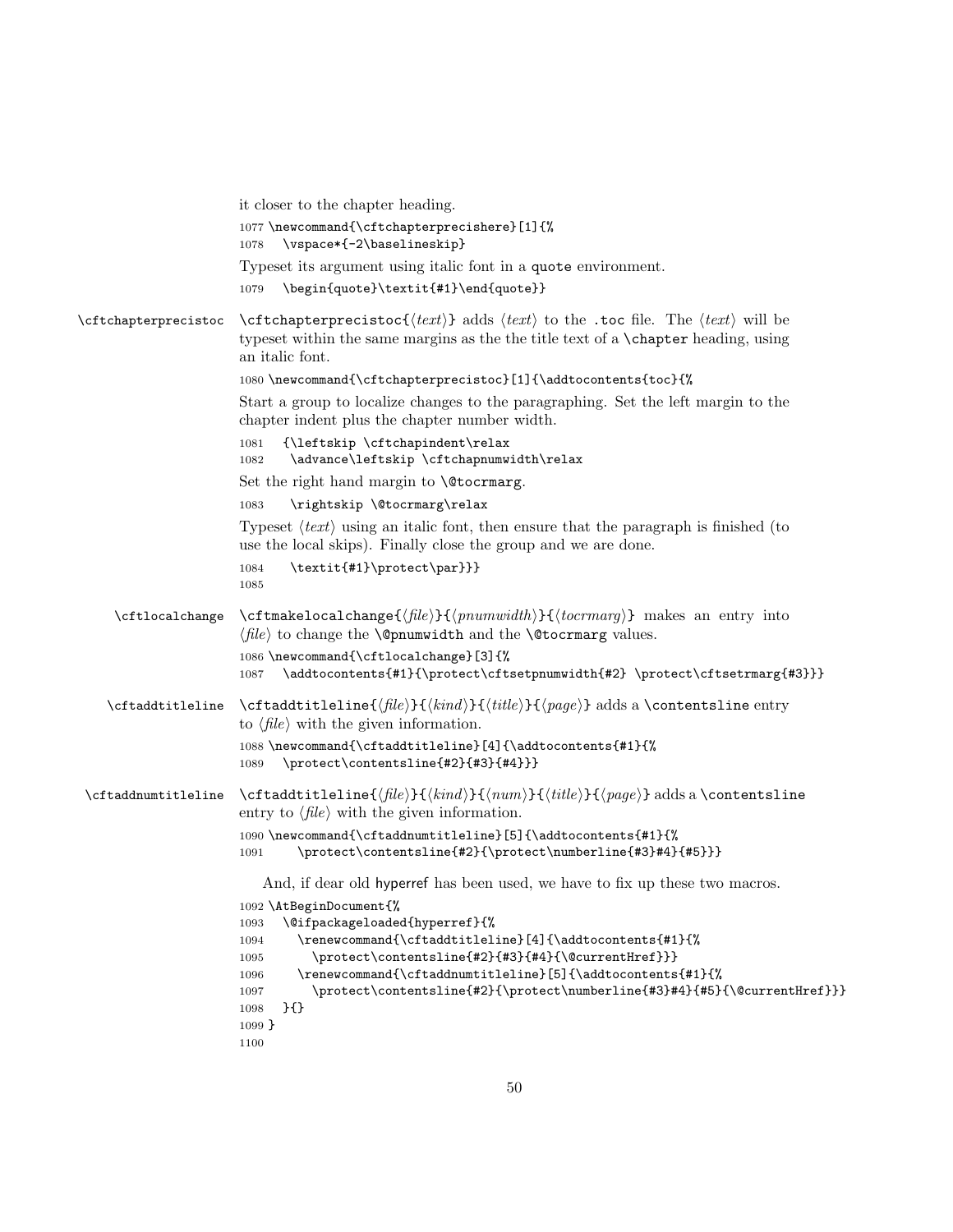#### <span id="page-50-0"></span>\@starttoc Okay, here's a roughly-comprehensive list where \@starttoc is redefined in TEX Live 2014.

- amsart, amsbook, amsdtx, amsproc
- asect
- latx.ltx (of course)
- newfloat
- flowfram
- gmampulex (?), gmtypos
- hyperref, memhfixc
- ijmart
- scrartcl, scrbook, scrreprt
- scrwtfile
- tocbasic
- tocstyle
- memoir
- multitoc
- nccsect
- notoccite
- artikel3, boek3, rapport3,
- rerunfilecheck
- parskip
- pdfwin
- $\bullet\ \mathrm{revtex4}$
- devanagari

This makes things difficult if we want to redefine \@starttoc here. Many of the packages/classes above will not be used in conjunction with tocloft; on the other hand, we don't want to trample too much on others' code.

So for our own work here, let's be extra conservative, at least for now, and only hook into **\starttoc** if it's the standard L<sup>AT</sup>EX version.

- <span id="page-50-1"></span>1101 \def\@starttoc@latex@orig#1{%
- 1102 \begingroup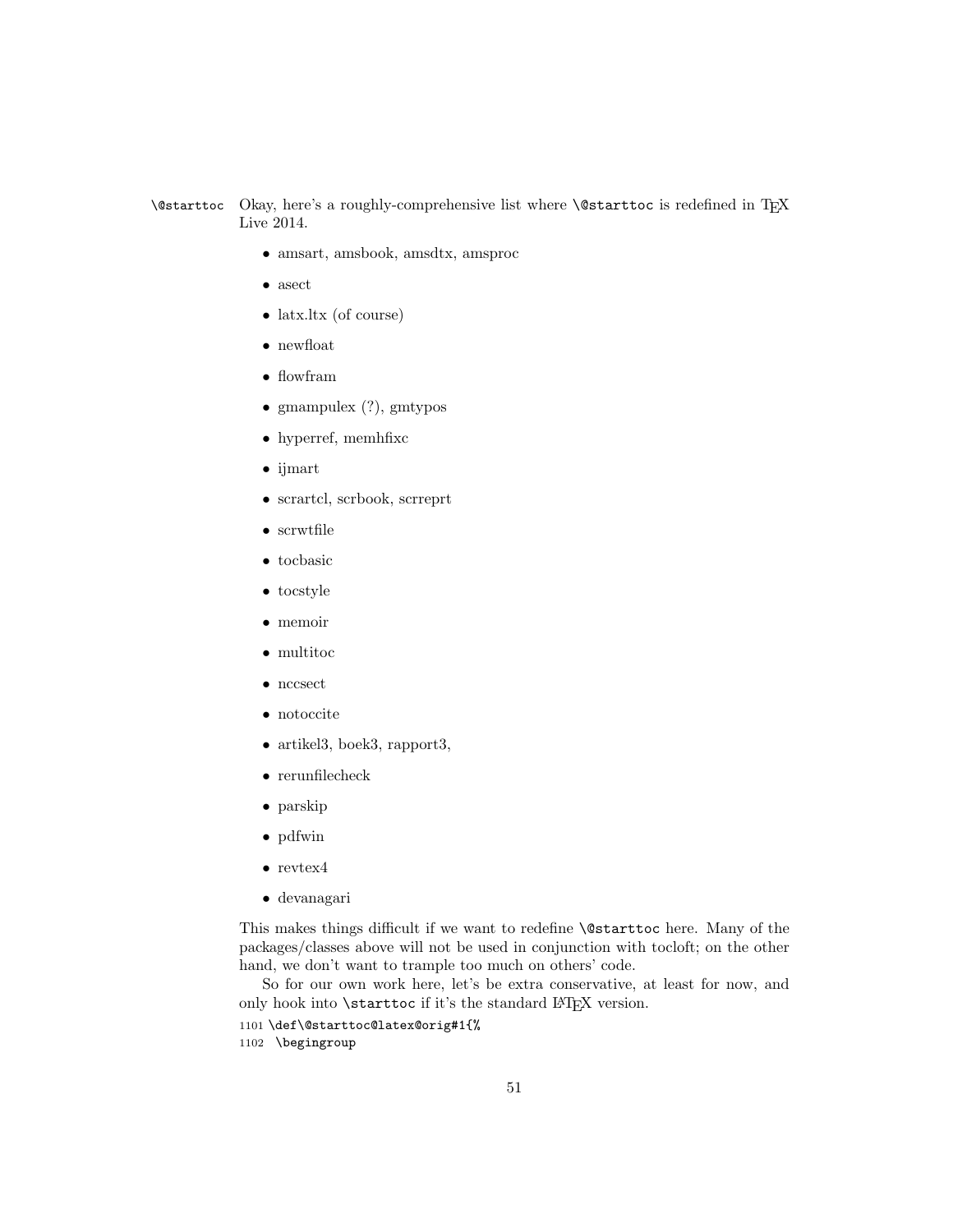```
1103 \makeatletter
1104 \@input{\jobname.#1}%
1105 \if@filesw
1106 \expandafter\newwrite\csname tf@#1\endcsname
1107 \immediate\openout \csname tf@#1\endcsname \jobname.#1\relax
1108 \fi
1109 \@nobreakfalse
1110 \endgroup}
1111 \ifx\@starttoc\@starttoc@latex@orig
1112 \def\@starttoc#1{%
1113 \csname cft#1prehook\endcsname
1114 \begingroup
1115 \makeatletter
1116 \@input{\jobname.#1}%
1117 \if@filesw
1118 \expandafter\newwrite\csname tf@#1\endcsname
1119 \immediate\openout \csname tf@#1\endcsname \jobname.#1\relax
1120 \setminusfi
1121 \@nobreakfalse
1122 \endgroup
1123 \csname cft#1posthook\endcsname}
1124 \newcommand\cfttocprehook{}
1125 \newcommand\cftlofprehook{}
1126 \newcommand\cftlotprehook{}
1127 \newcommand\cfttocposthook{}
1128 \newcommand\cftlofposthook{}
1129 \newcommand\cftlotposthook{}
1130 \else
1131 \PackageWarning{tocloft}{\string\@starttoc\space has already been redefined; tocloft bailing
1132 \fi
```
<span id="page-51-23"></span><span id="page-51-18"></span><span id="page-51-17"></span><span id="page-51-12"></span><span id="page-51-11"></span><span id="page-51-10"></span><span id="page-51-9"></span><span id="page-51-8"></span><span id="page-51-7"></span><span id="page-51-5"></span>The end of this package.

1133  $\langle$ /usc $\rangle$ 

# References

- <span id="page-51-2"></span>[Coc95] Steven Douglas Cochran. The subfigure package. March 1995. (Available from CTAN as file subfigure.dtx)
- <span id="page-51-1"></span>[Dru99] Jean-Pierre Drucbert. The minitoc package. August 1999. (Available from CTAN in subdirectory /minitoc)
- <span id="page-51-0"></span>[GMS94] Michel Goossens, Frank Mittelbach, and Alexander Samarin. The LaTeX Companion. Addison-Wesley Publishing Company, 1994.
- <span id="page-51-3"></span>[Lin97] Ulf A. Lindgren. FncyChap V1.11. April 1997. (Available from CTAN in subdirectory /fncychap)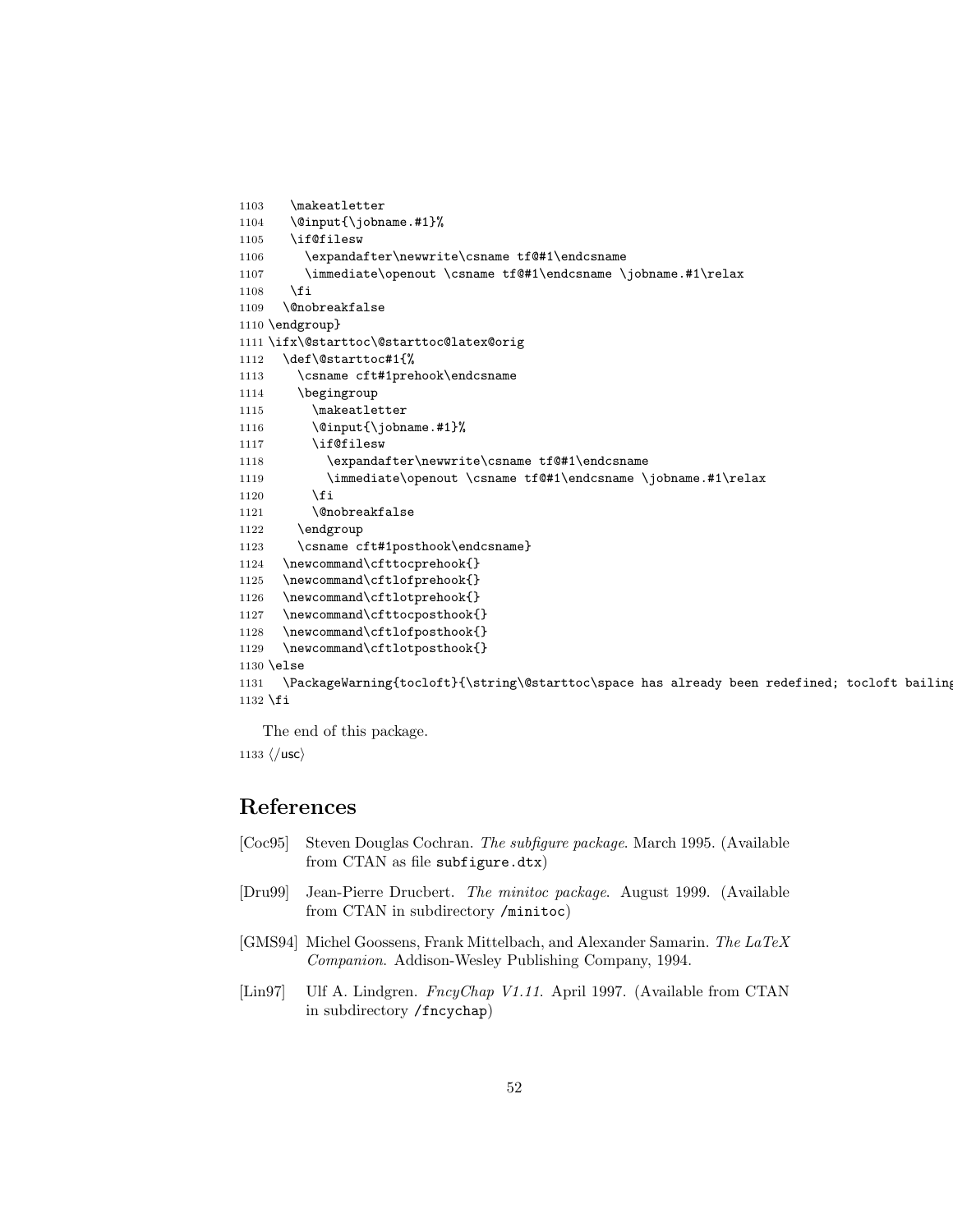- <span id="page-52-4"></span>[Lin95] Anselm Lingnau. An Improved Environment for Floats. March 1995. (Available from CTAN in subdirectory /float)
- <span id="page-52-3"></span>[Wil96a] Peter Williams. Algorithms. April 1996. (Available from CTAN in subdirectory /algorithm)
- <span id="page-52-0"></span>[Wil96b] Peter R. Wilson. LaTeX for standards: The LaTeX package files user manual. NIST Report NISTIR, June 1996.
- <span id="page-52-1"></span>[Wil00] Peter R. Wilson. The tocbibind package. March 2000. (Available from CTAN as file tocbibind.dtx)
- <span id="page-52-2"></span>[Wil01] Peter R. Wilson. The ccaption package. March 2001. (Available from CTAN as file ccaption.dtx)

# Index

Numbers written in italic refer to the page where the corresponding entry is described; numbers underlined refer to the code line of the definition; numbers in roman refer to the code lines where the entry is used.

| Symbols                                      | $\text{Qcftdoparttrue}$ 179, 183                           | $\text{QcffmakeZtitle} \dots \frac{902}{2}$  |
|----------------------------------------------|------------------------------------------------------------|----------------------------------------------|
| $\setminus$ Cafterheading                    | $\text{Qcftemp}$ . 941, 942,                               | \@cftmakeloftitle .                          |
| .132, 541, 643, 915                          | 945, 947, 949,                                             | $\ldots \ldots 518, 528$                     |
| $\setminus$ @afterindenttrue.                | 951, 953, 955,                                             | \@cftmakelottitle .                          |
| 198, 254,                                    | 957, 959, 961,                                             | $\cdots$ 620, <u>630</u>                     |
| 301, 346, 386,                               | 997, 998, 1001,                                            | \@cftmaketoctitle .                          |
| 426, 466, 567,                               | 1003.<br>1005                                              | $\ldots \ldots 110, 119$                     |
| 669, 706, 749, 816                           | 1007, 1009,                                                | $\setminus$ Ccftnctocfalse<br>40             |
| $\text{Qcftasnum}$ . 18, 167,                | 1011, 1013,                                                | $\setminus$ Ceftnctoctrue  41                |
| $\frac{168}{203}$ , 259,                     | 1015, 1017,                                                | $\text{Qctpagestyle}$ . 48,                  |
| 306, 351, 391,                               | 1033, 1034,                                                | 126, 535, 637, 909                           |
| 431, 471, 572,                               | 1037, 1039,                                                | $\setminus$ Ccf tpnumoff                     |
| 674, 711, 754, 821                           | 1041, 1043,                                                | 981, 999, 1001,                              |
| $\text{Qcftasmumb}$ . 18, 167,               | 1045, 1047,                                                | 1003, 1005,                                  |
| 168, 204, 260,                               | 1049, 1051, 1053                                           | 1007, 1009,                                  |
| 307, 352, 392,                               | $\text{Qcfthaschapterfalse}$ 19                            | 1011, 1013,                                  |
| 432, 472, 573,                               | $\text{Qcfthaschaptertrue}$ 25                             | 1015, 1017, 1019                             |
| 675, 712, 755, 822                           | $\text{C}$ $\text{thaspartfalse}$ . 173 \Ccftpnumon  1035, |                                              |
| $\text{Qcftbsnum}$ . 18, 167,                | $\text{\textdegree}$ . 173                                 | 1037, 1039,                                  |
| $\frac{168}{202}$ , 258,                     | $\Set{Qcttifundefined}$                                    | 1041, 1043,                                  |
| 305, 350, 390,                               | $\ldots$ $2, 18, 20, 173$                                  | 1045, 1047,                                  |
| 430, 470, 571,                               | $\text{Qcttkomafalse}$ 12                                  | 1049, 1051,                                  |
| 673, 710, 753, 820                           | $\text{Qcftkomatrue}$ 13, 14, 15                           | 1053, 1055, 1068                             |
| $\setminus$ @cftdobiblof . $\frac{500}{520}$ |                                                            | \@cftl@subfig  \@cftquit $\frac{9}{23}$ , 27 |
| $\setminus$ @cftdobiblot . 602, 622          | $\ldots$ 699, 787, 791 \@cftsetindents $\ldots$            |                                              |
| $\verb \@cftdobibtoc  . 80 , 112 $           | $\verb \@cftl@subtab    $                                  |                                              |
| $\text{Qctdopartfalse}$ . 176                | $\ldots$ 742, 787, 791 947, 949, 951,                      |                                              |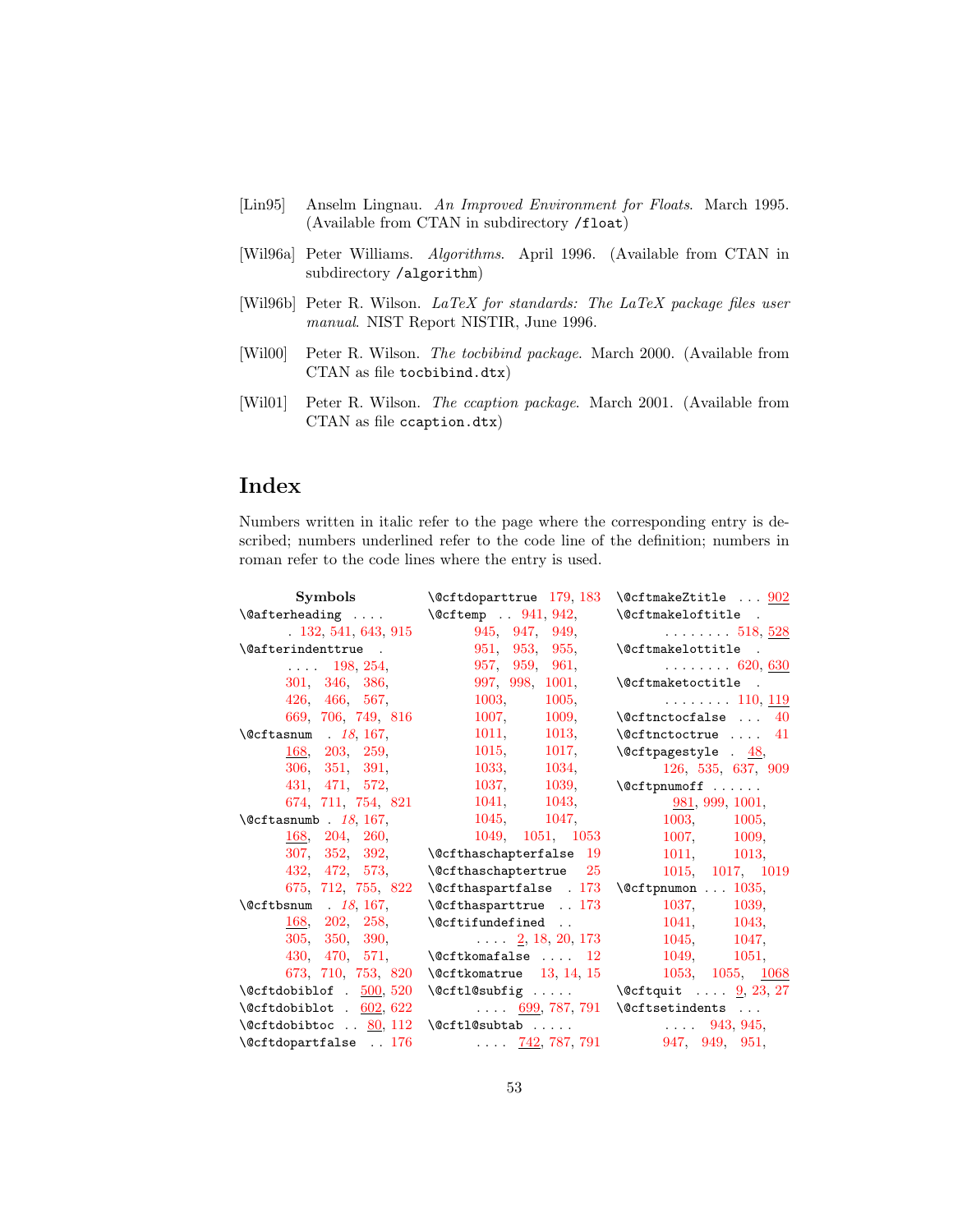```
953, 955, 957,
      959, 961, 963, 976
\DiamondCftsetsubfig ....
      \ldots720,786,790
\left\{ \mathcal{C} \right\} . . . .
      \ldots762,786,790
\@cftsubfigoptfalse 43
\@cftsubfigopttrue . 44
\@cfttitlesectrue . 17
30+30+\@cfttocfinish . . . .
      \cdots66,116,
      524, 626, 889, 899
\text{Qctttocstart}66,106,
      514, 616, 881, 892
\@currentHref 1095, 1097
\Diamond2
\text{Qdottedtocline} \dots4
\text{Qeha}808
\forall5
\@highpenalty . 189, 249
\@ifclassloaded . . .
      . . . . . . . 13, 14, 15
\@ifpackagelater . . 32
\@ifpackageloaded .
     \ldots17,30,1093
\@ifundefined . 795, 799
\label{eq:0} \texttt{\textbackslash 810},849, 850, 851,
      852, 853, 854,
      855, 856, 857,
      858, 869, 873,
      876, 880, 891,
      902, 923, 925,
      931, 933, 936,
      937, 938, 982, 1069
\@nameuse . . . . . . . .
      . 811, 812, 813,
      816, 819, 824,
      825, 830, 834,
      835, 837, 838,
      840, 841, 843,
      844, 846, 847,
      854, 859, 860,
      887, 896, 905,
      907, 911, 912,
      914, 920, 921,
      928, 929, 977,
      978, 983, 1070, 1071
                         \@nobreakfalse . . . .
```

| /alioni edviate<br>$\cdots$                                                                     |
|-------------------------------------------------------------------------------------------------|
| 211, 215, 1109, 1121                                                                            |
| $\Omega$ 10, 214                                                                                |
| $\emptyset$ pnumwidth  2, 150,                                                                  |
| 238, 283, 338,                                                                                  |
|                                                                                                 |
| 378, 418, 458,                                                                                  |
|                                                                                                 |
| $\begin{array}{ccc} 498, & 595, & 697, \\ 738, & 780, & 860, & 1071 \end{array}$                |
| $\text{Qrestone}$ colfalse . 71                                                                 |
| $\text{Qrestonecoltrue}$ 69                                                                     |
| $\text{Qsecondoftwo} \dots 7$                                                                   |
| \@secpenalty 120, 191,                                                                          |
|                                                                                                 |
| 295, 529, 631, 903                                                                              |
| $\text{V}\text{C}$                                                                              |
| 97, 98, 114, 522,                                                                               |
| 624, 888, 897, 1101                                                                             |
| \@starttoc@latex@orig                                                                           |
| $\ldots$ 1101, 1111                                                                             |
| $\text{Vetempa} \dots 155, 157$                                                                 |
|                                                                                                 |
| $\text{Vetempb}$ 156, 157                                                                       |
| $\sqrt{\text{ctocextra}}$ 87, 507, 609                                                          |
| $\text{Vectormarg} \dots 2, 151,$                                                               |
| $\begin{array}{ccc} 196, & 252, & 299, \\ 344, & 384, & 424, \\ 464, & 565, & 667, \end{array}$ |
|                                                                                                 |
|                                                                                                 |
| 704, 747, 814, 1083                                                                             |
|                                                                                                 |
|                                                                                                 |
| А                                                                                               |
| \addcontentsline                                                                                |
| $\ldots$ 2, 84, 87,                                                                             |
| 504, 507, 606, 609                                                                              |
| \addtocontents                                                                                  |
| $\sim$ $\sim$ $\sim$ $\sim$                                                                     |
| $\cdots$ 4, 1080,                                                                               |
| 1087,<br>1088,                                                                                  |
| 1090, 1094, 1096                                                                                |
| \AtBeginDocument                                                                                |
| 17, 29, 94, 511,                                                                                |
| 613, 787, 789, 1092                                                                             |
|                                                                                                 |
|                                                                                                 |
|                                                                                                 |
| в                                                                                               |
| \baselineskip .<br>1078                                                                         |
|                                                                                                 |
| C                                                                                               |
|                                                                                                 |
| \c@lofdepth<br>$562,\,701$                                                                      |
| $\ldots$ 664, 744<br>\c@lotdepth                                                                |
| 177,<br>\c@tocdepth                                                                             |
| 291,<br>181, 248,                                                                               |
| 341, 381, 421, 461<br>$\csc x$<br>795                                                           |

| $\verb \cftaddnumtitleline $                                         |  |  |  |
|----------------------------------------------------------------------|--|--|--|
| $\ldots$ 17, 1090, 1096<br>\cftaddtitleline                          |  |  |  |
| $\ldots$ 17, 1088, 1094                                              |  |  |  |
| $\cftafterloftitle$ .<br>. 537, $552$                                |  |  |  |
| \cftafterloftitleskip                                                |  |  |  |
| . 540, <u>543</u><br>$\cftafterlottitle$ .                           |  |  |  |
| $\ldots \ldots 639, 654$                                             |  |  |  |
| \cftafterlottitleskip<br>$\ldots \ldots 642, 645$                    |  |  |  |
| \cftaftertoctitle                                                    |  |  |  |
| $\cdots \cdots \cdots 128, \underline{142}$<br>\cftaftertoctitleskip |  |  |  |
| $\cdots$ 131, <u>133</u>                                             |  |  |  |
| \cftafterZtitle . 7, 936                                             |  |  |  |
| \cftafterZtitleskip<br>$\ldots \ldots \ldots 7, \underline{917}$     |  |  |  |
| \cftbeforechapskip.                                                  |  |  |  |
| $\ldots \ldots 250, \underline{266}$<br>\cftbeforefigskip .          |  |  |  |
| $\ldots \ldots 563, \frac{579}{2}$                                   |  |  |  |
| \cftbeforeloftitleskip                                               |  |  |  |
| $\ldots$ 531, 533, 543<br>\cftbeforelottitleskip                     |  |  |  |
| $\ldots$ 633, 635, 645                                               |  |  |  |
| \cftbeforeparaskip.                                                  |  |  |  |
| $\cdots$ 422, $\frac{437}{2}$                                        |  |  |  |
| \cftbeforepartskip.                                                  |  |  |  |
| $\ldots \ldots 193, 221$                                             |  |  |  |
| \cftbeforesecskip .<br>$\ldots$ 293, 296, 312                        |  |  |  |
| \cftbeforesubfigskip                                                 |  |  |  |
| $\ldots \ldots 702, \frac{721}{2}$                                   |  |  |  |
| \cftbeforesubparaskip                                                |  |  |  |
| $\ldots \ldots 462, \frac{477}{2}$                                   |  |  |  |
| \cftbeforesubsecskip<br>$\cdots \cdots \cdots 342, \frac{357}{2}$    |  |  |  |
| \cftbeforesubsubsecskip                                              |  |  |  |
| $\frac{1}{382, \frac{397}{2}}$                                       |  |  |  |
| \cftbeforesubtabskip                                                 |  |  |  |
| . 745, <u>763</u><br>\cftbeforetabskip                               |  |  |  |
| $\ldots \ldots 665, 681$                                             |  |  |  |
| \cftbeforetoctitleskip<br>$\ldots$ 122, 124, 133                     |  |  |  |
| $\cftbeforeXskip . 9, 829$                                           |  |  |  |
| \cftbeforeZtitleskip                                                 |  |  |  |
| . 7, <u>917</u>                                                      |  |  |  |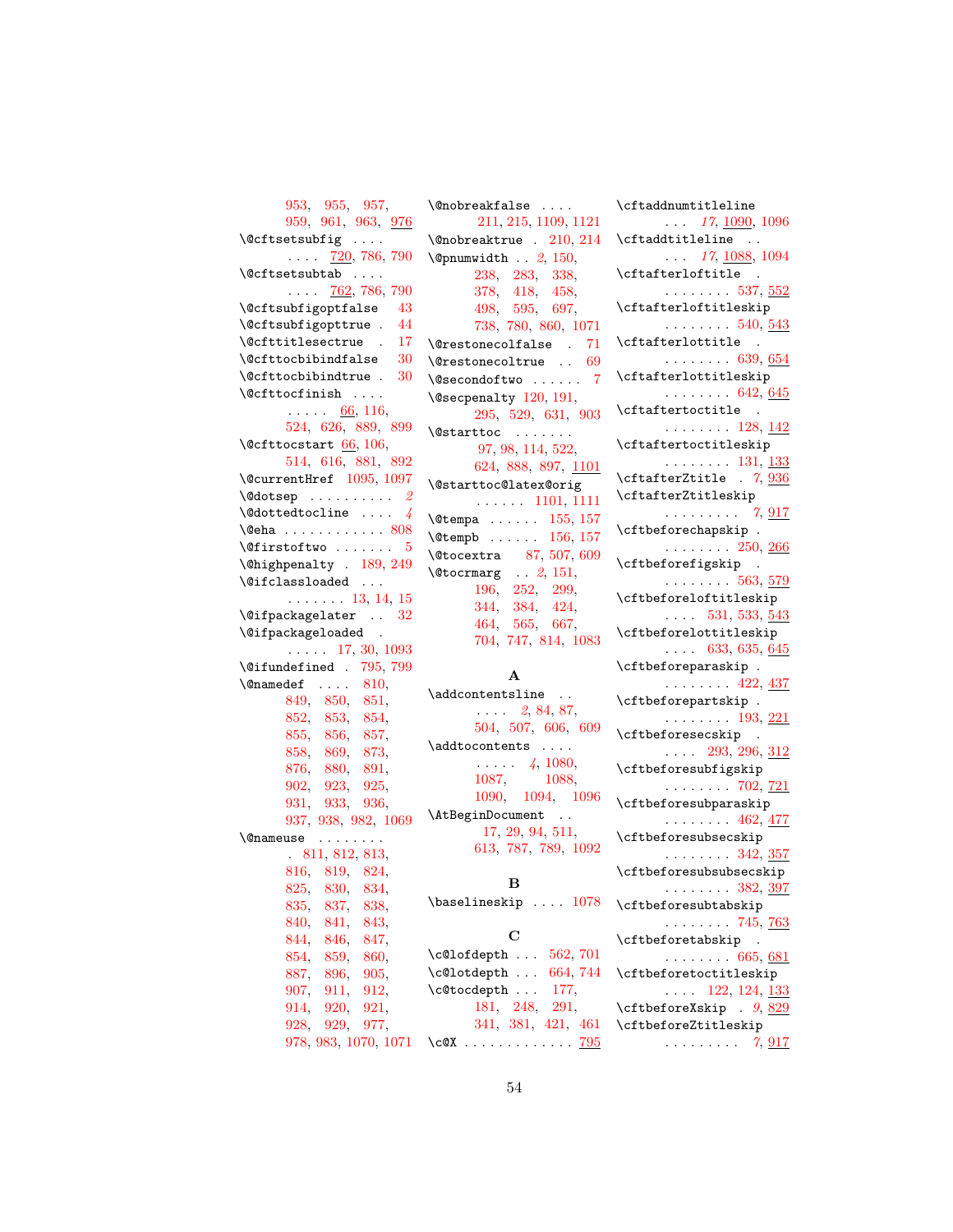| $\verb \cftchapatterpnum   . 266 $                      | $\cftlofposthook. 1128$                                     | \cftpartnumwidth                                            |
|---------------------------------------------------------|-------------------------------------------------------------|-------------------------------------------------------------|
| \cftchapaftersnum .                                     | \cftlofprehook  1125                                        | $\ldots$ $\ldots$ 201, 221                                  |
| $\cdots$ 259, 266                                       | \cftloftitlefont                                            | \cftpartpagefont  221                                       |
| \cftchapaftersnumb.                                     | $\ldots \ldots 537, \underline{552}$                        | \cftpartpresnum                                             |
| $\ldots \ldots 260, \underline{266}$                    | \cftlotposthook  1129                                       | $\ldots$ 202, 206, 221                                      |
| \cftchapdotsep  266                                     | \cftlotprehook  1126                                        | \cftpnumalign $8, 152,$                                     |
| $\verb \cftchapfillnum 263 , \underline{266} $          | $\verb+\cftlottitlefont $                                   | 238, 283, 338,                                              |
| $\verb \cftchapfont  \. 262, 266 $                      | $\ldots \ldots 639, \underline{654}$                        | 378, 418, 458,                                              |
| \cftchapindent                                          | $\text{Cftmarklof} \dots \frac{52}{538}$                    | 498, 595, 697,                                              |
| 251, 254, 266, 1081                                     | $\text{Cftmarklot} \dots \underline{52}, 640$               | 738, 780, 860, 1071                                         |
| $\setminus$ cftchapleader $266$                         | $\text{Cif marketoc} \dots \frac{52}{129}$                  | \cftsecafterpnum  312                                       |
| $\cftchapname \ldots$                                   | $\texttt{\texttt{CftmarkZ}} \dots \dots \dots \dots \, 872$ | \cftsecaftersnum                                            |
| 942, 985, 998, 1034                                     | \cftnodots $\ldots$ 8, 156,                                 | . 306, $312$                                                |
| \cftchapnumwidth                                        | 163, 231, 278, 332                                          | \cftsecaftersnumb<br>$\sim$                                 |
| $\ldots$ 257, <u>266</u> , 1082                         | \cftpagenumbersoff.                                         | $\ldots \ldots 307, \frac{312}{2}$                          |
| \cftchappagefont <u>266</u>                             | $\ldots \ldots \ldots$ 12, <u>996</u>                       | $\c$ ftsecdotsep $312$                                      |
| $\verb \cftchappresnum 258 , \underline{266} $          | \cftpagenumberson .                                         | $\cftsectillnum$ 310, 312                                   |
| \cftchapterprecis                                       | $\ldots$ 12, $\underline{1032}$                             | \cftsecfont $309, 312$                                      |
| $\ldots \ldots 16, \underline{1074}$                    | \cftparaafterpnum . 437                                     | \cftsecindent                                               |
| \cftchapterprecishere                                   | \cftparaaftersnum .                                         | $\ldots$ 298, 301, 312                                      |
| $\ldots$ 16, 1075, <u>1077</u>                          | . 431, <u>437</u>                                           | $\c$ ftsecleader $312$                                      |
| \cftchapterprecistoc                                    | \cftparaaftersnumb.                                         |                                                             |
| $\ldots$ 16, 1076, 1080                                 | . 432, $437$                                                | $\cft$ secname                                              |
| \cftdot $8, \frac{153}{153}$                            | \cftparadotsep  437                                         | 945, 985, 1001, 1037                                        |
| $\cftdotfill \quad \underline{153},$                    | \cftparafillnum 435, 437                                    | $\texttt{Cftsecnumwidth}$ 304, 312                          |
| 230, 277, 323,                                          | $\cftparafont$ . 434, $437$                                 | \cftsecpagefont  312                                        |
| 331, 372, 412,                                          | \cftparaindent                                              | \cftsecpresnum 305, 312                                     |
| 452, 492, 589,                                          | $\ldots$ 423, 426, 437                                      | \cftsetindents . $10, 940$                                  |
| 691, 731, 773, 854                                      | $\cftparallel \ldots \frac{437}{1}$                         | \cftsetpnumwidth                                            |
| $\texttt{\texttt{Cftdotsep}} \dots 8, \underline{163},$ | \cftparaname                                                | $\ldots$ 8, 150, 1087                                       |
| 324, 373, 413,                                          | 951, 985, 1007, 1043                                        | $\texttt{\text{Cftsetrmarg}}$ 8, $\underline{150}$ , $1087$ |
| 453, 493, 590,                                          | \cftparanumwidth                                            | \cftsubfigafterpnum 721                                     |
| 692, 732, 774, 853                                      | . 429, <u>437</u>                                           | \cftsubfigaftersnum                                         |
| \cftfigafterpnum <u>579</u>                             | \cftparapagefont  437                                       | . $711, 721$                                                |
| \cftfigaftersnum                                        | \cftparapresnum 430, 437                                    | \cftsubfigaftersnumb                                        |
| . 572, $\frac{579}{2}$                                  | \cftparfillskip 165, 983                                    | . 712, <u>721</u>                                           |
| \cftfigaftersnumb .                                     | $\cftparskip$                                               | \cftsubfigdotsep  721                                       |
| . 573, <u>579</u>                                       | 9, 91, 96, 100,                                             | \cftsubfigfillnum .                                         |
| \cftfigdotsep  579                                      | 109, 517, 619, 895                                          | . 715, <u>721</u>                                           |
| \cftfigfillnum 576, 579                                 | $\cft$ partafterpnum. $221$                                 | \cftsubfigfont 714, 721                                     |
| \cftfigfont  575, <u>579</u>                            | \cftpartaftersnum .                                         | \cftsubfigindent                                            |
| $\cftfigindent \ldots$ .                                | . 203, <u>221</u>                                           | $\ldots$ 703, 706, <u>721</u>                               |
| $\ldots$ 564, 567, 579                                  | \cftpartaftersnumb.                                         | \cftsubfigleader  721                                       |
| \cftfigleader  579                                      | . 204, $221$                                                | $\cftsubfigure \ldots$                                      |
| $\cftfigure \ldots \ldots$                              | $\cft$ partdotsep $221$                                     | 957, 985, 1013, 1049                                        |
| 955, 985, 1011, 1047                                    | \cftpartfillnum 207, 221                                    | \cftsubfignumwidth.                                         |
| \cftfignumwidth 570, 579                                | $\leftarrow$ 206, 221                                       | . 709, $721$                                                |
| \cftfigpagefont<br>$\ldots$ 579                         | \cftpartindent                                              | \cftsubfigpagefont . 721                                    |
| \cftfigpresnum<br>571, 579                              | $\ldots$ 195, 198, 221                                      | \cftsubfigpresnum                                           |
| $\cftlocal change$ 16, $\frac{1086}{1080}$              | $\cft$ partleader $221$                                     | . 710, $721$                                                |
|                                                         |                                                             |                                                             |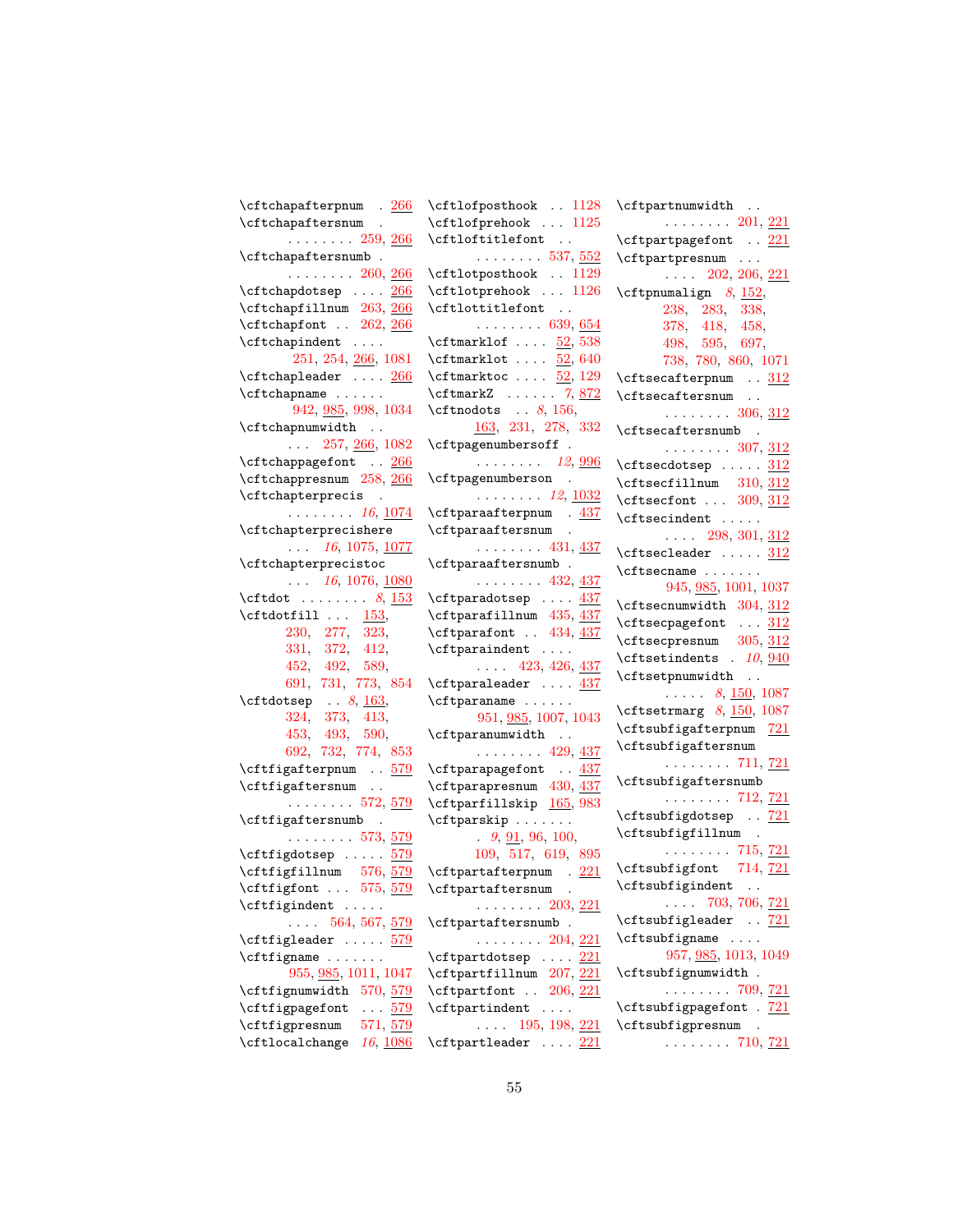| \cftsubparaafterpnum                  | \cftsubsubsecfillnum                           | \cfttabpresnum 673, 681                                 |
|---------------------------------------|------------------------------------------------|---------------------------------------------------------|
| . <u>477</u>                          | $\ldots \ldots 395, \frac{397}{2}$             | \cfttocposthook  1127                                   |
| \cftsubparaaftersnum                  | \cftsubsubsecfont<br>$\sim$                    | \cfttocprehook  1124                                    |
| . 471, <u>477</u>                     | . 394, <u>397</u>                              | \cfttoctitlefont                                        |
| \cftsubparaaftersnumb                 | \cftsubsubsecindent                            | $\ldots \ldots 128, 142$                                |
| . 472, <u>477</u>                     | $\ldots$ 383, 386, 397                         | \cftXafterpnum . 10, 849                                |
| \cftsubparadotsep . 477               | \cftsubsubsecleader 397                        | \cftXaftersnum . 10, 849                                |
| $\verb \cftsubparafillnum .$          | \cftsubsubsecname .                            | $\cftXaftersumb$ 10, 849                                |
| $\ldots \ldots 475, \frac{477}{47}$   | 949, 985, 1005, 1041                           | $\texttt{CftXdotsep} \dots 10, 849$                     |
| \cftsubparafont 474, 477              | \cftsubsubsecnumwidth                          | \cftXfillnum  858                                       |
| \cftsubparaindent .                   | . 389, <u>397</u>                              | $\texttt{CftXfont} \dots 10, 849$                       |
| $\ldots$ 463, 466, 477                | \cftsubsubsecpagefont                          | $\texttt{CftXindent} \dots 9, 831$                      |
| \cftsubparaleader . 477               | . <u>397</u>                                   | $\texttt{ctxleader} \dots 10, 849$                      |
| \cftsubparaname                       | \cftsubsubsecpresnum                           | $\texttt{CftXnumwidth} \dots \textit{9}, \frac{831}{ }$ |
| 953, 985, 1009, 1045                  | . 390, <u>397</u>                              | \cftXpagefont . 10, 849                                 |
| \cftsubparanumwidth                   | \cftsubtabafterpnum 763                        | \cftXpresnum  10, 849                                   |
| $\ldots \ldots 469, 477$              | \cftsubtabaftersnum                            | \cftZposthook  17, 937                                  |
| \cftsubparapagefont 477               | . 754, <u>763</u>                              | \cftZprehook  17, 937                                   |
| \cftsubparapresnum .                  | \cftsubtabaftersnumb                           | \cftZtitlefont . 7, 917                                 |
| . 470, <u>477</u>                     | $\ldots \ldots 755, 763$                       | \chapter  883                                           |
| \cftsubsecafterpnum                   | \cftsubtabdotsep                               | \contentsline $2, 1089$ ,                               |
| $\ldots \ldots \frac{357}{357}$ , 378 | $\ldots \ldots 731, 763$                       | 1091, 1095, 1097                                        |
| \cftsubsecaftersnum                   | \cftsubtabfillnum .                            | \contentsname                                           |
| . 351, <u>357</u>                     | . 758, <u>763</u>                              | 53, 60, 84, 87, 128                                     |
| \cftsubsecaftersnumb                  | \cftsubtabfont 757, 763                        | \csname $.4, 803, 804,$                                 |
| . 352, $357$                          | \cftsubtabindent                               | 820, 821, 822,                                          |
| \cftsubsecdotsep 357                  | $\ldots$ 746, 749, 763                         | 829, 831, 832,                                          |
| \cftsubsecfillnum .                   | \cftsubtableader  763                          | 917, 918, 1106,                                         |
| . 355, <u>376</u>                     | \cftsubtabname                                 | 1107, 1113,                                             |
| \cftsubsecfont 354, 357               | 961, 985, 1017, 1053                           | 1118, 1119, 1123                                        |
| \cftsubsecindent                      | \cftsubtabnumwidth.                            |                                                         |
| $\ldots$ 343, 346, $\frac{357}{30}$   | $\ldots \ldots 752, 763$                       | D                                                       |
| \cftsubsecleader                      | \cftsubtabpagefont . 763 \DeclareRobustCommand |                                                         |
| . 357, 377                            | \cftsubtabpresnum<br>$\ddot{\phantom{a}}$      | $\ldots \ldots 996, 1032$                               |
| $\cftsubsecname$                      | . 753, <u>763</u>                              |                                                         |
| 947, 985, 1003, 1039                  | \cfttabafterpnum  681                          | E                                                       |
| $\cftsubsecnumwidth$ .                | \cfttabaftersnum                               | $\text{led}$ 803                                        |
|                                       | $\ldots \ldots 674, 681$                       | $\end{tag} 4, 803, 804,$                                |
| . 349, <u>357</u>                     | $\cfttabaftersumb$ .                           | 820, 821, 822,                                          |
| \cftsubsecpagefont .                  | $\ldots \ldots 675, 681$                       | 829, 831, 832,                                          |
| . 357, 378                            | $\cfttabdotsep \ldots 681$                     | 917, 918, 1106,                                         |
| \cftsubsecpresnum .                   | \cfttabfillnum 678, 681                        | 1107, 1113,                                             |
| $\ldots \ldots 350, \frac{357}{25}$   | $\texttt{\texttt{obfont}} \dots 677, 681$      | 1118, 1119, 1123                                        |
| \cftsubsubsecafterpnum                | \cfttabindent                                  | $\end{input}$ 23                                        |
| . 397                                 | $\ldots$ 666, 669, <u>681</u>                  | \ext@Z  869                                             |
| \cftsubsubsecaftersnum                | \cfttableader  681                             |                                                         |
| . 391, <u>397</u>                     | $\cfttabname \dots \dots$                      | н                                                       |
| \cftsubsubsecaftersnumb               | 959, 985, 1015, 1051                           | $\hbar$ b@xt@  167                                      |
| . 392, <u>397</u>                     | $\text{Cfttabnumwidth}$ 672, 681               | \Huge 143,                                              |
| \cftsubsubsecdotsep 397               | \cfttabpagefont  681                           | 553, 655, 925, 933                                      |
|                                       |                                                |                                                         |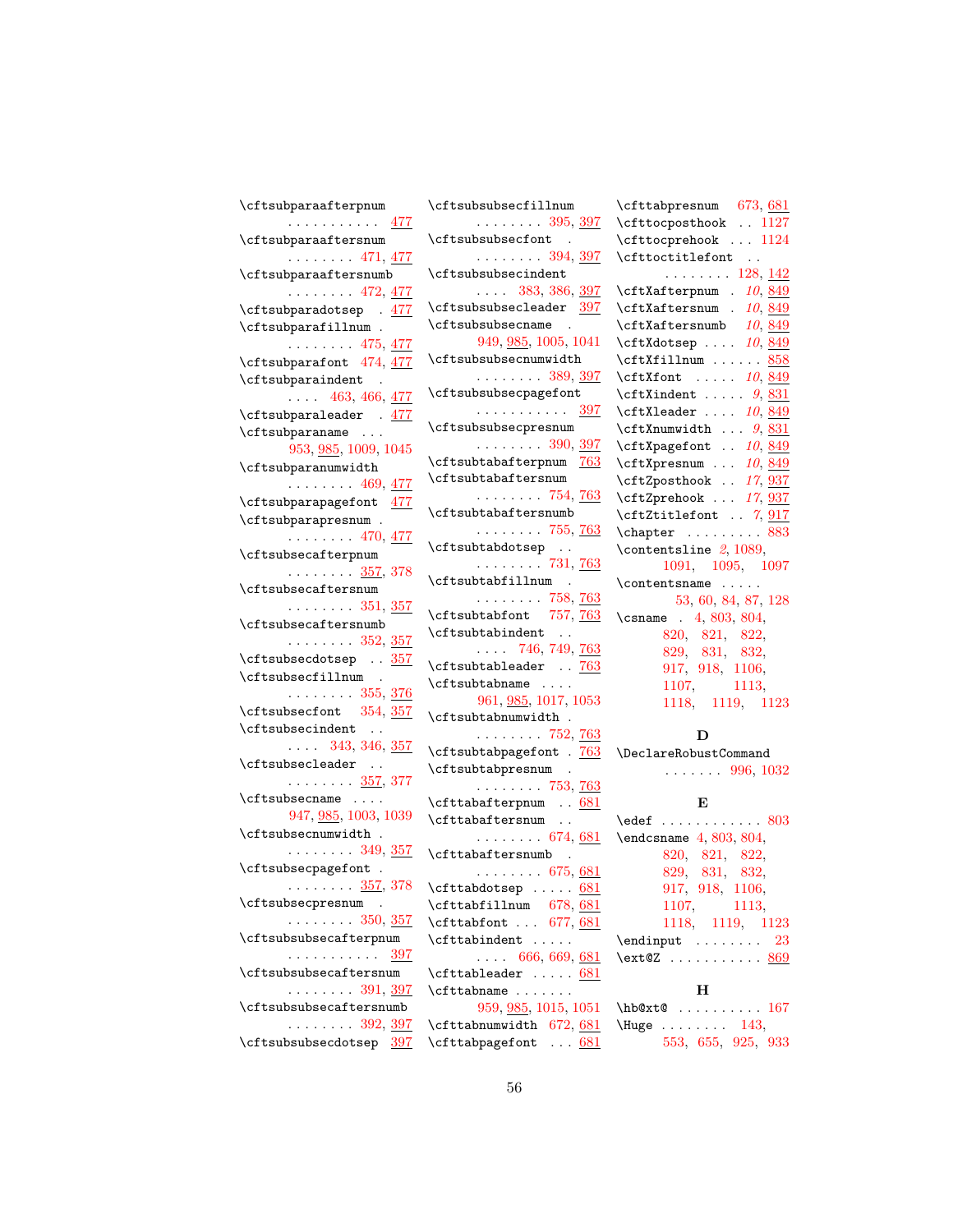| 1                                         | $\lambda$ 1@subparagraph  460                              | 368,<br>325,                  |
|-------------------------------------------|------------------------------------------------------------|-------------------------------|
| \if@bibchapter                            | $\lambda$ 240                                              | 374.<br>408,                  |
| $\ldots$ 82, 502, 604                     | \l@subsubsection  380                                      | 448,<br>414,                  |
| \if@cftdopart  171                        | $\lambda$ 243                                              | 454, 488,                     |
| $\iint$ <b>O</b> cfthaschapter <u>9</u> , | $\lambda$ 10table  663                                     | 494, 553,                     |
| 67, 75, 121, 135,                         | \10X 14, 810                                               | 585, 589,                     |
| 142, 178, 182,                            | \Large  146, 556, 658                                      | 655, 658,                     |
| 188, 209, 246,                            | $\langle 26,$                                              | 691, 693,                     |
| 266, 292, 318,                            | 230, 232, 242, 243                                         | 731, 733,                     |
| 361, 401, 441,                            | $\lambda$ and $\lambda$ 160                                | 773, 775,                     |
| 481, 530, 545,                            | $\left\{\text{test}\right\}$ 195,                          | 854, 855,                     |
| 552, 632, 647,                            | 205, 251, 261,                                             | $\mathcal{L}$                 |
| 654, 882, 904, 919                        | 298, 308, 343,                                             |                               |
| \if@cfthaspart                            | 353, 383, 393,                                             | О                             |
| $\ldots$ 172, 174, 221                    | 423, 433, 463,                                             | \OLD@starttoc .               |
| \if@cftkoma                               | 473, 564, 574,                                             | \onecolumn                    |
| 11, 58, 144, 147,                         | 666, 676, 703,                                             | \openout  1                   |
| 206, 240, 285,                            | 713, 746, 756,                                             |                               |
| 554, 557, 656,                            | 813, 823, 1081, 1082                                       | $\mathbf{P}$                  |
| 659, 872, 922, 930                        | \listfigurename                                            | \PackageError .               |
| \if@cftnctoc                              | 55, 62, 504, 507, 537                                      | \PackageInfo                  |
| 40, 95, 512, 614, 879                     | \listoffigures $\ldots$ 6, $\underline{511}$               | \PackageWarning               |
| \if@cftsubfigopt                          | \listoftables $\ldots$ 6, 613                              | $\therefore$ 21, 33,          |
| $\frac{43}{597}$ , 785, 789               | \listofX $14, 879$                                         |                               |
| \if@cfttitlesec $16, 206$                 | \listtablename                                             | \parindent                    |
| \if@cfttocbibind                          | 57, 64, 606, 609, 639                                      | $. \t109, 198$<br>301, 346,   |
| 28, 111, 519, 621<br>$\ddot{\phantom{a}}$ | $\left\{\text{left}\right.\dots\dots\frac{597}{2}\right\}$ | 426, 466,                     |
| \if@compatibility . 213                   | $\lambda$ $\delta$ $\delta$                                | 567, 619,                     |
| $\iota$ if@dotoclof $501$                 |                                                            | 706, 749,                     |
| $\iota$ : f@dotoclot  603                 | м                                                          | $\sqrt{\text{parskip}} \dots$ |
| $\iota$ : f@dotoctoc  81                  | \makeatletter 1103, 1115                                   | 109, 517,                     |
| \if@filesw . 1105, 1117                   | \makebox 238, 283, 338,                                    | \phantomsection               |
| $\iint@restonecol  76$                    | 378, 418, 458,                                             |                               |
| $\iota$ : f@twocolumn  68                 | 498, 595, 697,                                             | $\ldots$ 78, 8<br>503, 506,   |
| \immediate . 1107, 1119                   | 738, 780, 860, 1071                                        | \providecommand               |
| \interlinepenalty .                       | \MakeUppercase                                             | 66, 74, 78                    |
| 127, 199, 255,                            | $\ldots$ 53, 55, 57, 877                                   | 154, 163,                     |
| 302, 347, 387,                            | \MessageBreak 34, 35, 36                                   |                               |
| 427, 467, 536,                            | $\hbox{mkern} \ldots \ldots 160$                           | S                             |
| 568, 638, 670,                            |                                                            | $\setminus$ sectfont $\ldots$ |
| 707, 750, 817, 910                        | N                                                          |                               |
|                                           | \newif  10, 11, 16,                                        | 147, 242,<br>286, 554,        |
| L                                         | 28, 40, 43, 171, 172                                       | 656, 659,                     |
| \10  827                                  | \newlistentry                                              | $\setminus$ section           |
| $\lambda$ 10chapter  246                  | 14, 794, 865, 867                                          | \size@chapter .               |
| $\left\{\text{left} \right\}$ 561         | $\neq$ 13, 863<br>\newwrite  1106, 1118                    | .144,554                      |
| \l@paragraph $420$                        | $\n\neq 804$                                               | \size@section .               |
| \l@part $171$                             |                                                            | $-147,557$                    |
| $\lambda$ 290                             | \normalfont $\ldots$ 143,                                  |                               |

## [452,](#page-31-9) [492,](#page-32-9) [556,](#page-34-21) [585,](#page-35-31) [589,](#page-35-8) [591,](#page-35-32) [687,](#page-38-28) [727,](#page-39-27) [769,](#page-40-27) [849,](#page-42-3) [854,](#page-42-8) [855,](#page-42-9) [925,](#page-44-9) [933](#page-45-14)  $\ldots \ \frac{3}{166}$  $\ldots \ \frac{3}{166}$  $\ldots \ \frac{3}{166}$  $\ldots \ \frac{3}{166}$  $\ldots \ \frac{3}{166}$  $. \ 97, 101$  $. \ 97, 101$  $. \ 97, 101$  $. \ 97, 101$  $\cdots$  . [69](#page-20-4)  $\overline{107}$ , [1119](#page-51-17)

[372,](#page-29-5) [412,](#page-30-9)

 $\ldots$  . [808](#page-41-6)  $\ldots$  [24,](#page-19-21) [26](#page-19-22)  $\langle \cdot \rangle$  . . . [21,](#page-19-23) [33,](#page-19-24) [799,](#page-41-8) [1131](#page-51-23) \parindent . . . . . . . 8, [254,](#page-26-0) [386,](#page-30-0) [517,](#page-33-12) [669,](#page-37-1) [816,](#page-41-1) [895](#page-44-26)  $\pmb{100},$ [619,](#page-36-15) [895](#page-44-26)  $\langle\ldots\rangle$  $83, 86,$  $83, 86,$  $83, 86,$ [503,](#page-33-19) [506,](#page-33-20) [605,](#page-36-21) [608](#page-36-22)  $\langle \cdot \rangle$  . . 8, [153,](#page-23-9) [154,](#page-23-10) [163,](#page-23-11) [735,](#page-39-29) [777](#page-40-29)

 $144,$ [147,](#page-22-22) [242,](#page-26-33) [243,](#page-26-34) [557,](#page-34-18) [656,](#page-37-17) [659,](#page-37-18) [923,](#page-44-8) [931](#page-45-13)  $\ldots$  . [885](#page-43-21)  $\overline{\mathcal{L}}$  . . . . . [144,](#page-22-21) [554,](#page-34-17) [656,](#page-37-17) [923](#page-44-8)  $\langle\ldots\rangle$  . .  $7, 659, 931$  $7, 659, 931$  $7, 659, 931$  $7, 659, 931$ \string . . . . . . . . . [1131](#page-51-23)

[146,](#page-22-24) [322,](#page-28-11) [323,](#page-28-4)

\l@subfigure ......  $700$